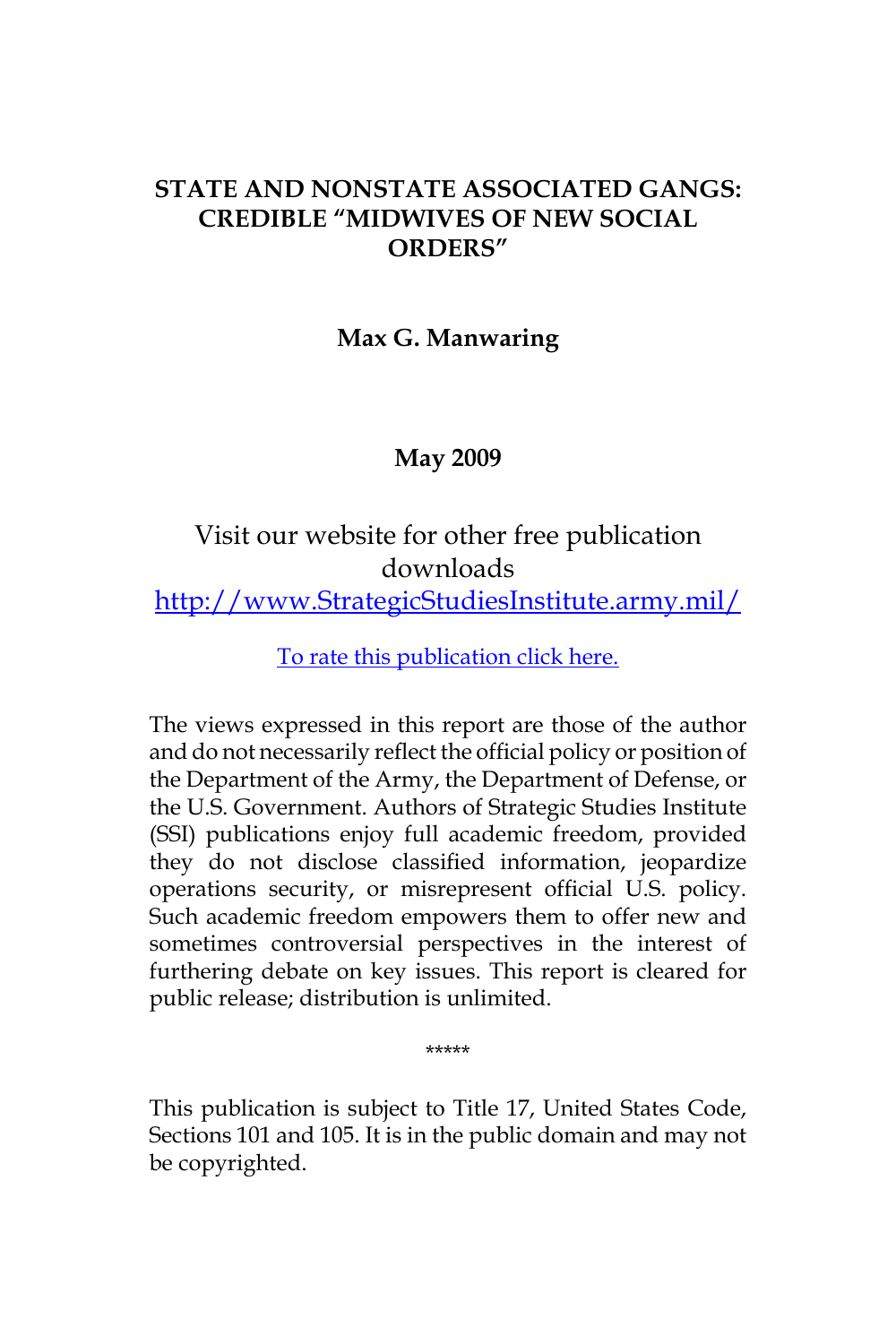Comments pertaining to this report are invited and should be forwarded to: Director, Strategic Studies Institute, U.S. Army War College, 122 Forbes Ave, Carlisle, PA 17013-5244.

\*\*\*\*\*

All Strategic Studies Institute (SSI) publications are available on the SSI homepage for electronic dissemination. Hard copies of this report also may be ordered from our homepage. SSI's homepage address is: *www.StrategicStudiesInstitute.army.mil*.

\*\*\*\*\*

The Strategic Studies Institute publishes a monthly e-mail newsletter to update the national security community on the research of our analysts, recent and forthcoming publications, and upcoming conferences sponsored by the Institute. Each newsletter also provides a strategic commentary by one of our research analysts. If you are interested in receiving this newsletter, please subscribe on our homepage at *www.StrategicStudiesInstitute.army. mil*/*newsletter/.*

ISBN 1-58487-390-6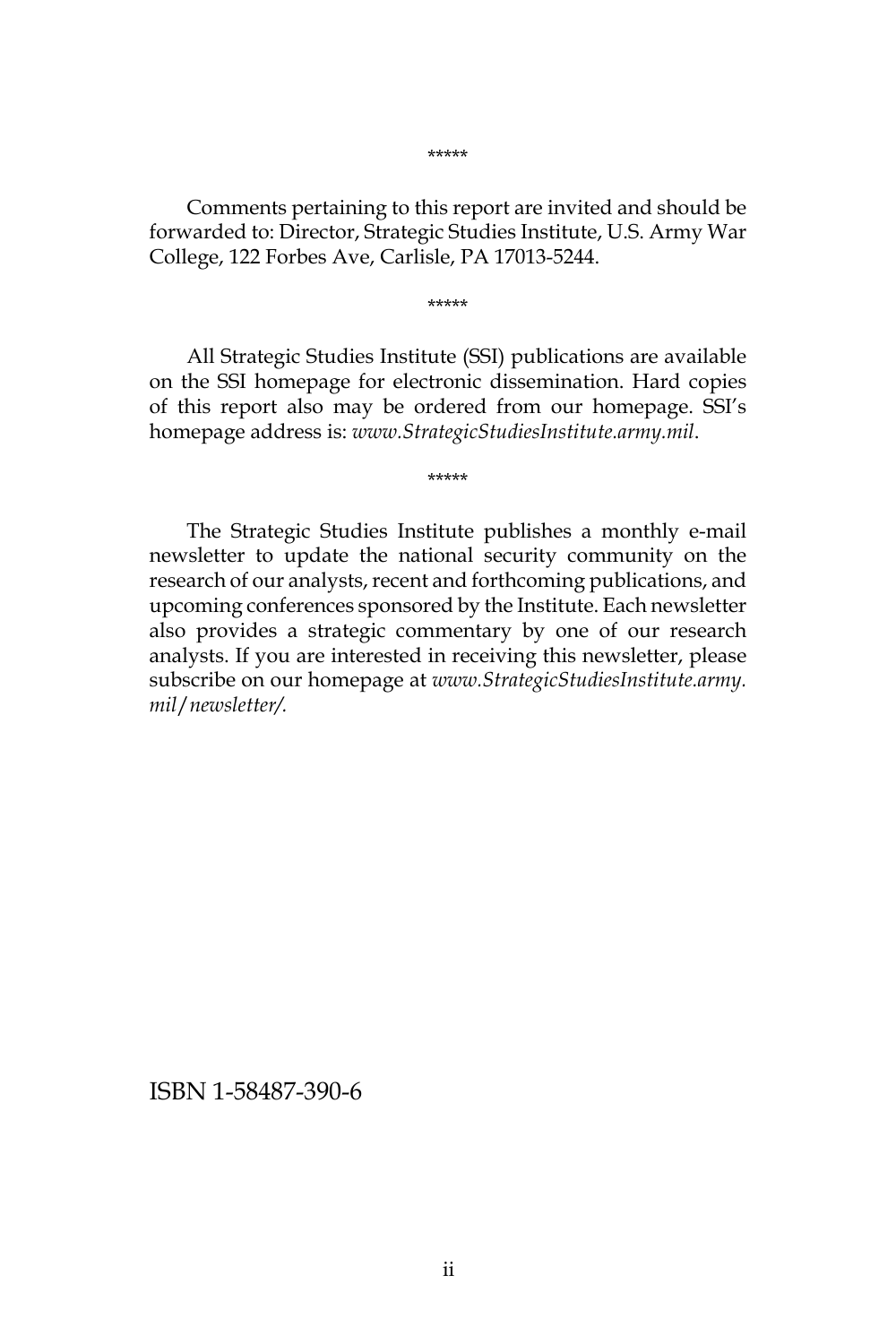#### **FOREWORD**

This monograph introduces a misunderstood aspect of "wars among the people." The author addresses the interesting subject of the multifaceted nature and predominant role of gangs operating as state and nonstate proxies in the modern unbalanced global security environment. In every phase of the process of compelling radical political change, agitator-gangs and popular militias play significant roles in helping their political patrons prepare to take control of a targeted political-social entity. As a result, gangs (*bandas criminales* or whatever they may be called) are important components of a highly complex political-psychological-military act—contemporary irregular asymmetrical political war. In these terms, this monograph is relevant to modern political discussions regarding "new" socialism, populism and neopopulism, and hegemonic state and nonstate challenges to stronger opponents.

One can take an important step toward understanding these aspects of the political wars in our midst by examining some selected cases. Accordingly, this monograph examines a few premier cases that illustrate how populists and neo-populists; the new left, new socialists, or 21st century socialists; rightwing-criminal nonstate actors; and other nonstate and state actors use "agitators," gangs, "super gangs," and/or popular militias for national, regional, or global hegemonic purposes.

More specifically, this monograph examines examples of contemporary populism and neopopulism, 21st century socialism, and a nonstate actor (al-Qaeda) seeking regional and global hegemony. They are: first, paramilitary gang permutations in Colombia that are contributing significantly to the erosion of the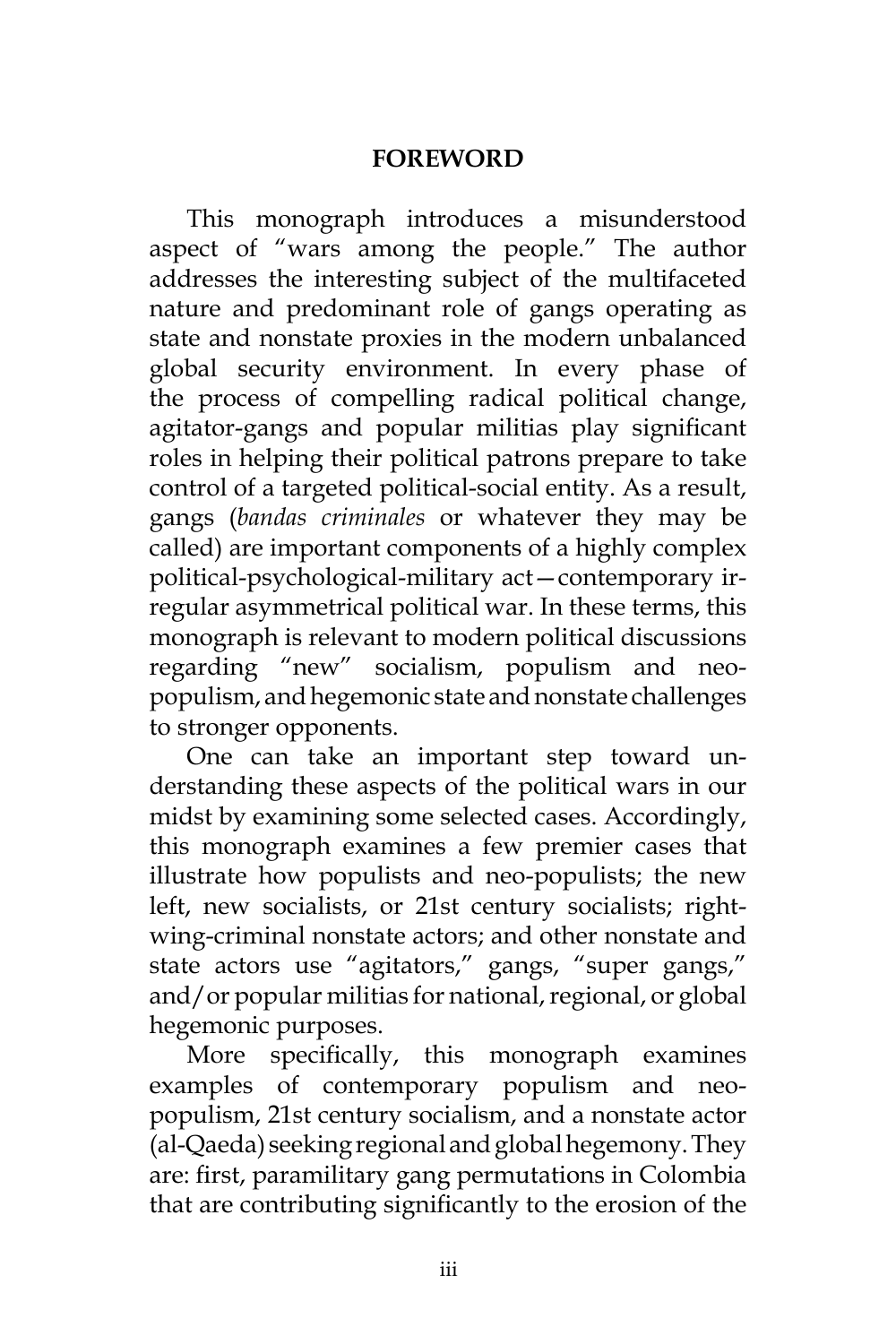Colombian state and its democratic institutions, and implementing the anti-system objectives of their elite neo-populist sponsors; second, Hugo Chavez's use of the New Socialism and popular militias to facilitate his populist Bolivarian dream of creating a mega-state in Latin America; and, third, al-Qaeda's strategic and hegemonic use of political-criminal gangs to coerce substantive change in Spanish and other Western European foreign and defense policy and governance.

Lessons derived from these cases demonstrate how gangs might fit into a holistic effort to force radical political-social-economic change, and illustrate how traditional political-military objectives may be achieved indirectly, rather than directly. These lessons are significant beyond their own domestic political context in that they are harbingers of many of the "wars among the people" that have emerged out of the Cold War, and are taking us kicking and screaming into the 21st century. This timely monograph contributes significantly to an understanding of the new kinds of threats characteristic of a world in which instability and irregular conflict are no longer on the margins of global politics. For those responsible for making and implementing national security policy in the United States, the rest of the Western Hemisphere, Western Europe, and elsewhere in the world, this analysis is compelling. The Strategic Studies Institute is pleased to offer this monograph as part of the growing interest in global and regional security and stability.

Keage & Real

DOUGLAS C. LOVELACE, JR. Director Strategic Studies Institute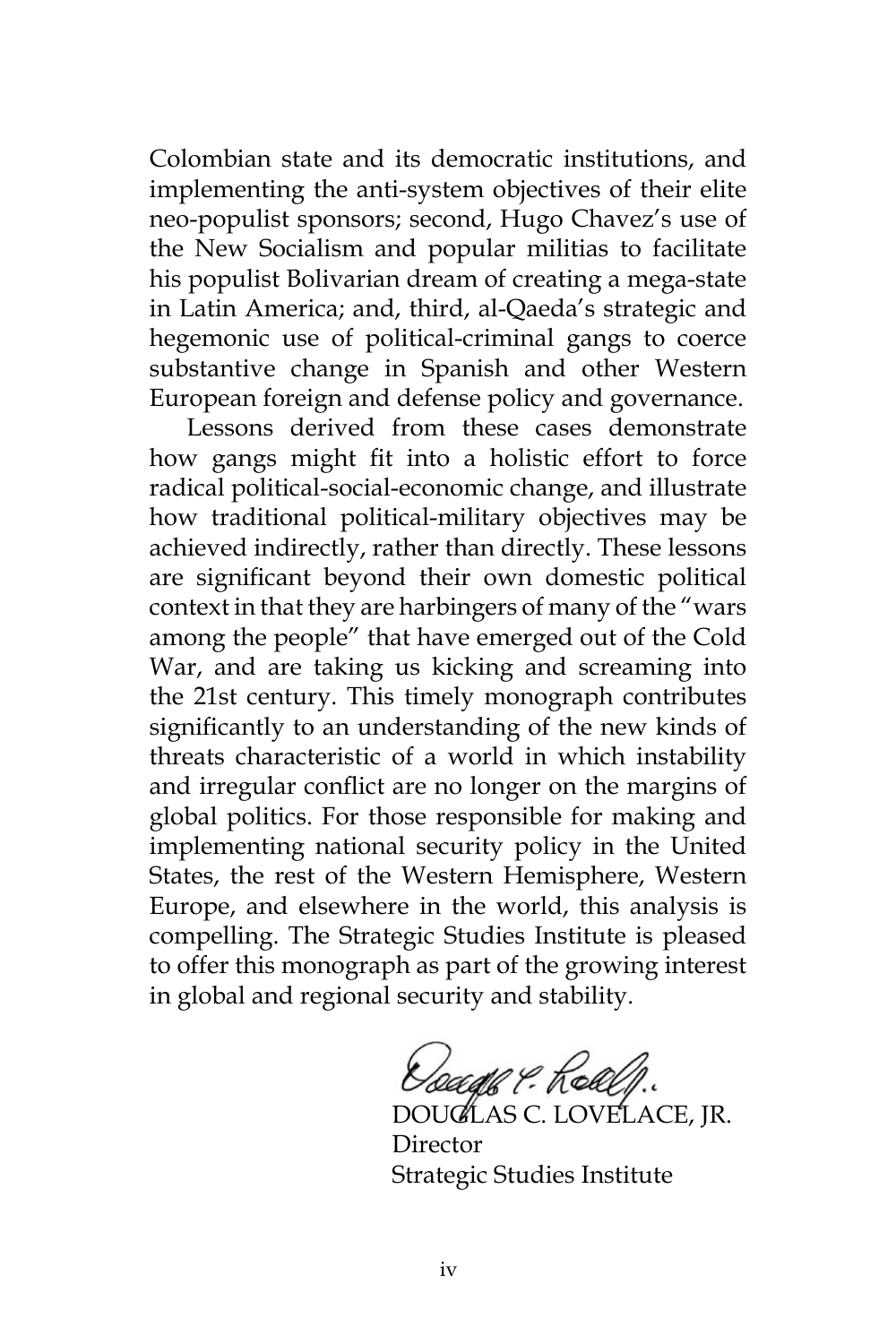#### **ABOUT THE AUTHOR**

MAX G. MANWARING is a Professor of Military Strategy in the Strategic Studies Institute (SSI) of the U.S. Army War College (USAWC). He has held the General Douglas MacArthur Chair of Research at the USAWC, and is a retired U.S. Army colonel. He has served in various civilian and military positions, including the U.S. Southern Command, the Defense Intelligence Agency, Dickinson College, and Memphis University. Dr. Manwaring is the author and coauthor of several articles, chapters, and books dealing with Latin American security affairs, political-military affairs, and insurgency and counterinsurgency. His most recent book is *Insurgency, Terrorism, and Crime: Shadows from the Past and Portent for the Future,* University of Oklahoma Press, 2008. His most recent article is "Sovereignty under Siege: Gangs and Other Criminal Organizations in Central America and Mexico," in *Air & Space Power Journal* (in Spanish), forthcoming. His most recent SSI monograph is *A Contemporary Challenge to State Sovereignty: Gangs and Other Illicit Transnational Criminal Organizations in Central America, El Salvador, Mexico, Jamaica, and Brazil.* Dr. Manwaring holds an M.A. and a Ph.D. in Political Science from the University of Illinois, and is a graduate of the U.S. Army War College.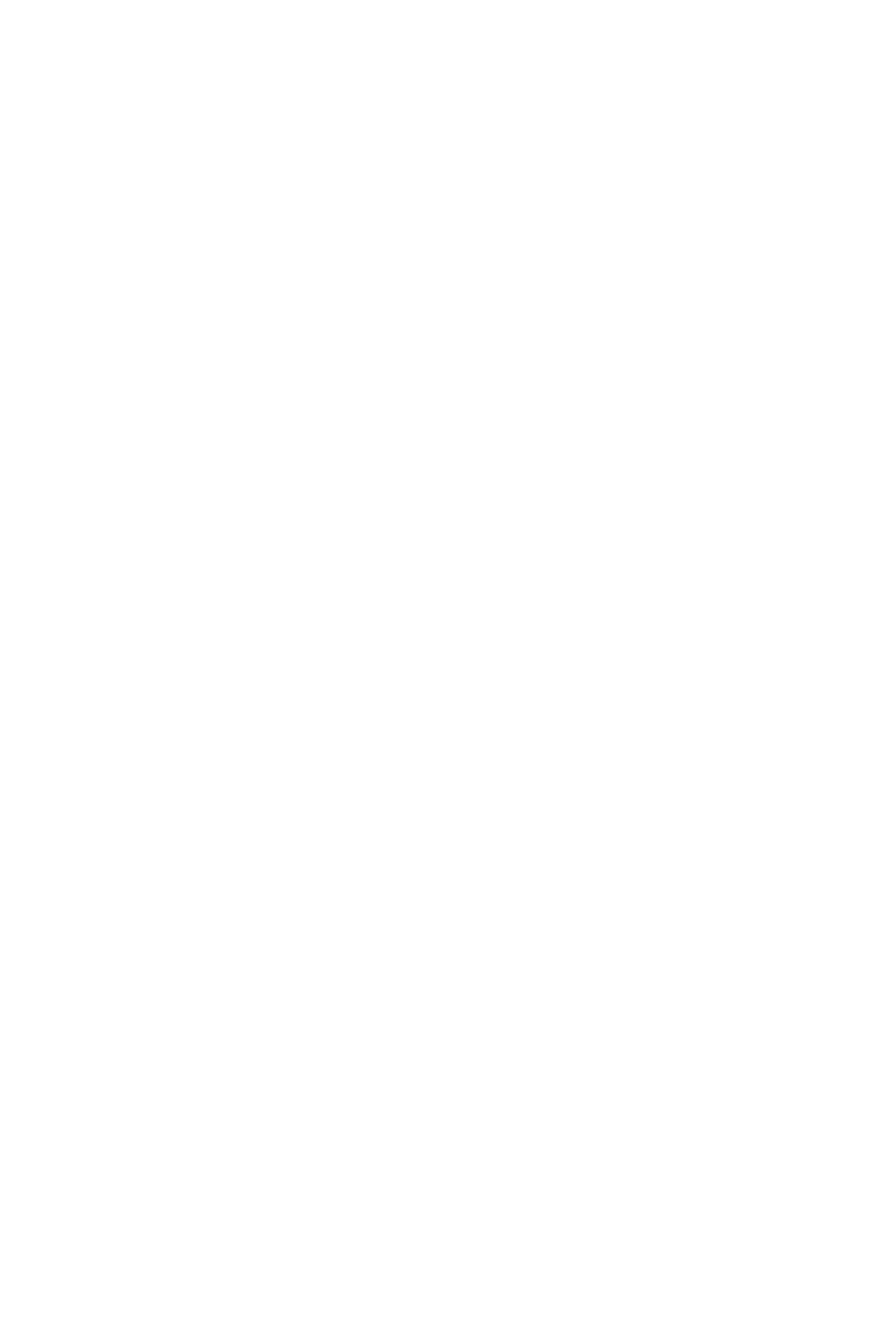#### **SUMMARY**

This monograph introduces a poorly understood aspect of "wars among the people." It deals with the complex protean character and hegemonic role of gangs operating as state and nonstate surrogates in the murky shallows of the contemporary asymmetric and irregular global security arena. This monograph, however, will not address tattooed teenage brigands. Rather, it will focus on ordinary-looking men and women who are politically and commercially dexterous.

Like insurgencies and other unconventional asymmetric irregular wars, there is no simple or universal model upon which to base a response to the gang phenomenon (gangs and their various possible allies or supporters). Gangs come in different types, with different motives, and with different modes of action. Examples discussed include Venezuela's institutionalized "popular militias," Colombia's devolving paramilitary criminal or warrior bands (*bandas criminales*), and al-Qaeda's loosely organized networks of propaganda-agitator gangs operating in Spain and elsewhere in Western Europe. The motives and actions of these diverse groups are further complicated by their evershifting alliances with insurgents, transnational criminal organizations (TCOs), drug cartels, warlords, governments that want to maintain a plausible denial of aggressive action, and any other state or nonstate actor that might require the services of a mercenary gang organization or surrogate.

Lessons derived from these cases demonstrate how gangs might fit into a holistic effort to compel radical political-social change, and illustrate how traditional political-military objectives may be achieved indirectly, rather than directly. These lessons are significant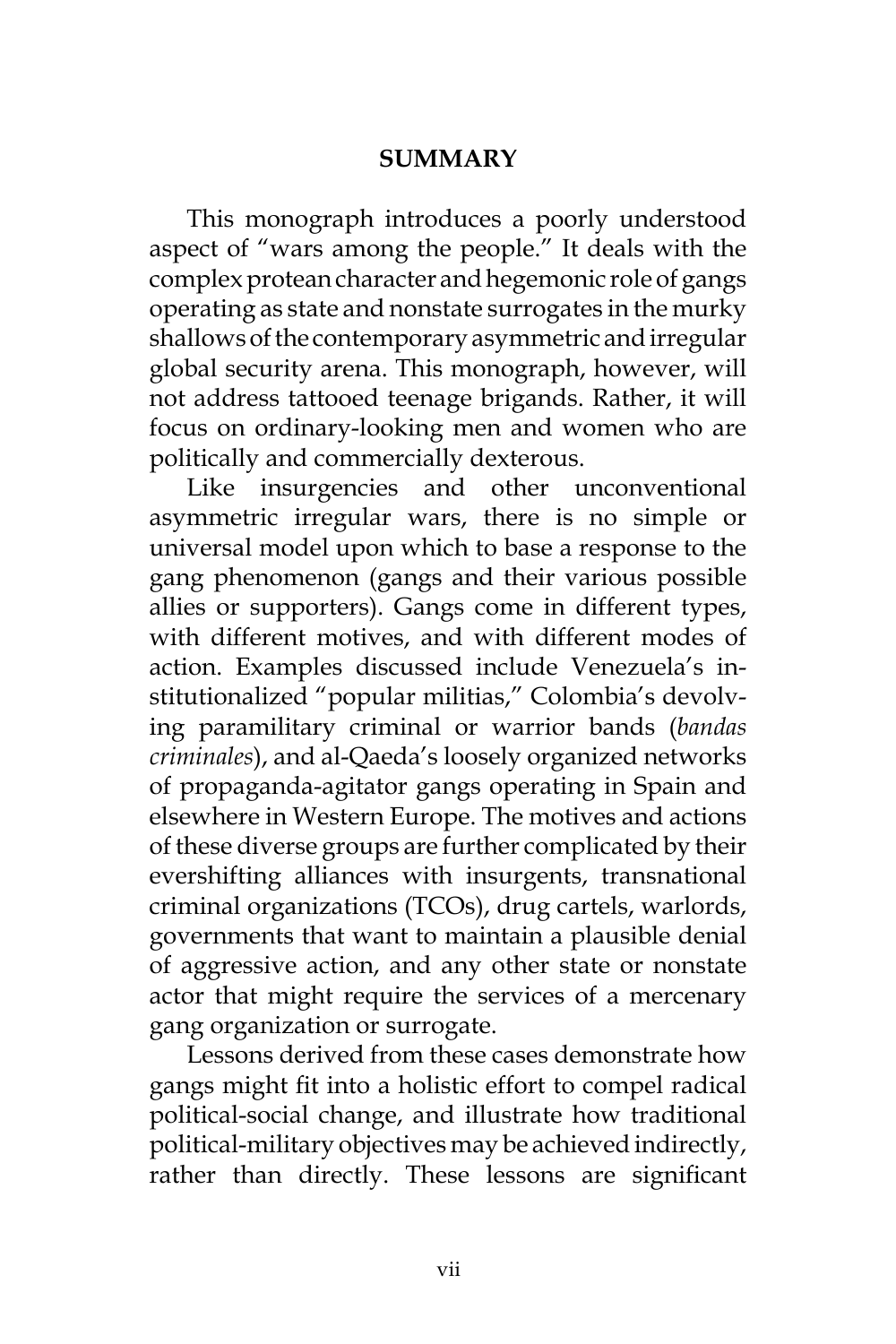beyond their own domestic political context in that they are harbingers of many of the "wars among the people" that have emerged out of the Cold War, and are taking us kicking and screaming into the 21st century.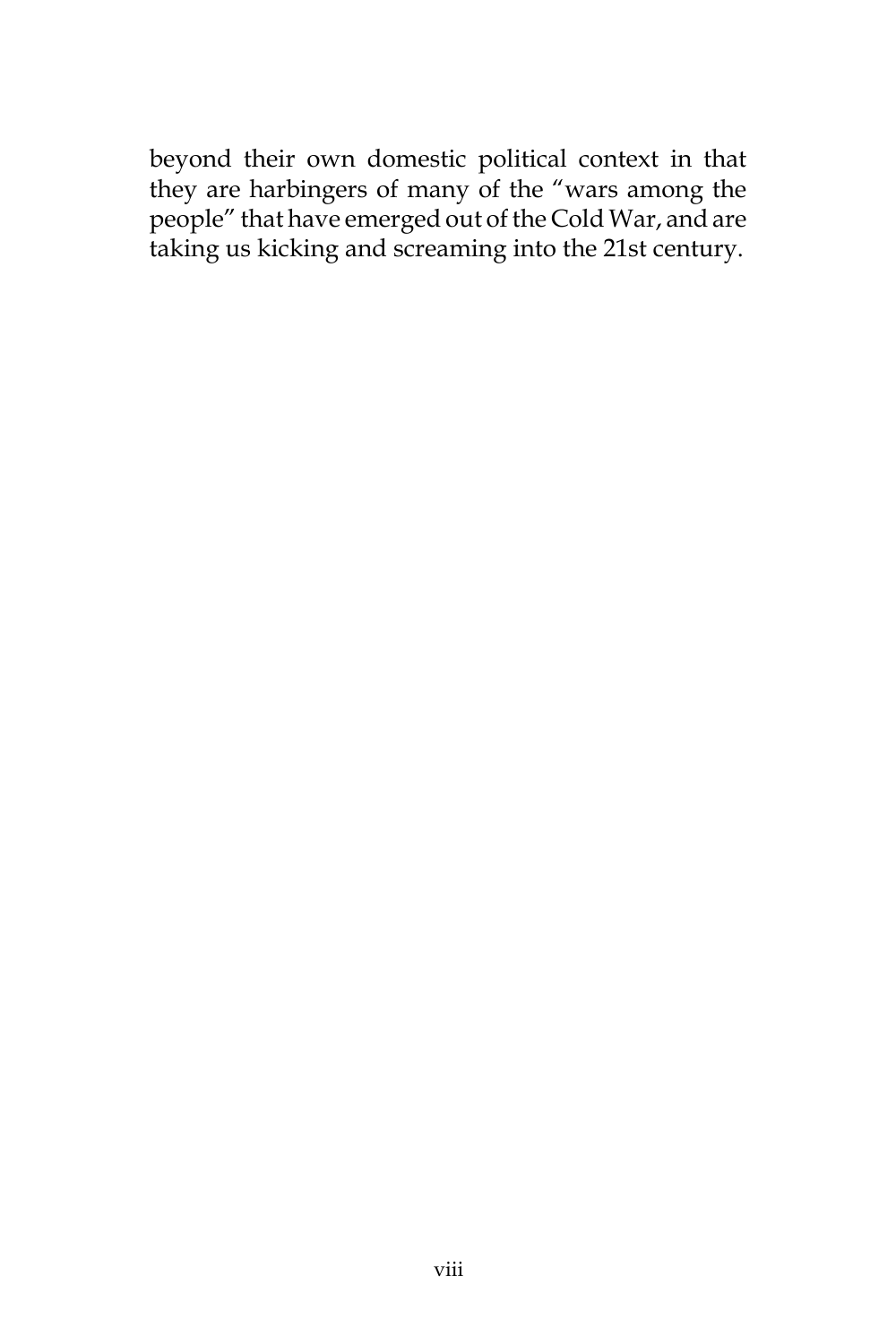## **STATE AND NONSTATE ASSOCIATED GANGS: CREDIBLE "MIDWIVES OF NEW SOCIAL ORDERS"**

#### **INTRODUCTION**

This monograph introduces a poorly understood aspect of "wars among the people."1 It deals with the complex, protean character and hegemonic role of gangs, agitators, armed propagandists, popular militias, youth leagues, warrior bands, and other mercenary organizations operating as state and nonstate surrogates in the murky shallows of the contemporary asymmetric and irregular global security arena.2 This monograph, however, will not address tattooed teenage brigands. Rather, it will focus on ordinary-looking men and women who are politically and commercially dexterous.

Like insurgencies and other unconventional asymmetric irregular wars, there is no simple or universal model upon which to base a response to the gang phenomenon. Gangs come in different types, with different motives, and with different modes of action. Gangs also come with various possible allies and supporters. Examples of state and nonstate associated gangs include Venezuela's institutionalized "popular militias," Colombia's devolving criminal or warrior bands (*bandas criminales*), and al-Qai'da's loosely organized networks of propaganda-agitator gangs that operate in Spain and other parts of Western Europe. The motives and actions of these diverse groups are further complicated by their evershifting alliances with insurgents, transnational criminal organizations (TCOs), drug cartels, warlords, governments that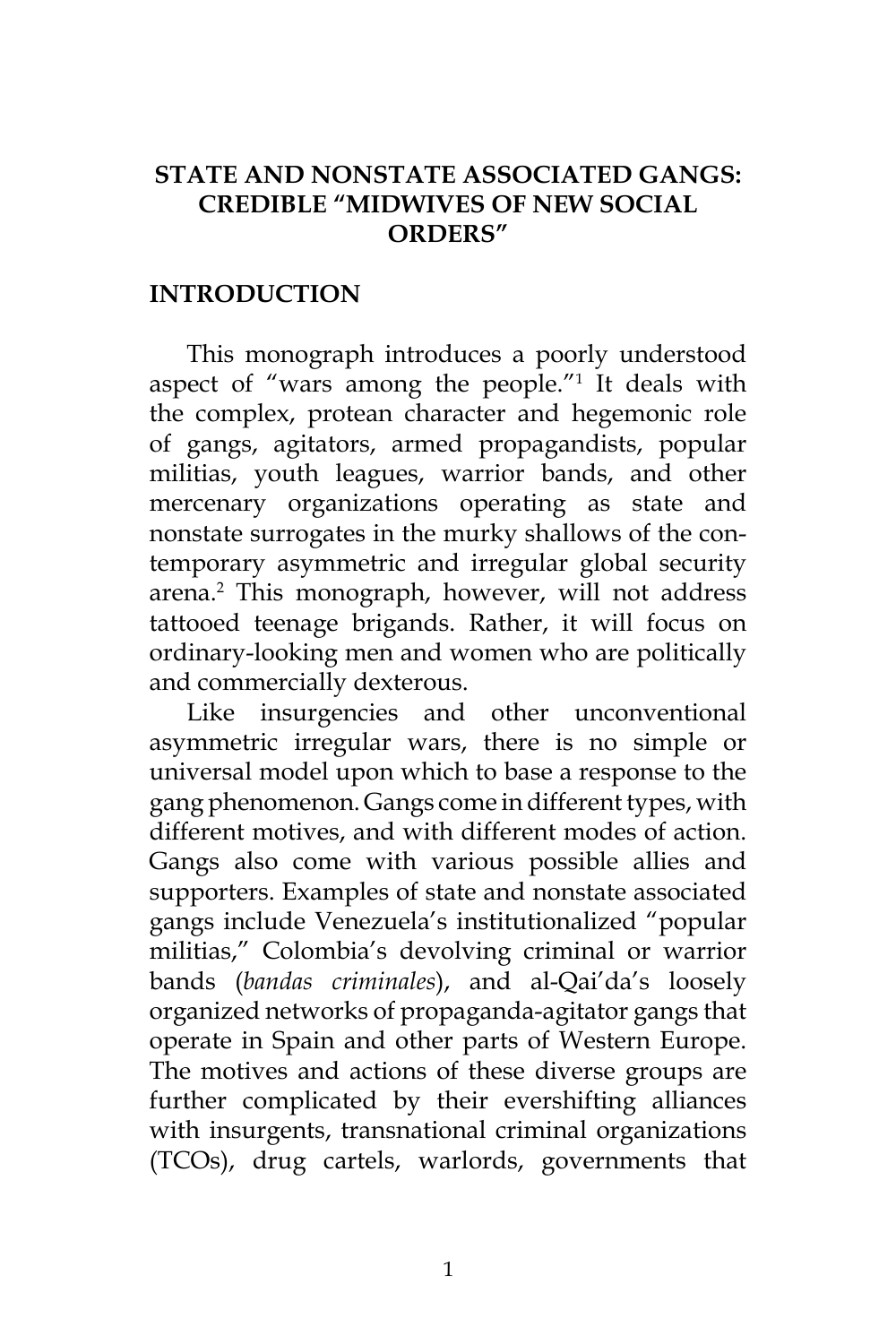want to maintain plausible denial of aggressive illicit action, and any other state or nonstate actor that might require the services of a mercenary gang organization or a surrogate.<sup>3</sup>

The internal and external hegemonic use of gangs goes back at least to the 16th century and Machiavelli, who said, "Some have made themselves masters of [city-states] by holding private correspondence with, and corrupting one party of the inhabitants. They have used several methods to do this."4 Machiavelli must have thought that everyone clearly understood what he was saying, because he did not elaborate. As an example, everyone knew that political leaders, regardless of title, employed "unofficial henchmen" they could put to use in a contingency. It was V. I. Lenin in the early 20th century, however, who articulated the strategic asymmetric-irregular-political vision within which so many contemporary nonstate and nation-state actors now operate.<sup>5</sup> Lenin argued that *anyone* wishing to compel an adversary to accede to his will, "must create [organize, train, and employ] a body of experienced agitators."6 In that connection, anybody and everybody are free to study his ideas, adapt his ideas, and implement them for their own purposes.7 Lenin's purpose was straightforward: If these instruments of statecraft (agitators; that is, the gang phenomenon) succeed in helping to tear apart the fabric upon which a targeted society rests, then the instability and violence they create can serve as the "midwife of a new social order."<sup>8</sup>

In these terms, Lenin's classic strategic vision is relevant to modern political discussions regarding "new" socialism, populism, and neo-populism, as well as hegemonic challenges to stronger opponents. Lenin's Democratic-Socialism was the dictatorship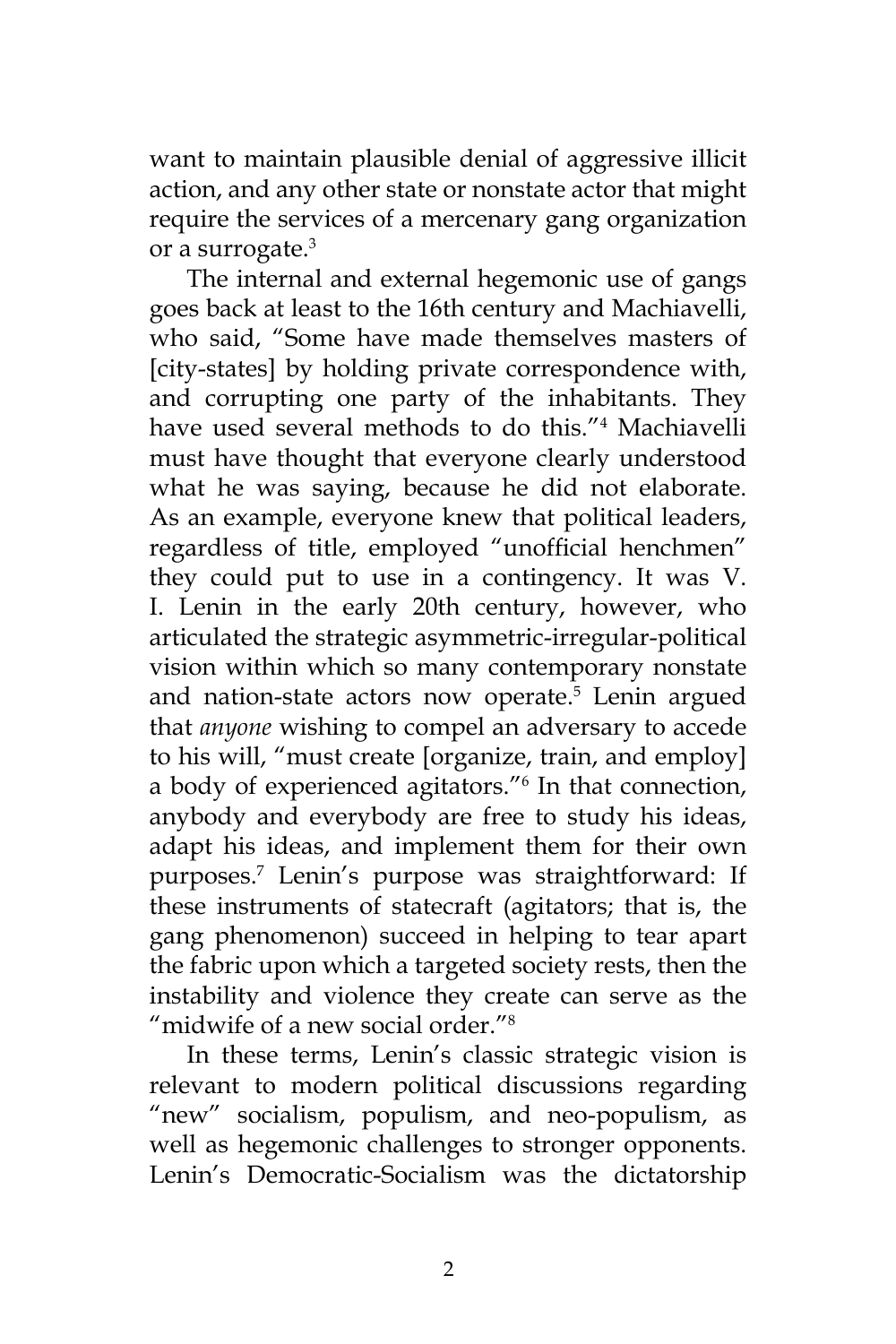of the proletariat—only a Leninist Social-Democracy can represent the democratic will of a people (the proletarian or working class). His methodology was, therefore, populist and neo-populist. He was a populist in the sense of being anti-liberal democracy. He was neo-populist in terms of being anti-bourgeois-capitalist political-economic system.9 He was hegemonic in terms of the Leninist dictum that it can only be with the "defensive" extinction of all opposition that a new social order will come about, as well as true sovereignty.10 And only when Leninist surrogates are in place all around the world will Social-Democracy be safe and peace possible.11 In any event and in every phase of the revolutionary process, agitator-gangs (popular militias) play significant roles in helping their political patrons prepare to take control of a targeted politicalsocial entity. As a result, state and nonstate supported and associated gangs are important components of a highly complex political-psychological-military act contemporary irregular asymmetric political war.12

One can take an important step toward understanding the political wars in our midst by examining a few selected cases. Accordingly, this monograph examines three contemporary variations on the Leninist agitator-gang theme. They are, first, Hugo Chavez's use of the "New Socialism" to facilitate his neo-populist Bolivarian dream of creating a megastate in Latin America that would be liberated from U.S. political and economic domination; second, gang permutations in Colombia that are contributing significantly to the erosion of the Colombian state and its democratic institutions and implementing the antisystem objectives of their elite neo-populist sponsors; and, third, al-Qai'da's sophisticated, strategic, and hegemonic use of political-criminal gangs to coerce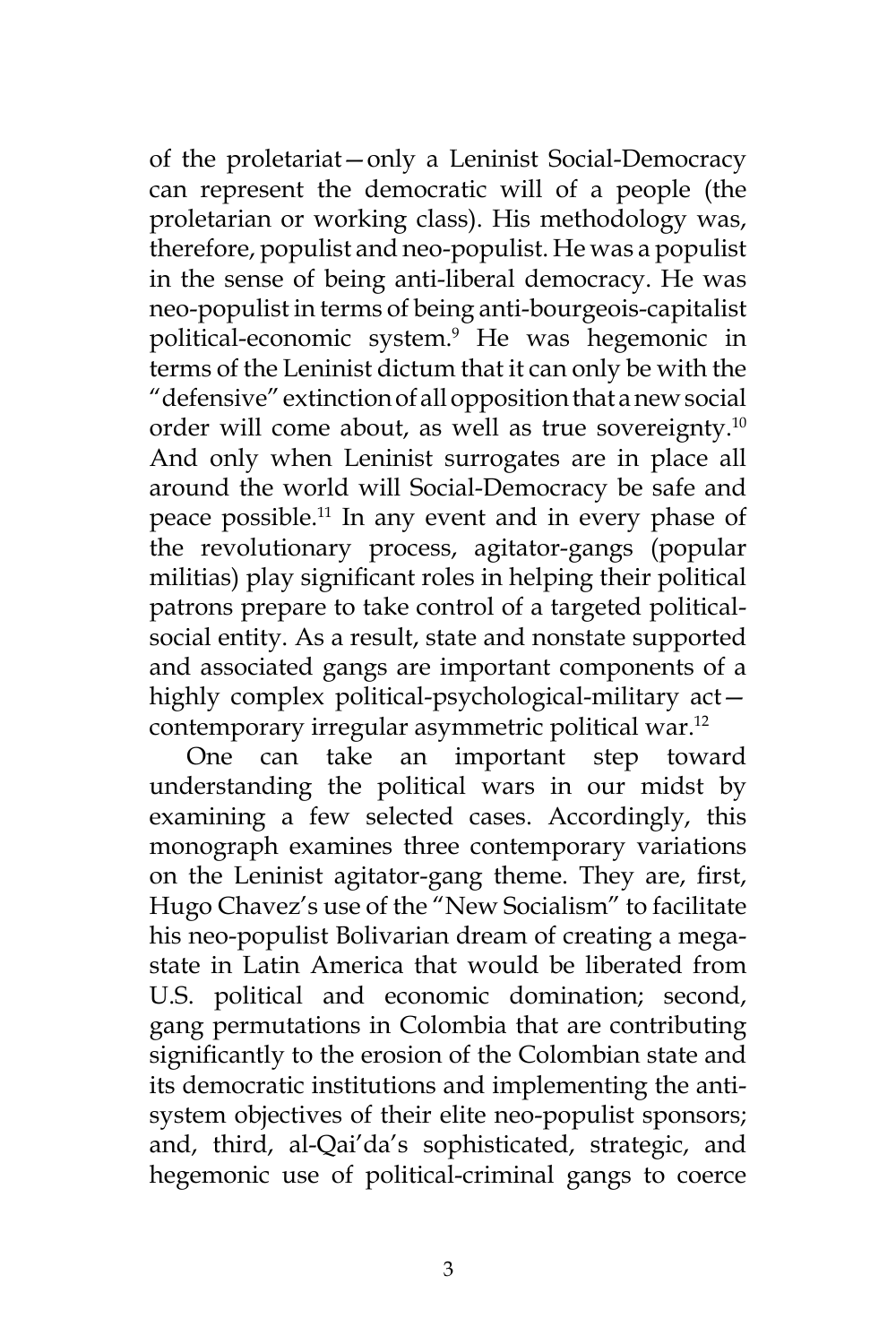substantive change in Western European foreign policy and governance.

Lessons derived from these cases demonstrate how gangs might fit into a holistic state or nonstate actor effort to compel radical political-social change and illustrate how traditional political-military objectives may be achieved indirectly rather than directly. These lessons are significant beyond their own domestic political context. They are harbingers of many of the wars among the people that have emerged from the Cold War and are taking us kicking and screaming into the 21st century.<sup>13</sup> These cases are also significant beyond their uniqueness. The common political objective in each case is to coerce radical change in targeted political-economic-social systems.

## **LESSONS FROM VENEZUELA**

## **President Chavez's Program to Fulfill His "Bolivarian Dream."**

Since his election as President of Venezuela in 1998, Hugo Chavez has encouraged and continues to encourage his Venezuelan and other Latin American followers to pursue a populist and neo-populist/antidemocratic and anti-system/hegemonic defensive agenda that will liberate Latin America from the economic dependency and political imperialism of the North American "Colossus" (the United States). Chavez argues that his program for 21st century socialism (The New Socialism) is the only process through which the Bolivarian dream of a Latin American liberation movement can be achieved.14 This is not the rhetoric of a deranged dreamer. It is, significantly, the rhetoric of an individual who is performing the traditional and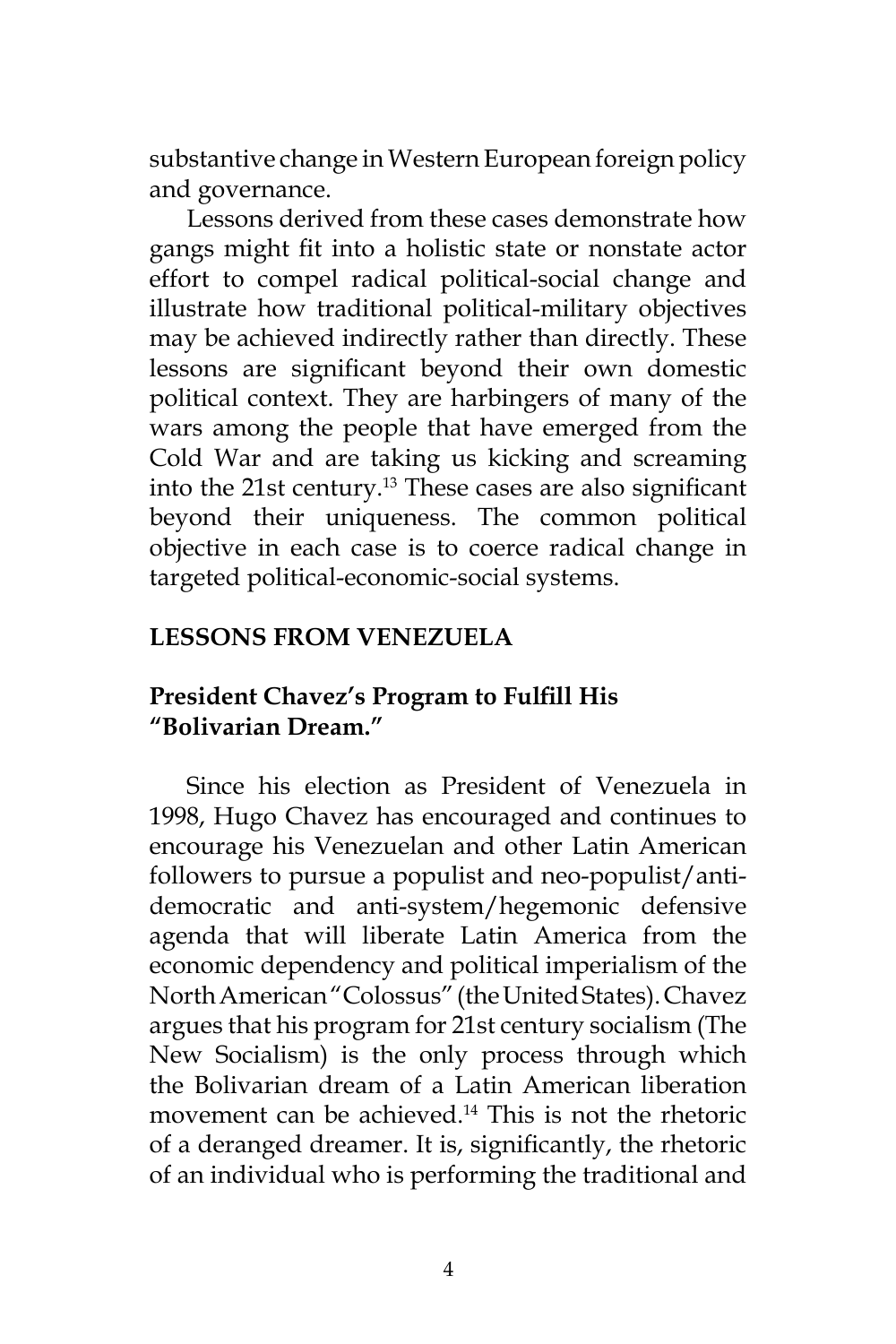universal Leninist function of providing a strategic vision and plan for gaining political power. And now, Chavez is providing militant reformers, disillusioned revolutionaries, and submerged *nomenklaturas* all over the world with a relatively orthodox Leninist model for the conduct and implementation of a regional, defensive, and total "war of all the people" (people's war). $^{15}$ 

## **Context.**

President Chavez's populist Bolivarian dream is based on four enablers. The first is the New Socialism. With that concept in place, one can envision building a new, neo-populist, anti-system social democracy, beginning with Venezuela and extending eventually to the whole of Latin America. In turn, that concept dictates a new system of power. Chavez calls this system "Direct Democracy." Its main tenets dictate that:

- The new political authority must be a leader who communicates directly with the people;
- Elections, plebiscites, Congress, and the courts will provide formal democracy and international legitimacy but will have no real role in governance or the economy. Governance and the economy are the responsibility of the leader;
- The state, through the leader, will own or control the major means of production and distribution; and,
- The national and regional political-economic integration function will be performed by the leader by means of his financial, material, and political-military support to popular militias and "people's movements."16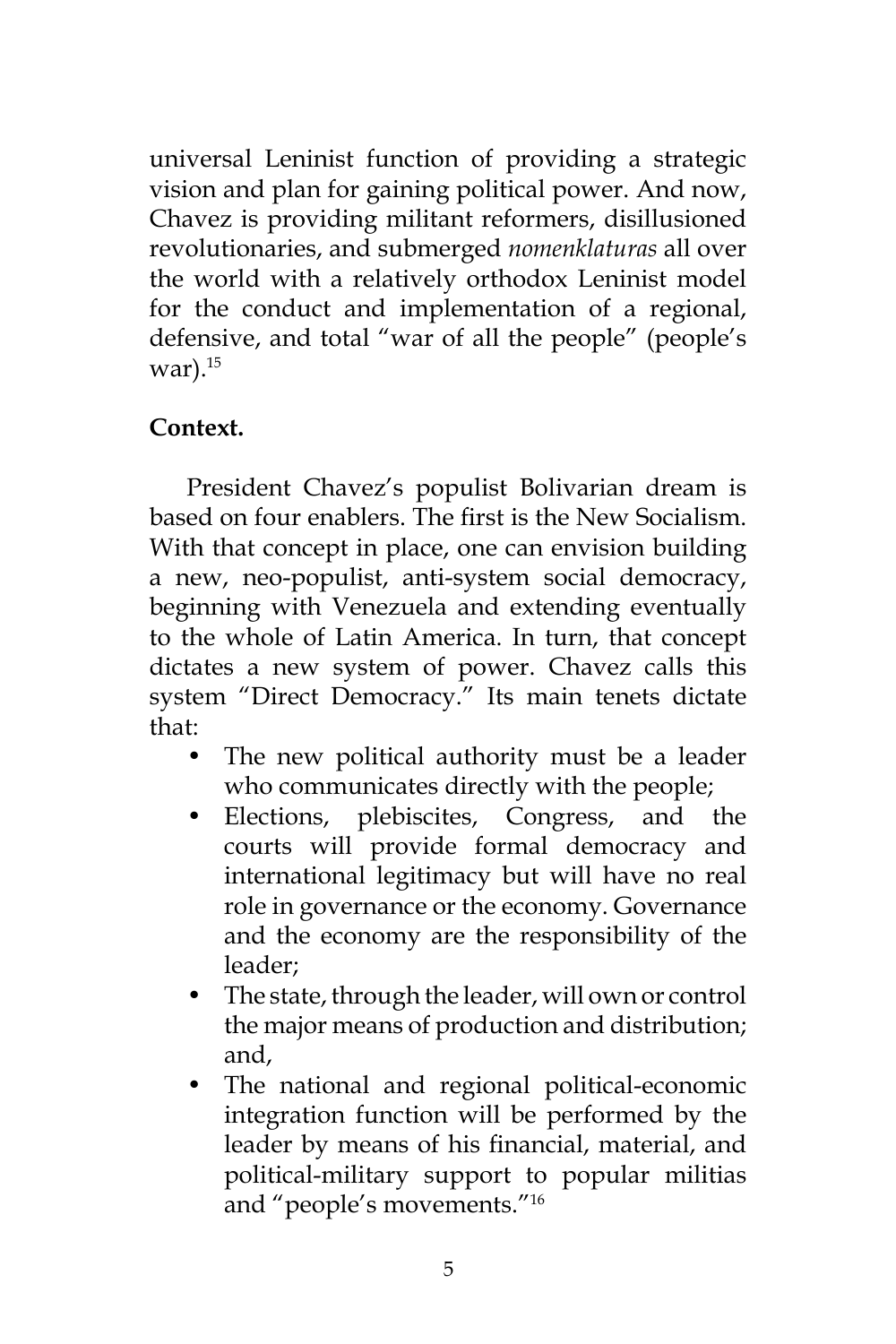The second enabler centers on social programs designed to provide tangible benefits to the masses of Venezuelans who were generally neglected by previous governments, and to strengthen the leader's internal power base.<sup>17</sup>

The third enabler focuses on communications with the intent of enabling the media (radio, television, newspapers, and magazines) to create a mass consensus. President Chavez has used the media skillfully to communicate his ideas, develop positive public opinion, and generate electoral successes. In connection with the Bolivarian dream, Chavez has directed communications to audiences all over Latin America. And, not surprisingly, the Chavez government has shut down some elements of Venezuela's opposition media to ensure the "irreversibility of the process for establishing socialism for the 21st century."18

The fourth enabler involves the reorganization of the security institutions of the country. In addition to the traditional armed forces, Chavez has created and funded the following independent forces:

- A National Police Force (*Guardia Nacional*);
- A 1.5 million-person military reserve organization;
- A paramilitary (popular militia) called Bolivarian Liberation Front (*Frente Bolivariano de Liberación*); and,
- Another paramilitary militia, "Army of the People in Arms" (*Ejército del Pueblo en Armas*).

All these institutions are outside the traditional control of the regular armed forces, and each organization is responsible directly to the leader (President Chavez). This institutional separation is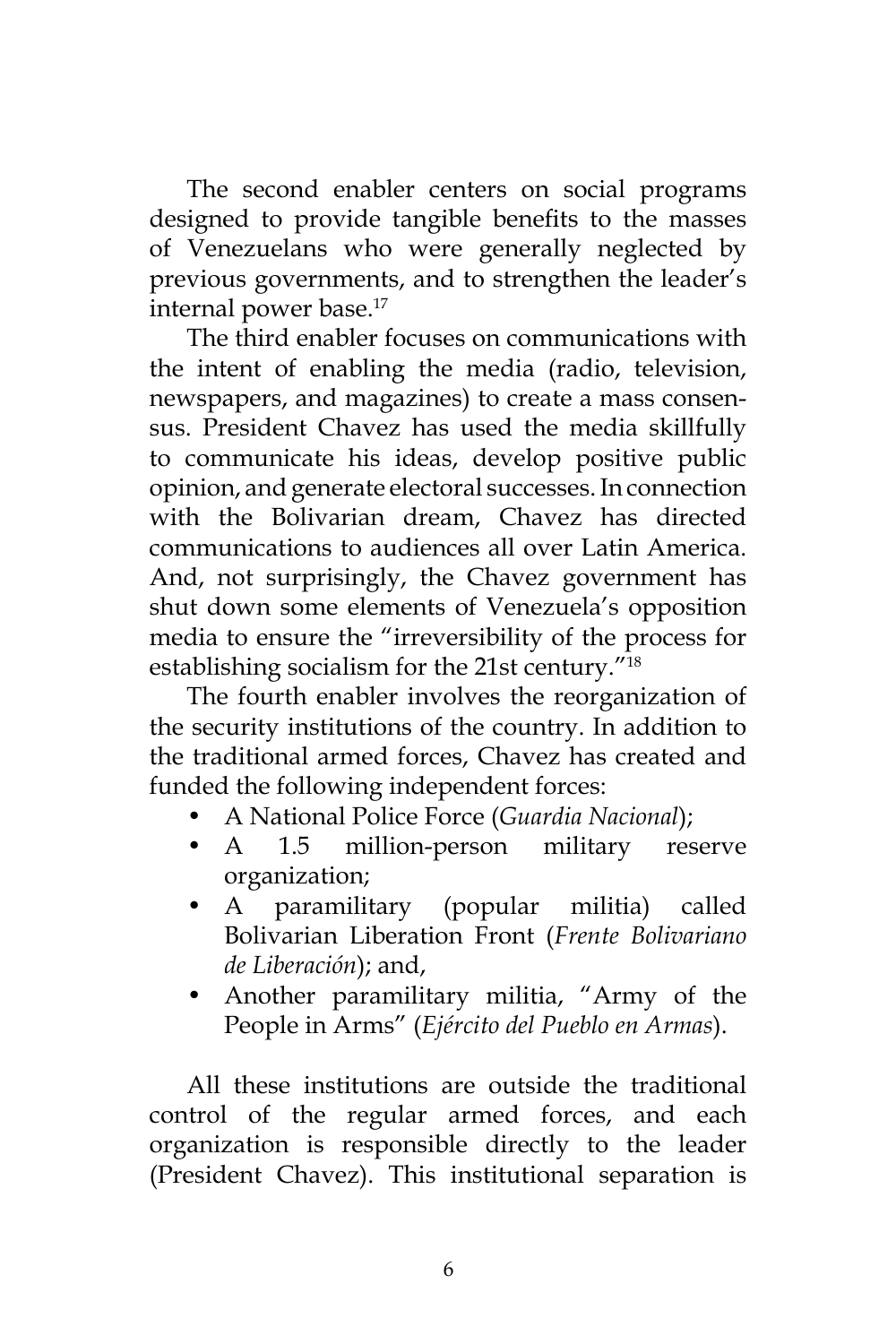intended to ensure that no one military or paramilitary organization can control another, but the centralization of these institutions guarantees the leader absolute control of security and social harmony in Venezuela.<sup>19</sup>

What President Chavez has achieved by restructuring the Venezuelan government and its democratic institutions, improving the physical wellbeing of many poor Venezuelans, and verbalizing these successes on television and in the press is the formation of a unity of political-psychological-military effort and the development of a large, popular, internal, and external base of support. Moreover, the reorganization of the government and its security apparatus provides for presidential control of the political, economic, social, informational, and security instruments of state power that are intended to "deepen and extend" the bases of the regional liberation effort—and to enable the implementation of 4th Generation (asymmetric) Warfare (4GW).<sup>20</sup> Once all these enablers function together, they will destroy traditional Venezuelan and Latin American democracy and the old Venezuelan and Latin American political-economic system.<sup>21</sup> The old democracy and the old system will be replaced by a new kind of democracy and a new type of political system—socialism for the 21st century. This takes us to Chavez's Program for the Liberation of Latin America.

#### **The Program for the Liberation of Latin America.**

Applying the strategic principles of a new, realistic, theoretical model for action will achieve 21st century socialism. The model is based on the integration of all the instruments of state power under the direction of the leader and is what President Chavez calls 4th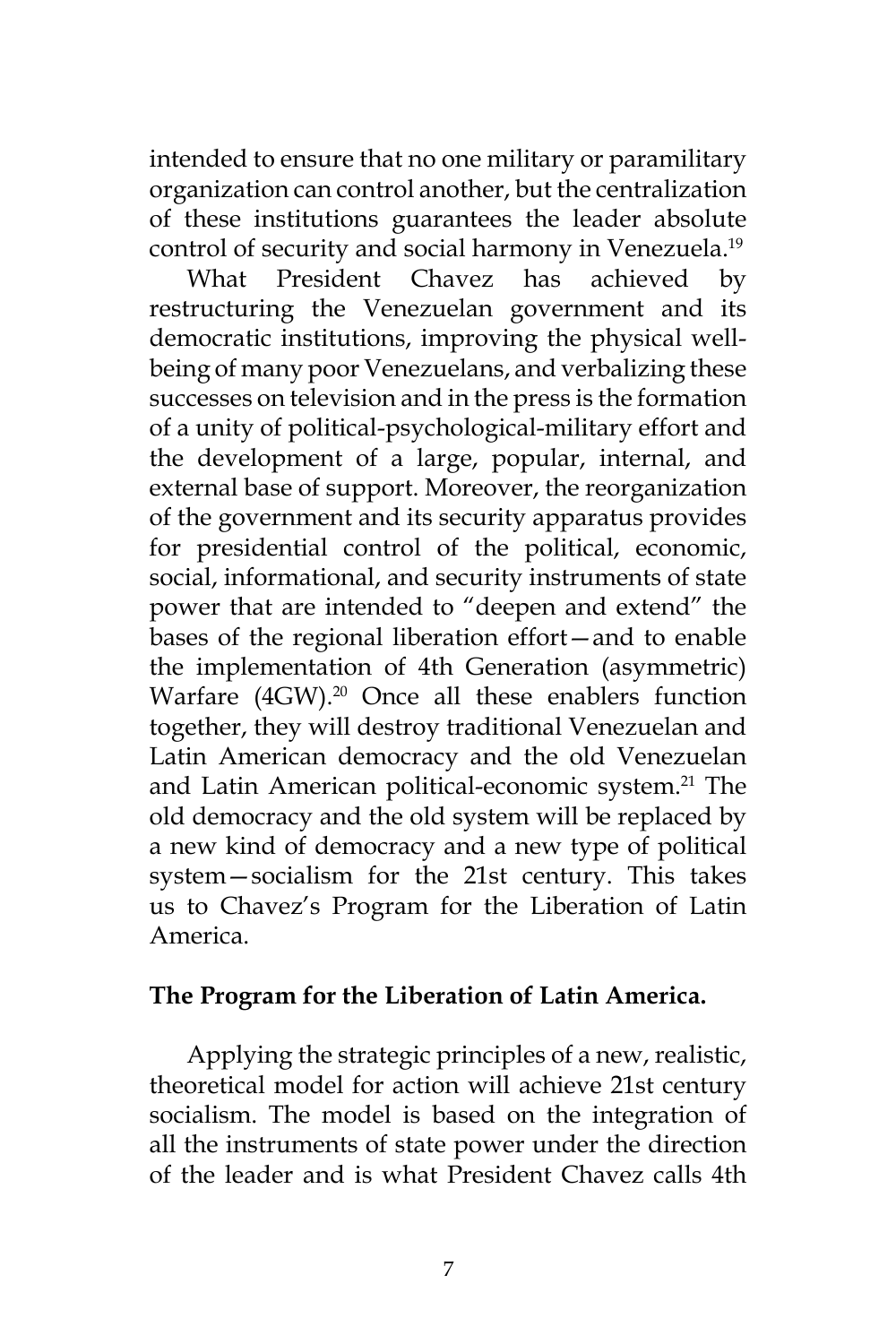Generation War, Asymmetric War, or a War of All the People. The most salient characteristics of this kind of war include the following five notions:

- The struggle is predominantly politicalpsychological, not military—although there is an important military or paramilitary role in the process;
- The conflict is lengthy and evolves through three, four, or more stages;
- The war is fought between belligerents with asymmetrical capabilities and asymmetrical responsibilities to their constituencies giving the leader of a "direct democracy" an organizational advantage over the leadership of representative democracies;
- The struggle will have transnational dimensions and implications; and,
- The war will not be limited in purpose. It will be total in that it gives the winner absolute power to control or replace an existing government.<sup>22</sup>

In this connection, President Chavez is planning for a long-term, three-stage, multiphase program for gaining power (regional hegemony). Though Chavez's three stages use different terminology, they are similar to those of Lenin: (1) organization, (2) development and use of coercive political and limited military power, and  $(3)$  the capture of a targeted government.<sup>23</sup>

A minimum of six phases elaborate that paradigm and outline the role of the paramilitary popular militias. General Gustavo Reyes Rangel Briceño articulated the phases, that might well have been written by Lenin, when the General accepted the office of Minister of Defense for the National Reserve and National Mobilization on July 18, 2007: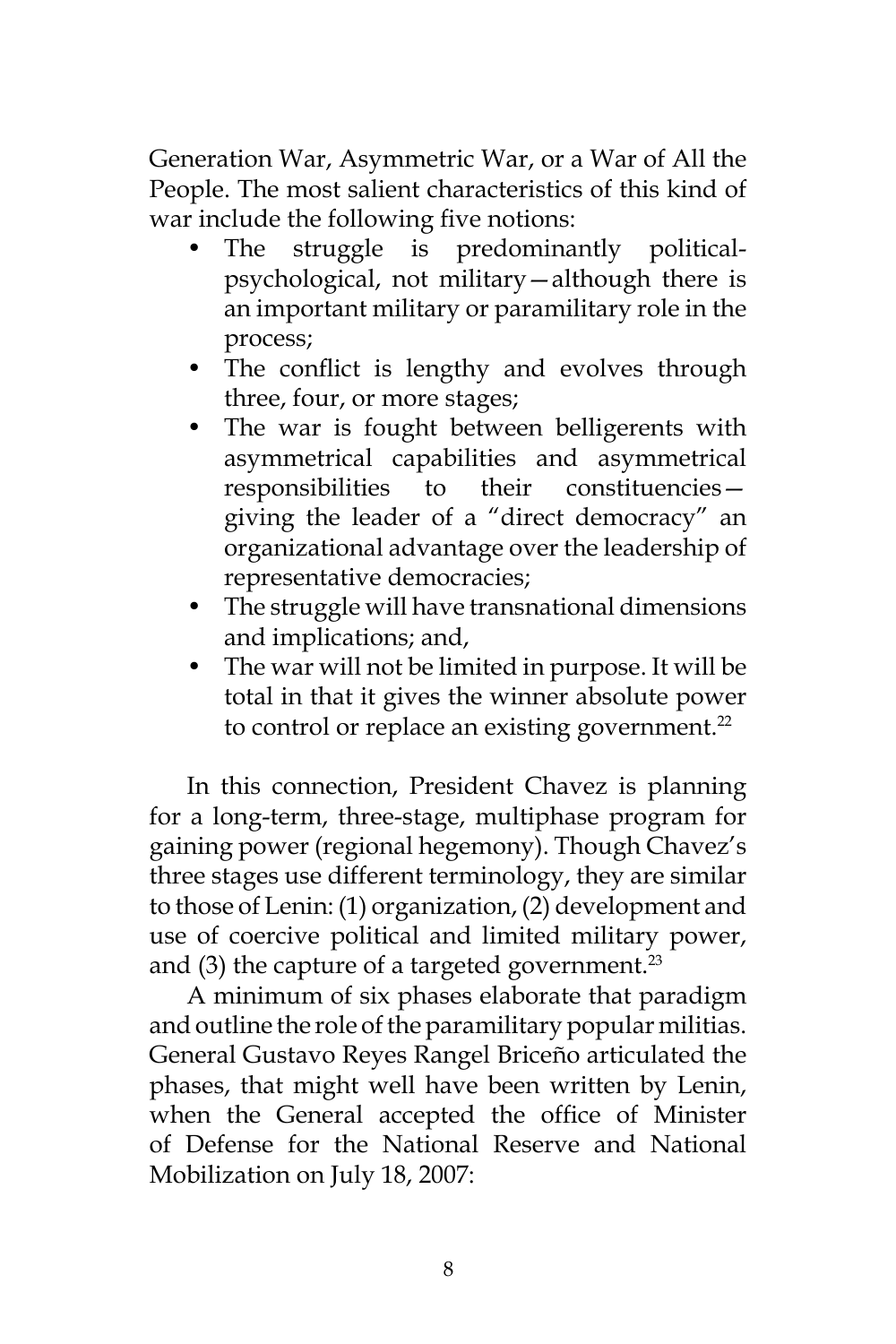- Organize to propagate Latin American nationalism, train a cadre of professionals (propagandists and agitators) for leadership duties and political-military combat, and create selected environments of chaos;
- Create a Popular (political) Front out of the "debourgeoised" middle classes and other likeminded individuals, who will work together to disestablish opposed societies and defend the new social democracy;
- Foment regional conflicts. This would involve covert, gradual, and preparatory politicalpsychological-military activities in developing and nurturing popular support. As the number of recruits grows and the number of activities increases, the fomentation of regional conflicts would also involve the establishment and defense of "liberated zones;"
- Plan overt and direct intimidation activities, including popular actions (such as demonstrations, strikes, civic violence, personal violence, maiming, and murder) against feudal, capitalistic, militaristic opponents and against *yanqui* imperialism. The intent is to debilitate target states and weaken enemy military command and control facilities;
- Increase covert and overt political-psychological-economic-military actions directed at developing local popular militias to fight in their own zones, provincial or district militias to fight in their particular areas, and a larger military organization to fight in all parts of the targeted country with the cooperation of local and district militias; and,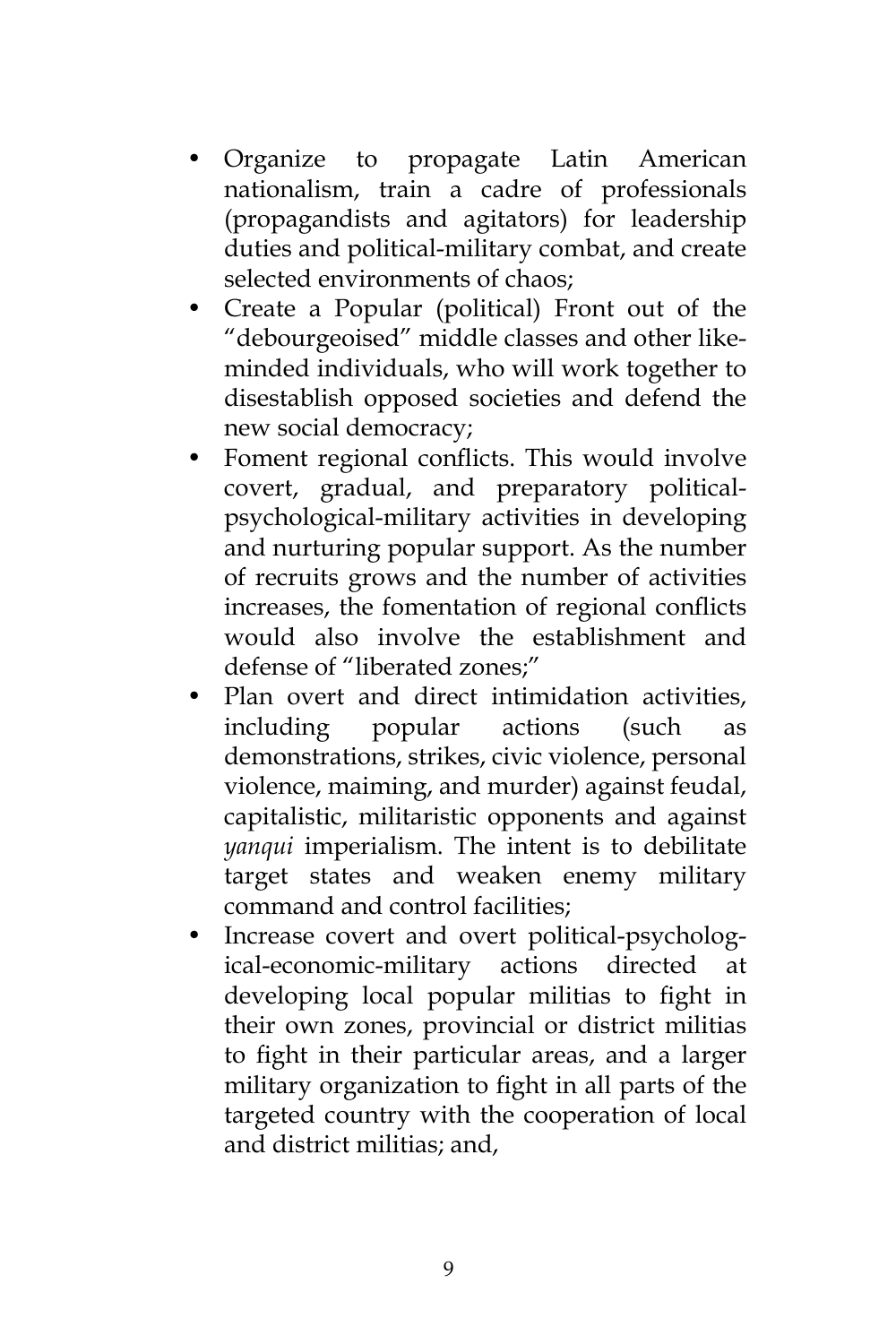• Directly, but gradually, confront a demoralized enemy military force and bring about its desired collapse—or, simply, invade a targeted country with the objective of imposing appropriate New Socialist governance.<sup>24</sup>

Until the last moment in the last and decisive phase of the Latin American liberation process—when the targeted government is about to collapse—every action is preparatory work and not expected to provoke great concern from the enemy or its bourgeois allies.<sup>25</sup> Thus, by staying under his opponents' "threshold of concern," Chavez expects to "put his enemies to sleep—to later wake up dead."<sup>26</sup> It is at the point of enemy collapse and the radical imposition of new Socialist governance that the people will begin to enjoy the benefits of love, happiness, peace, and well-being.<sup>27</sup>

At present, however, Chavez is only in the beginning phases of his first preparatory Organizational Stage of the Program for the Liberation of Latin America. The culmination of stage one is still a long time away. Stages two and three must be several years down the revolutionary path. At the strategic level, then, Chavez appears to be consolidating his base position in Venezuela, taking a relatively low revolutionary profile, and waiting for a propitious time to begin the expansion of the revolution on a supra-national Latin American scale. He will likely continue to focus his primary attack on the legitimacy of the U.S. economic and political domination of the Americas and on any other possible rival. And he will likely continue to conduct various rhetorical and political-military attacks on adversaries; continue to cultivate diverse allies in Latin America, the Middle East, and Asia; and to engage his allies and his popular militias in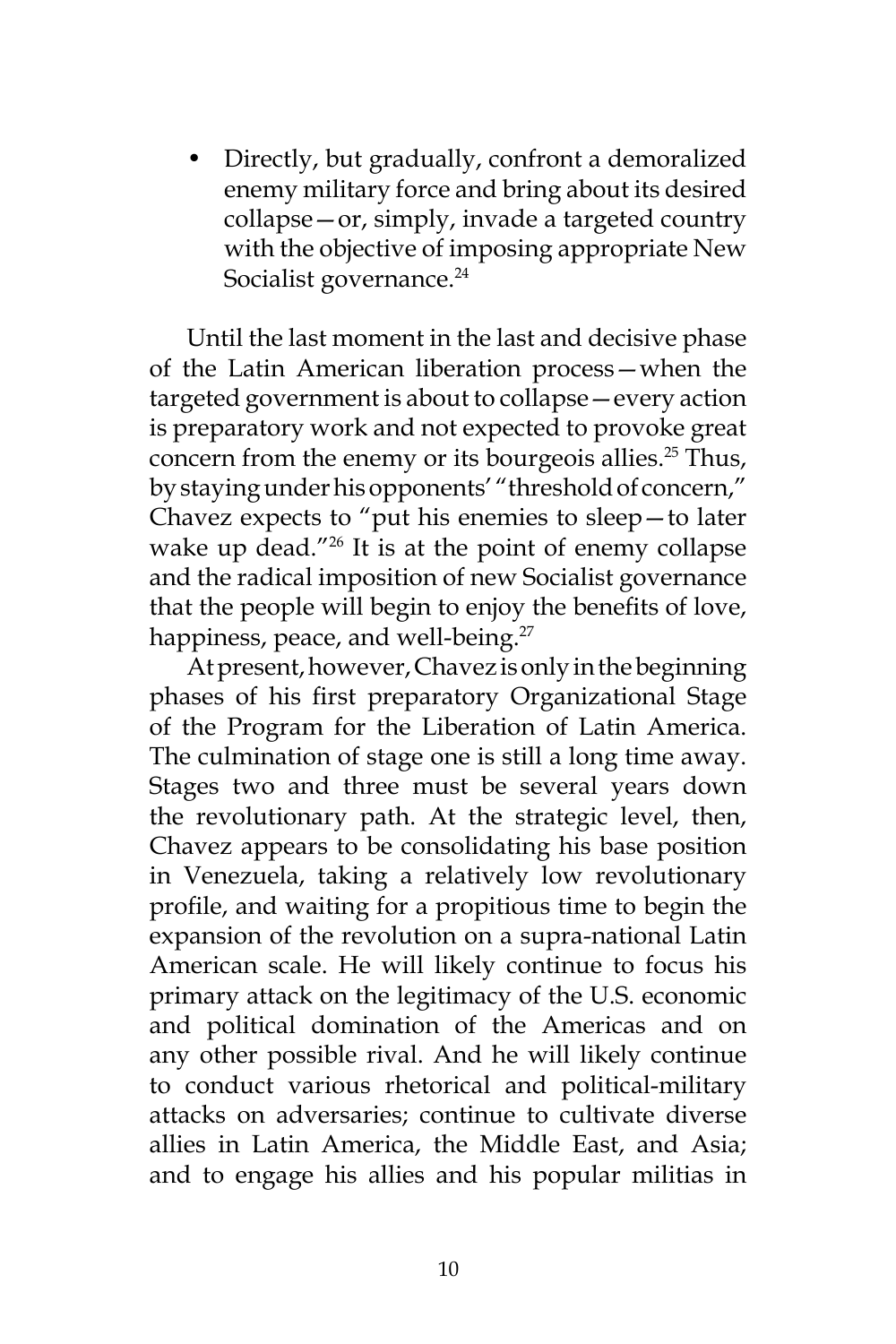propaganda and agitation "seeding operations" for the creation of a receptive political climate throughout the Western Hemisphere.<sup>28</sup>

## **Responses.**

One school of thought in Latin America—expressed privately, if not publicly, to a *norteamericano* (North American)—firmly supports Chavez and his supranational Bolivarian dream. Those who oppose Chavez are against his "lack of realism," are ambivalent, or just do not care. The Chavez supporters are organizing and preparing for the future. The opposition waits, watches, and debates.<sup>29</sup>

The United States has tended to ignore the larger problem of responsible democratic governance and concentrate on the war on drugs. If there is another North American concern, it would be the problem of possible nuclear proliferation and the associated Venezuelan-Iranian alliance. Countries such as Bolivia, Ecuador, and Nicaragua appear to support the Bolivarian dream. Others that might be affected by the destabilizing consequences of Chavez's neo-populist political-psychological-economic efforts throughout the Western Hemisphere have not wanted to deal with the problem.<sup>30</sup> Apparently, very few individuals or governments will acknowledge Chavez's goal as a clearly defined, universally recognized threat in the Americas until large numbers of uniformed troops of one sovereign state directly invade the sovereign territory of another.<sup>31</sup>

## **Key Points and Lessons.**

• Although seemingly overambitious, Chavez's concept of a regional super insurgency con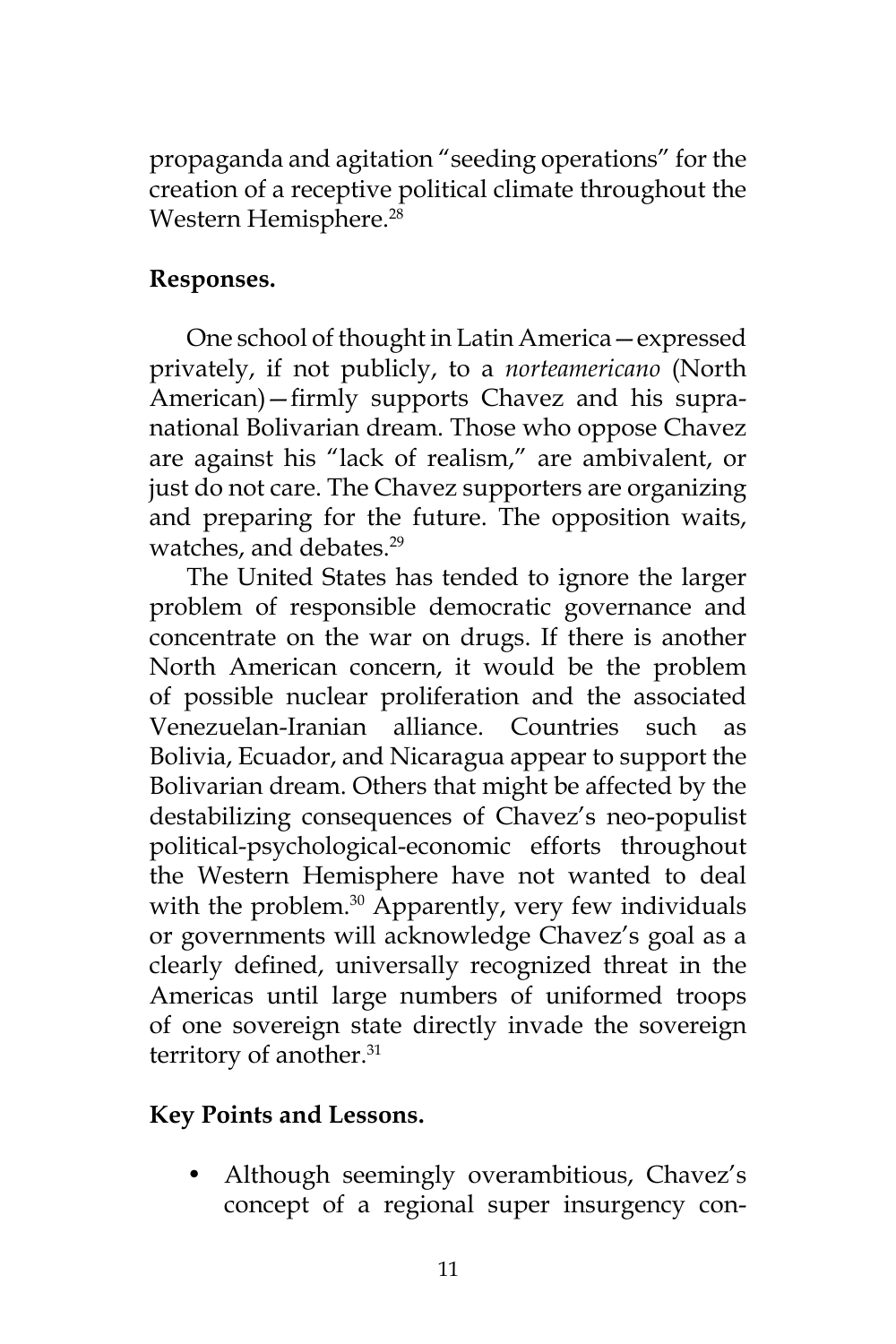ducted primarily by popular militias appears to be in accord with Lenin's approach to the conduct of irregular asymmetrical political war. This notion is quietly opening a new era in which much of the world is ripe for those who wish to coerce political-social change and change history, avenge grievances, find security in new structures, and/or protect old ways.

- Asymmetric war may be accomplished by those familiar with the indirect approach to conflict, using the power of dreams and the importance of public opinion, along with a multidimensional flexibility that goes well beyond conventional forms. The consequent interactions among all these factors in asymmetric war make it impossible for the military dimension to act as the traditionally dominant actor.
- The threat, thus, is not a conventional enemy military force or the debilitating instability generated by an asymmetric aggressor. Rather, at base, the threat is the inability or unwillingness of the government in office to take responsible and legitimate measures to exercise effective sovereignty and to provide security and wellbeing for all of its citizens. That governmental failure to protect the people is what gives an oppositionist aggressor the opening and justification for its existence and action.
- As a corollary, the ultimate threat is either state failure, or the violent imposition of a radical socio-economic-political restructuring of the state and its governance in accordance with the values (good, bad, or nonexistent) of the victor.
- Targeted regimes and their international allies that fail to understand Chavez and his political-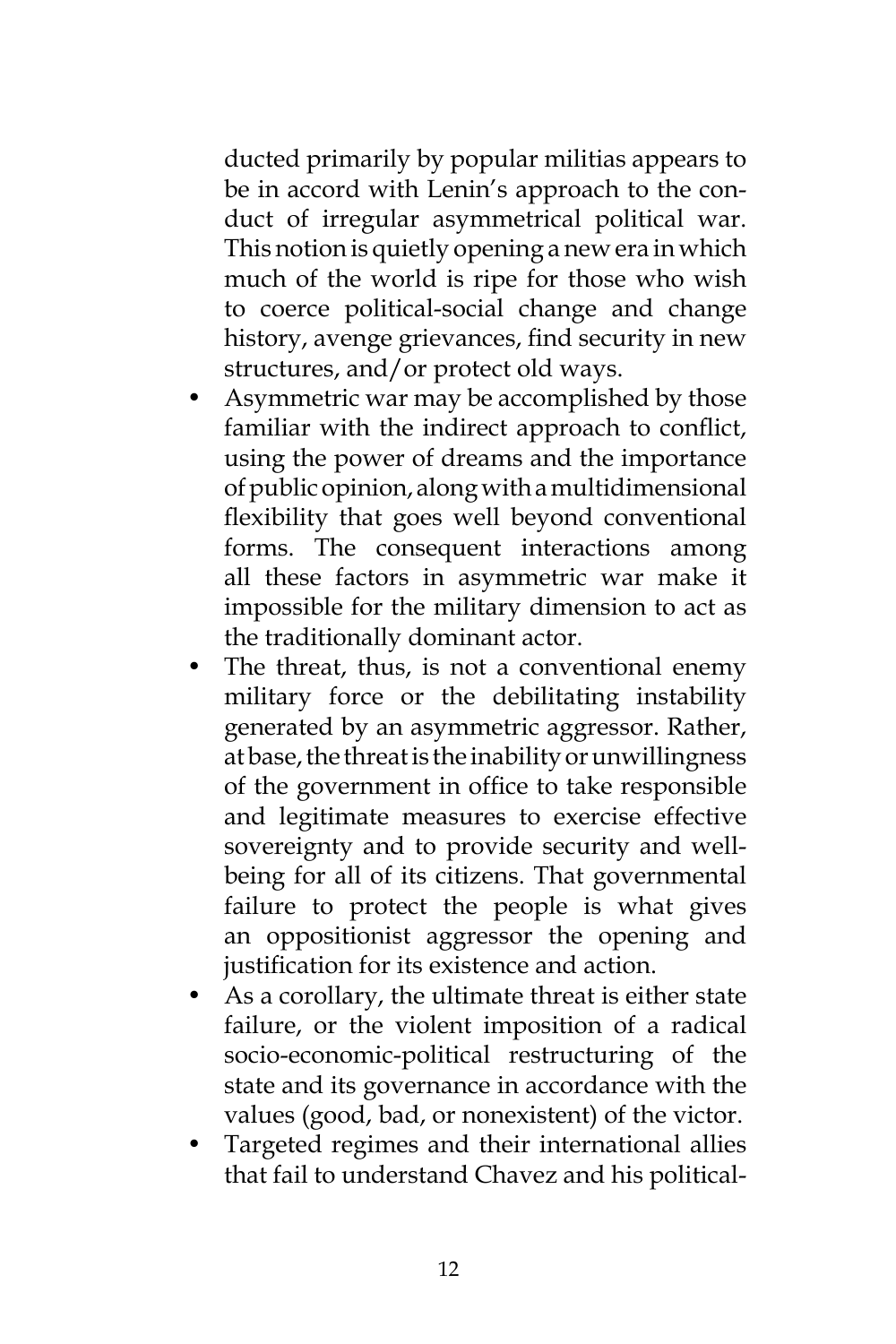psychological intentions and respond only with military or police power to his rhetoric, his phantom people's militias, and his other irregular and asymmetrical methods are not likely to be successful in their attempts to counter his Bolivarian dream.

These lessons are all too relevant to the "new" political wars of the 21st century. General Sir Rupert Smith warns us that, "War as cognitively known to most noncombatants, war as a battle in a field between men and machinery, war as a massive deciding event in a dispute in international affairs; such war no longer  $exists$ "32

#### **NEW LESSONS FROM COLOMBIA**

## **Gangs Devolving from the Paramilitary Demobilization Program.**

Over the past 40 to 50 years, Colombia's potential, its democracy, and its effective sovereignty have been slowly deteriorating as the consequences of three ongoing, simultaneous, and interrelated wars involving three major violent, internal nonstate groups. They are the Revolutionary Armed Forces of Colombia (FARC), the paramilitary/vigilante AUC (The United Self-Defense Groups of Colombia), and the illegal transnational drug industry. This unholy trinity (or nexus) of politically motivated and terroristic TCOs and nonstate actors is perpetrating a level of human horror, violence, criminality, corruption, and internal instability that is threatening Colombia's survival as an organized democratic nation-state. Additionally, neo-populist (anti-system) activities of some of that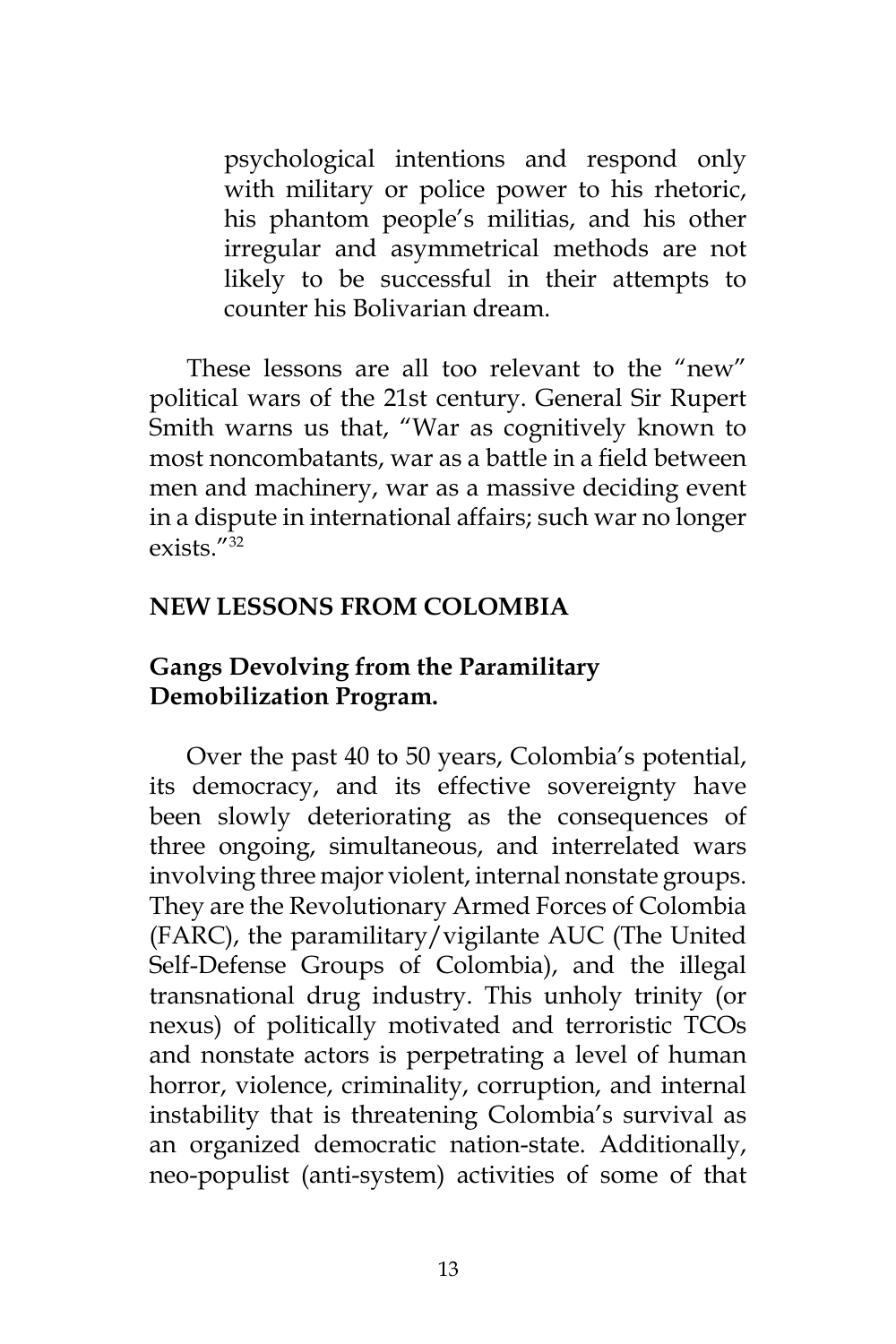country's elites further complicate the conflict picture. These elites have never supported the idea of strong national institutions and the development of a viable nation-state. The issue is, simply, that the power to control terroristic insurgents, paramilitary groups, and criminal drug traffickers is also the power to control the virtually autonomous elites.<sup>33</sup>

At the same time, a new dynamic is being introduced into the ongoing multidimensional conflict in Colombia. Several types of illegal nonstate groups (gangs) are devolving out of President Álvaro Uribe's AUC demobilization and reintegration program. An even greater potential threat to security and stability coming from the emergence of these new *bandas criminales* (criminal gangs) is thought to be the possible formal establishment of a federation of splinter AUC groups, existing drug trafficking organizations, currently faltering FARC units, and the much smaller National Liberation Army (ELN) insurgent group. Such a federation could become a more-than-significant terrorist-criminal-insurgent nonstate actor in the Colombian malaise.34

## **Context: A New Gang Dimension in the Colombian Conflict.**

A new force inserting itself into the Colombian conflict is a large number of *bandas criminales* that have come into being as a result of the formal demobilization of the AUC, and the disintegration of some FARC units. These gangs are altering the configuration of the insurgency and the illegal drug industry, as well as complicating the already crowded conflict arena. That said, and because of the generally autonomous nature of the AUC and its new creations and the lack of certainty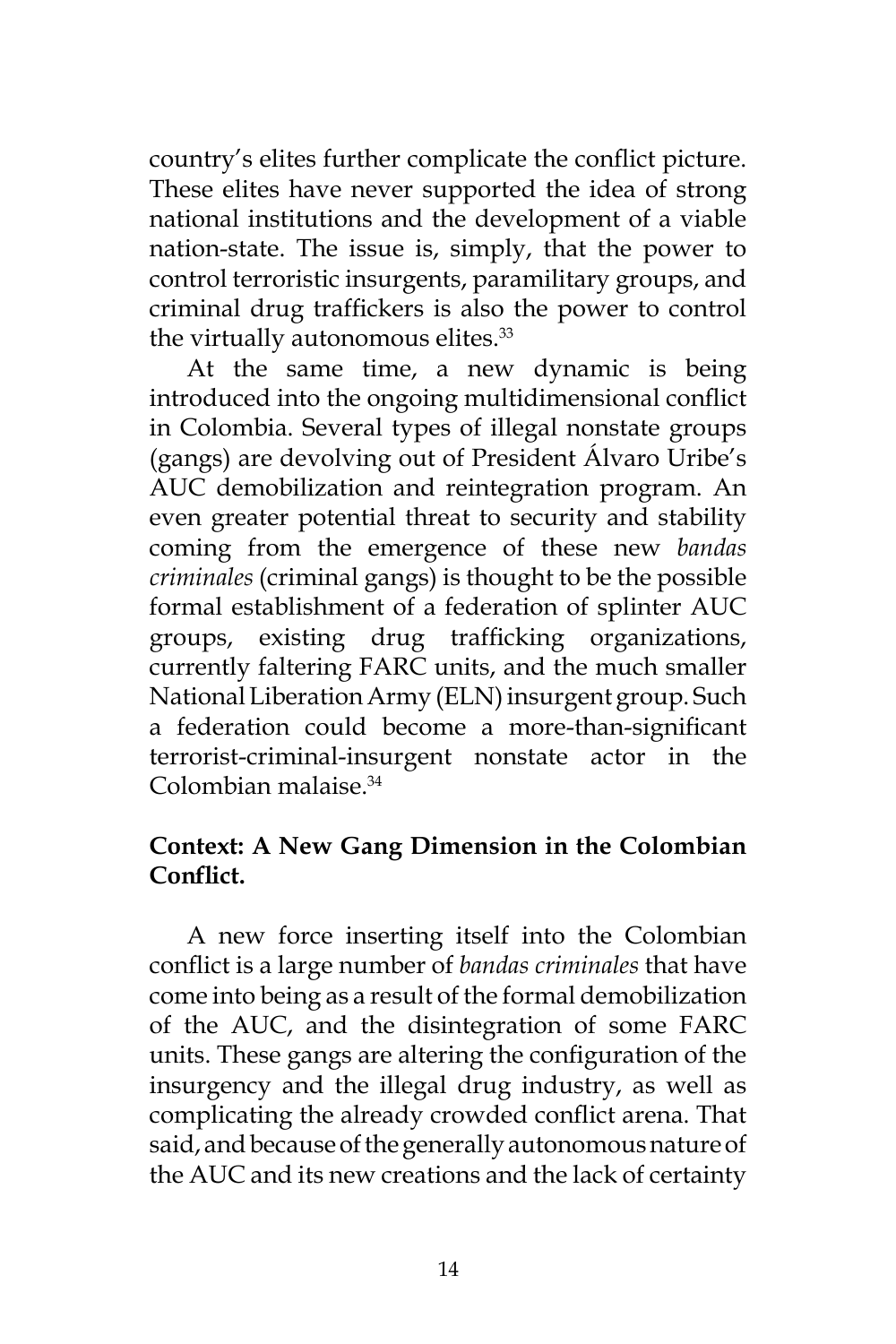regarding the FARC, it is hard to understand and predict what the gangs may or may not be doing—and what they may or may not mean. Despite the general lack of certainty regarding the new gangs, however, there are a few things that are becoming clearer as the *bandas criminales* become more involved in the general conflict.

First, we know that all the newly devolved gangs are more autonomous, less well understood, and more unpredictable than their parent organizations. We also know that the ad hoc organization of the new gangs makes it difficult to know who they are, their numbers, why they do what they do, and their linkages with other organizations, legal and illegal. Additionally, we know that:

- As of the end of 2008, there are an estimated 100 or more independent *bandas criminales* operating actively over at least 20 percent of the Colombian national territory. Membership estimates range from 3,000 to over 10,000.
- Like their parent, the new AUC (paramilitary) gangs tend to be organized horizontally with no predetermined structure. The specific structure of a given gang is determined by its leadership, the tasks it must perform, and the requirements of the locale within which it operates.
- AUC Organizational groups are established through a process of franchisement.
- Parent AUC and FARC organizations generally allow subordinate groups considerable latitude in the ways and means chosen to accomplish a given task.
- Particularly "dirty" operations are often conducted by "hired guns" from among aspirants, sympathizers, or unemployed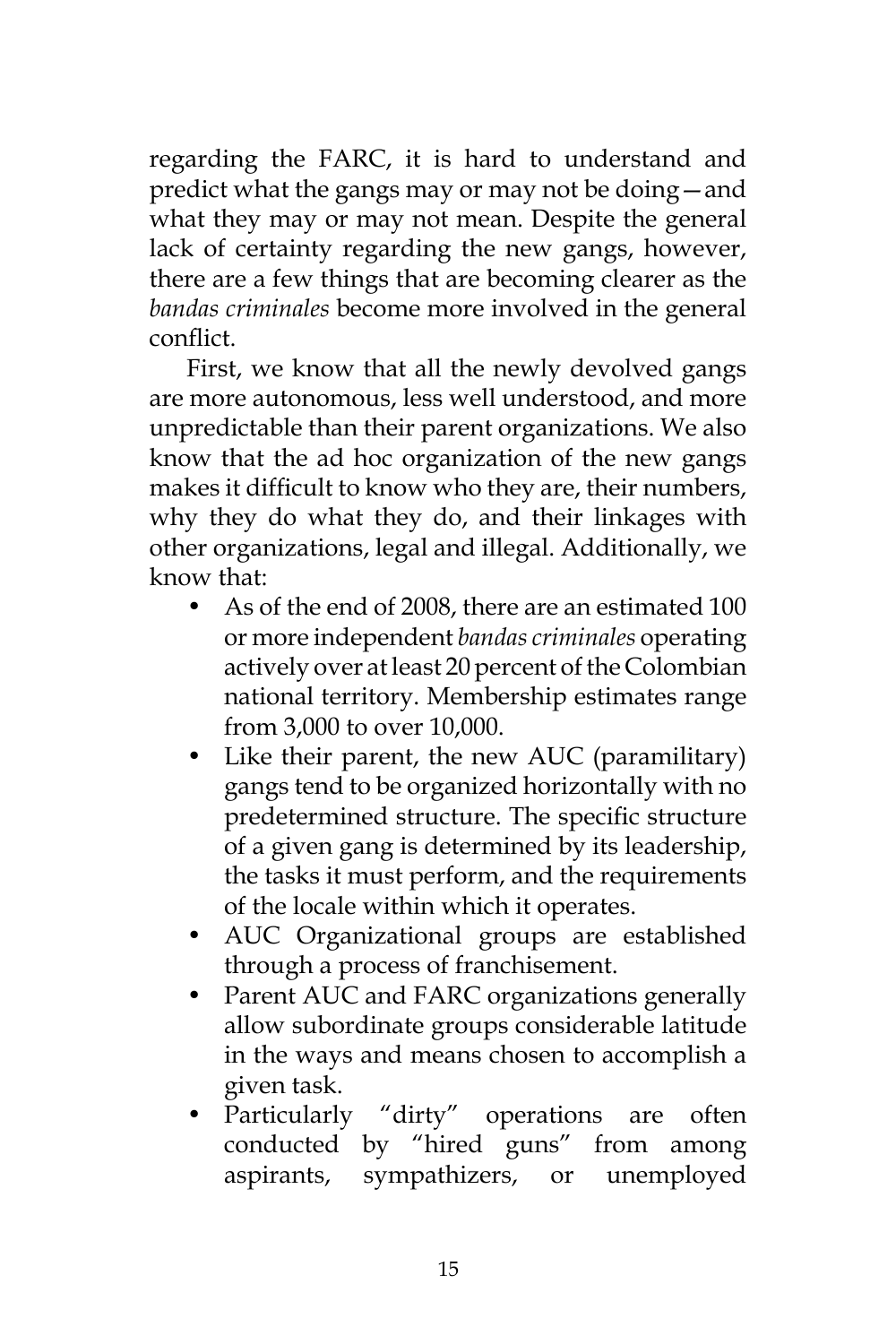"nobodies," rather than regular members of an AUC or FARC gang.

- AUC and FARC *bandas criminales* conduct four basic operations:
	- 1. Direct and sometimes lead specific military operations (e.g., "social cleansing") against selected "uncooperative" groups;
	- 2. Perform the business-as-usual armed propaganda functions prescribed by V.I. Lenin for propaganda-agitator gangs; $35$
	- 3. Direct and sometimes lead relatively sophisticated political and psychological actions; and,
	- 4. Collect, hold, and allocate money, weapons, and other resources  $36$

Second, the use of terror, fear, and other "barbaric" methods (mutilation kidnapping, murder, rape, pillage) is considered to be a force multiplier and a rational psychological means of controlling a larger population. More specifically, these methods allow a small force to accomplish the following:

- Convince the people of a given area that the AUC paramilitaries are the real power in the country;
- Exert authority over a population—even a population supposedly under the control of a government or another nonstate actor;
- Persuade or coerce public opinion, electoral conduct, and leader decision and policymaking; and,
- Hold off a much larger force and fight another actor at the same time.<sup>37</sup>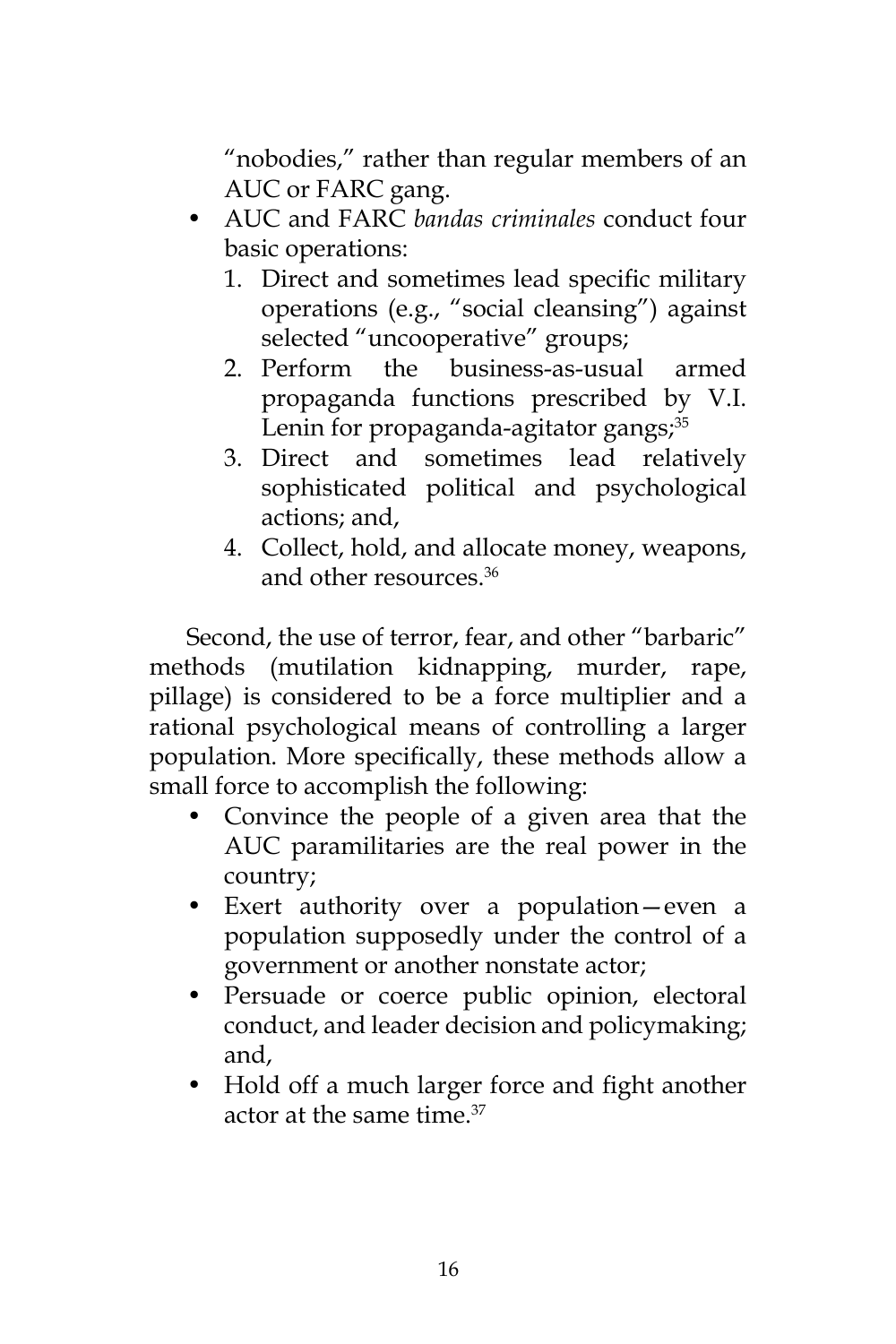Third, the relationship of the new gangs to elements of the Colombian government is becoming more evident. Evidence of AUC association with the government and some of its major institutions—and resultant support—can be seen (if not proved in a court of law) in two different instances:

- Ties between paramilitary groups and Colombian legislators can be seen in more than 40 current and former congressmen being charged with one type or another of collaboration with the AUC. It has been and continues to be asserted that "Congress is awash in AUC cash" to ensure that paramilitary influence remains strong in the highest levels of government.<sup>38</sup>
- From the time of the AUC's organization, the Colombian military has been thought to have close, if informal, ties to the paramilitaries, as in two recent examples: Army Chief General Mario Montoya was implicated in collaboration charges initiated by the attorney general, and Intelligence Chief Jorge Noguera was dismissed as a result of similar charges. Additionally, specific documents are now coming to light that indicate close ties between the Army and the ALI $C^{39}$

Fourth, several types of gangs are devolving from the AUC demobilization program. The common beliefs regarding motives and ties back to the AUC are that they are all involved in some sort of criminal activity, and that they are controlled and led by hard-core paramilitary leaders who have not demobilized. Two groups—The New Generation Organization (ONG) and the Black Eagles—operate in several Colombian departments (provinces) and provide good examples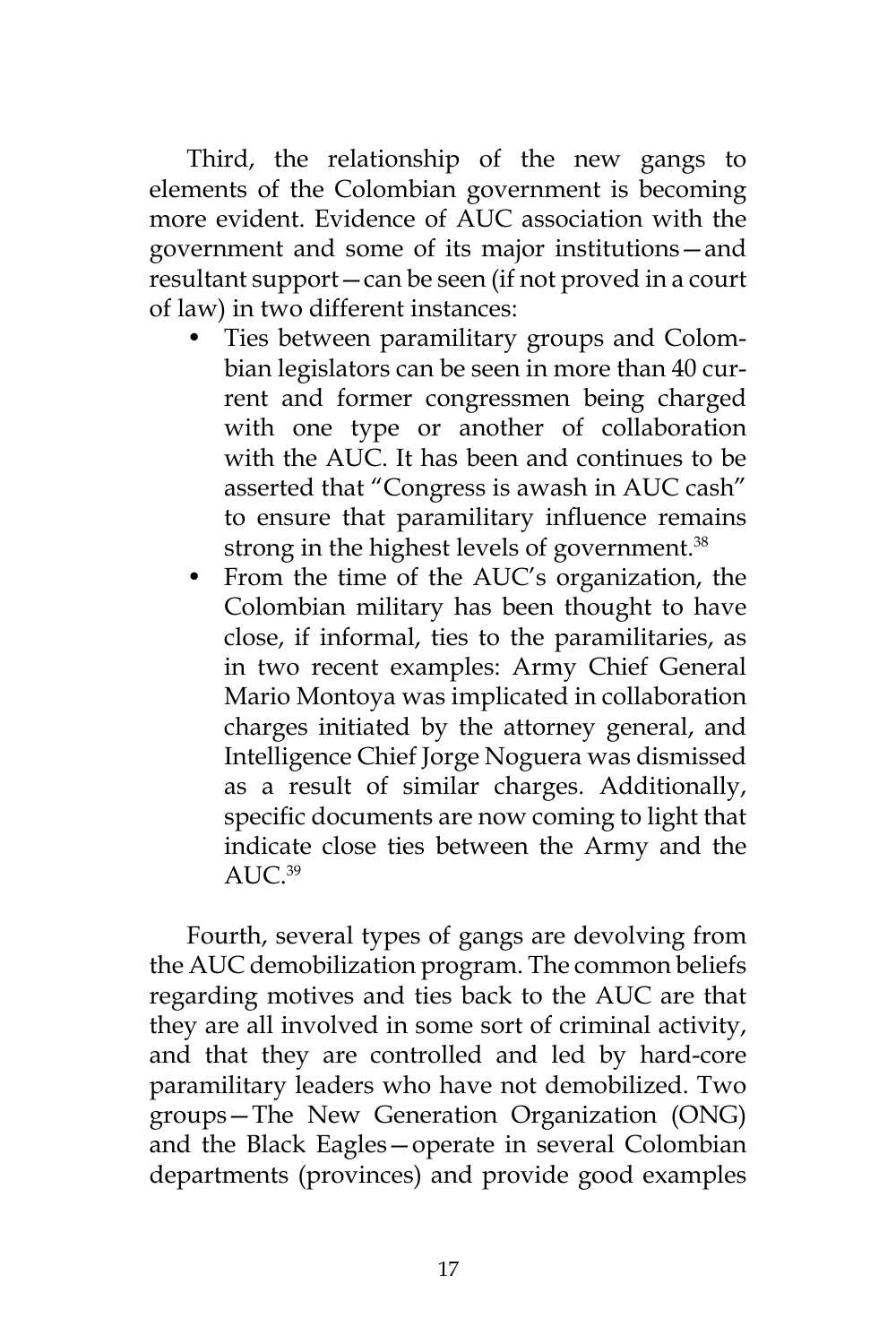of the new gang phenomenon. A third set of groups, associated with the old AUC Northern Bloc, is also worth consideration.

The ONG is an example of a new group that has continued acting much as the old AUC did. ONG in the southern Department of Nariño is fighting the insurgents. ONG is also working to control (for its own purposes) drug crops, processing facilities, and trafficking routes into Ecuador and the Pacific Ocean. Additionally, ONG has formed an ad hoc alliance with an armed wing of a drug cartel called the Rasrojos*.* Reportedly, the purpose of that alliance is to provide protection from other gangs, drug cartels, and insurgents operating in the region.<sup>40</sup>

In the north of Colombia—La Guajira, Norte de Santander, and Santa Marta, for example—newly emerging gangs are involved in lucrative smuggling opportunities for commodities such as drugs, weapons, and oil. They compete with other illegal groups and the Colombian state for access to smuggling routes and oil pipelines that lead to key ports on the Caribbean Sea. Thus, the Black Eagles and their TCO and other gang allies are not operating as the old-style AUC. They are not deliberately targeting the FARC and ELN insurgents. They are operating in ad hoc alliances with various drug, criminal, and insurgent groups. More often than not, they tend to fight any other group that might be in control of valuable commodities, strategic corridors, and seaports. Thus, the Black Eagles appear to have inserted themselves forcefully into an existing transnational criminal network. In that connection, and like some other Latin American gangs, some Black Eagle gangs are engaged in extortion and racketeering and have been known to rent themselves out as mercenary soldiers and *sicarios* (hired killers).<sup>41</sup>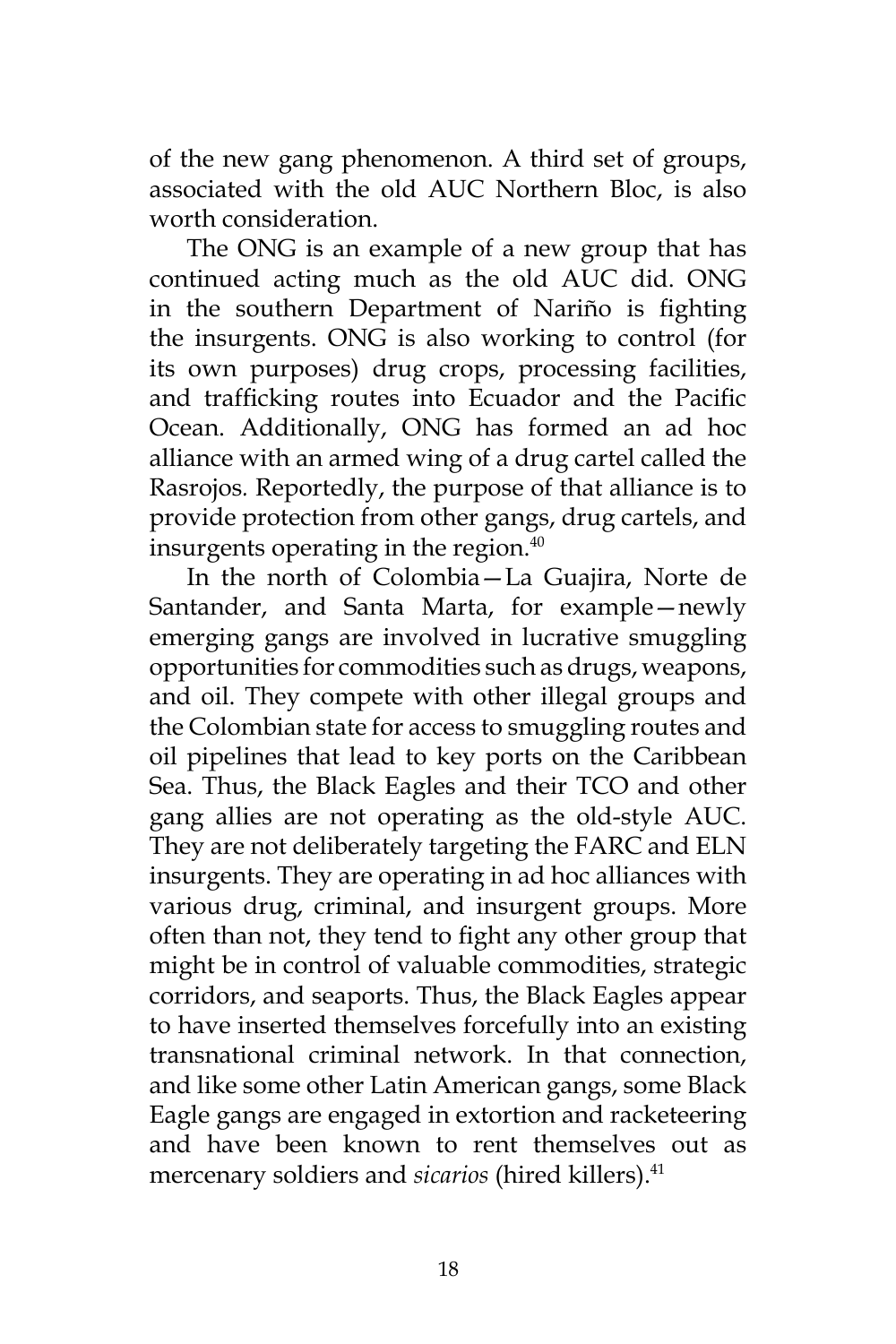Elsewhere along the Caribbean coast of Colombia and in the slums of some of the major cities, new gangs are literally going from house-to-house and neighborhood-to-neighborhood conducting "social cleansing" operations against FARC and ELN insurgents. At the same time, these operations contribute to creation of the political space necessary to allow the gangs to achieve their commercial (selfenrichment) objectives. These new *bandas criminales* are thought to be connected with the old AUC Northern Bloc (BN) umbrella organization. That organization was composed of a large network of gangs that operated independently until their co-option or subordination to the AUC prior to 2002. The basic structure of the BN is still intact and is reportedly trying to reassert control of areas where they formerly operated.42

Fifth, it would appear that the new Colombian gangs are more than *bandas criminales*. They are reshaping the narco-terrorist-insurgent-criminal world in Colombia, and they are exacerbating threats already eroding Colombian democracy and the Colombian state. In these terms, the new AUC and FARC gangs are doing what gangs all over the world do best. As they evolve:

- They generate more and more socio-economicpolitical instability and violence over wider and wider sections of the political map;
- They coercively neutralize, control, depose, or replace existing governmental service and security institutions;
- They create autonomous enclaves that are sometimes called criminal free-states, sovereignty free-states, para-states, or "ungoverned territories;" and,
- Thus, they change values in a given society to those of their criminal or ideological leaders,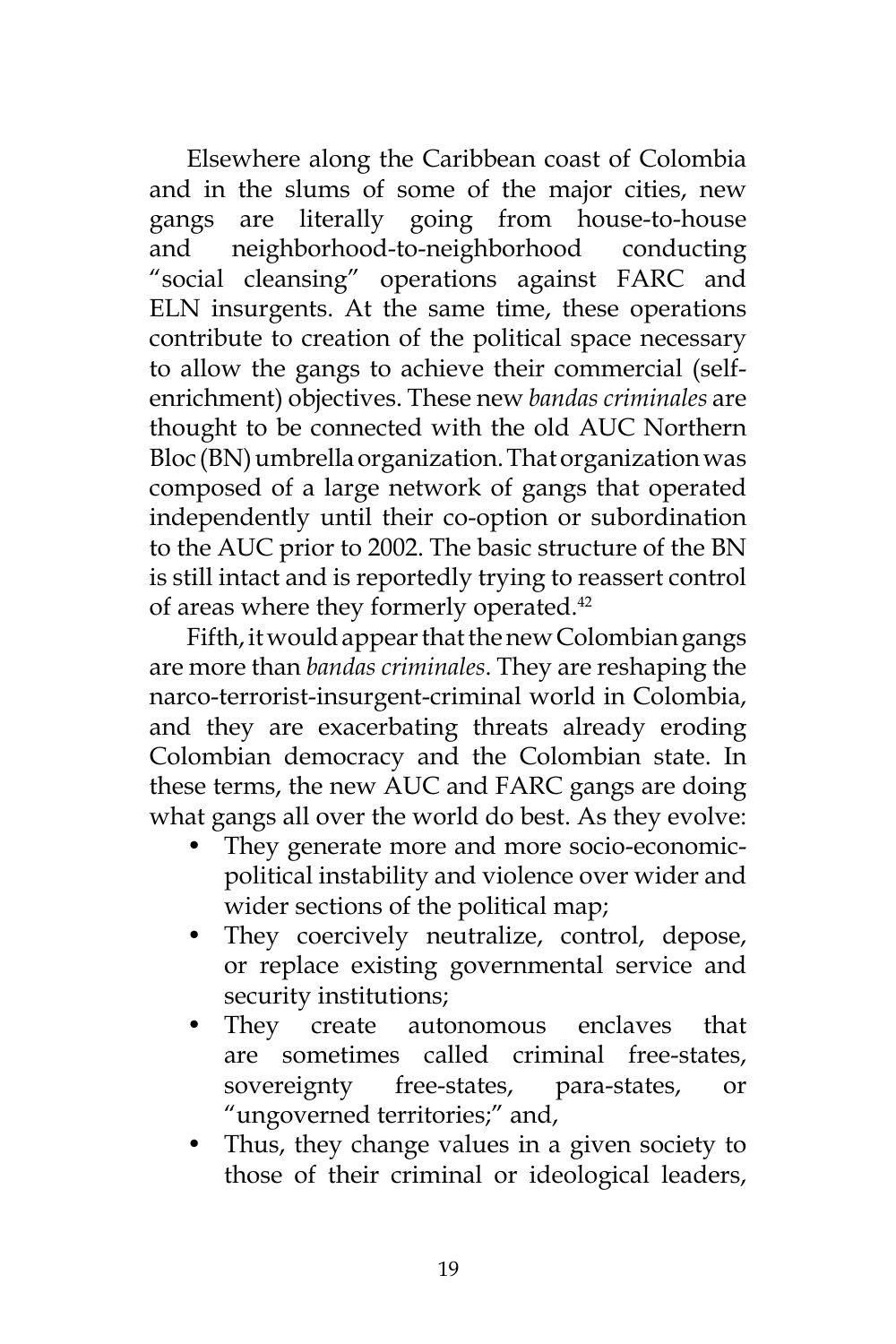and act as Leninist "midwives" that begin the process of radically changing the society and the state.<sup>43</sup>

Finally, even though there is evidence that the FARC is militarily weaker now than it has been at any time in the past 30 years, it has organized an active international support network (the *Coordinadora Continental Bolivariana* or CCB) and a secret political party structure (the Clandestine Colombian Communist Party or PC-3). This is a classic Leninist political response to a military setback, and has serious implications for the ongoing internal war in Colombia. This response portends a move away from the direct confrontation of the armed forces through guerrilla war, toward the subtle continuation of the revolutionary struggle against the state through international and internal political-psychological-military coercion. As a consequence, the gang phenomenon takes on new roles and preeminent importance. It is expected that some FARC units will emerge as variations on the existing *bandas criminales*, and that rumors of FARC's demise are greatly exaggerated.<sup>44</sup>

#### **Where the Unholy Trinity Leads.**

Today's threats from the unholy trinity at work in Colombia and the rest of the Western Hemisphere come in many forms and in a matrix of different kinds of challenges, varying in scope and scale. If they have a single feature in common, however, they are systematic, well-calculated attempts to coerce radical political change. In that connection, we shall explore briefly two of the many consequences the narco-insurgent-paramilitary union has generated. First, the erosion of Colombian democracy will be examined;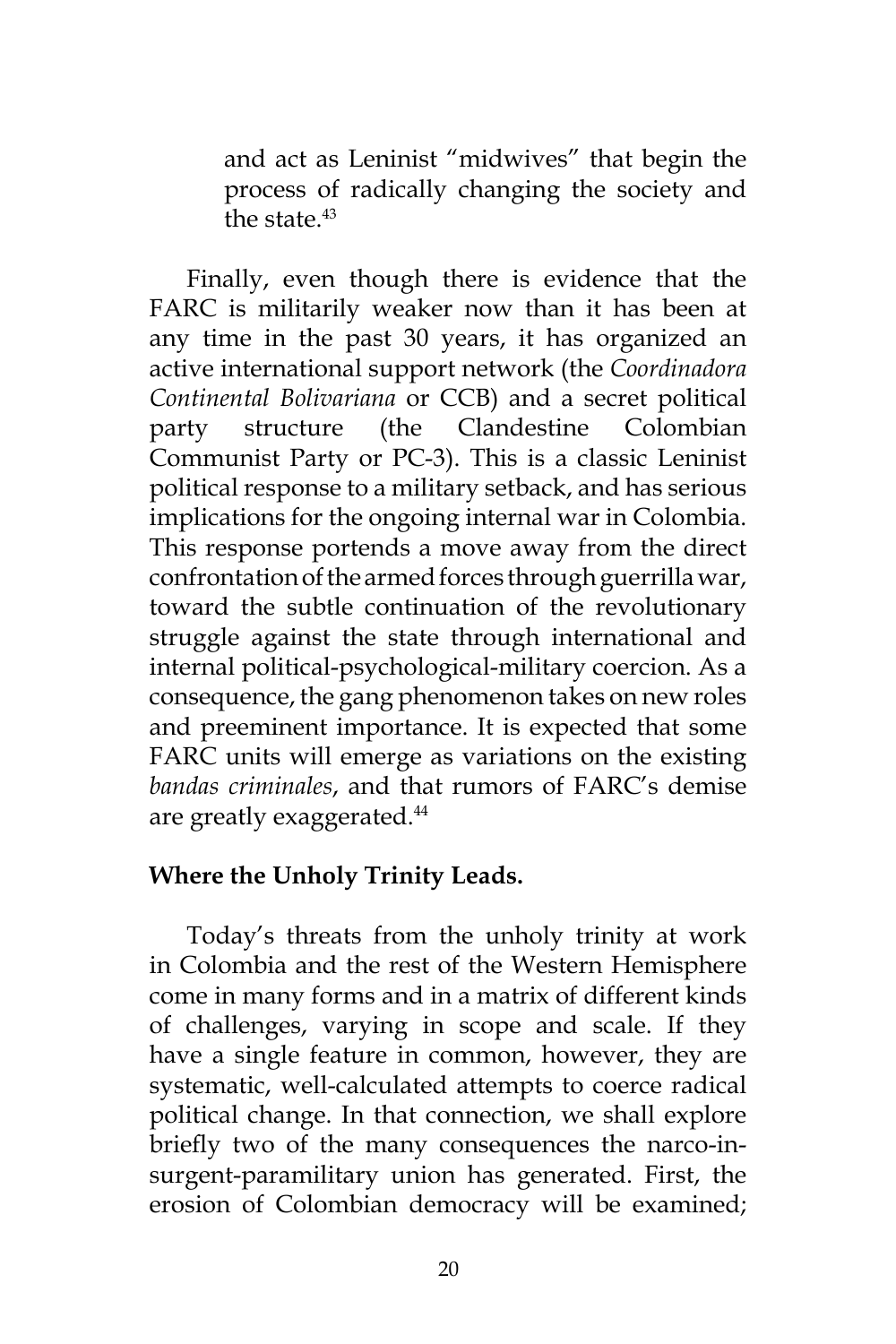then, the erosion of the state will be considered. From there, we shall go to the problem of state failure, the ultimate threat, and to the internal and external responses to that threat.

*The Erosion of Colombian Democracy*. In Colombia, we observe important paradoxes. Elections are held on a regular basis, but leaders, candidates, and elected politicians are also regularly assassinated. Literally hundreds of governmental officials, considered unacceptable by the nexus (unholy trinity), have been assassinated following their election. Additionally, intimidation, direct threats, and the use of relatively minor violence on a person, and his or her family, continue to play an important role *prior* to elections. And, as a corollary, it is important to note that although the media is free from state censorship, journalists and academicians who make their anti-narco-insurgentparamilitary opinions known through the press—or too publicly—are systematically assassinated.45

Consequently, it is hard to credit Colombian elections as democratic or free. Neither competition nor participation in elections can be complete in an environment where armed and unscrupulous nonstate actors compete violently with the government to control the government—before and after elections. Moreover, it is hard to consider Colombia as a democratic state as long as elected leaders are subject to control or vetoes imposed by vicious nonstate actors. As a consequence, Ambassador David Jordan argues that Colombia is an "anocratic" democracy. That is, Colombia is a state that has the procedural features of democracy but retains the features of an autocracy where the ruling elites face no scrutiny or accountability.<sup>46</sup> In any event, the intimidating and persuasive actions of the narco-insurgent-paramilitary alliance in the electoral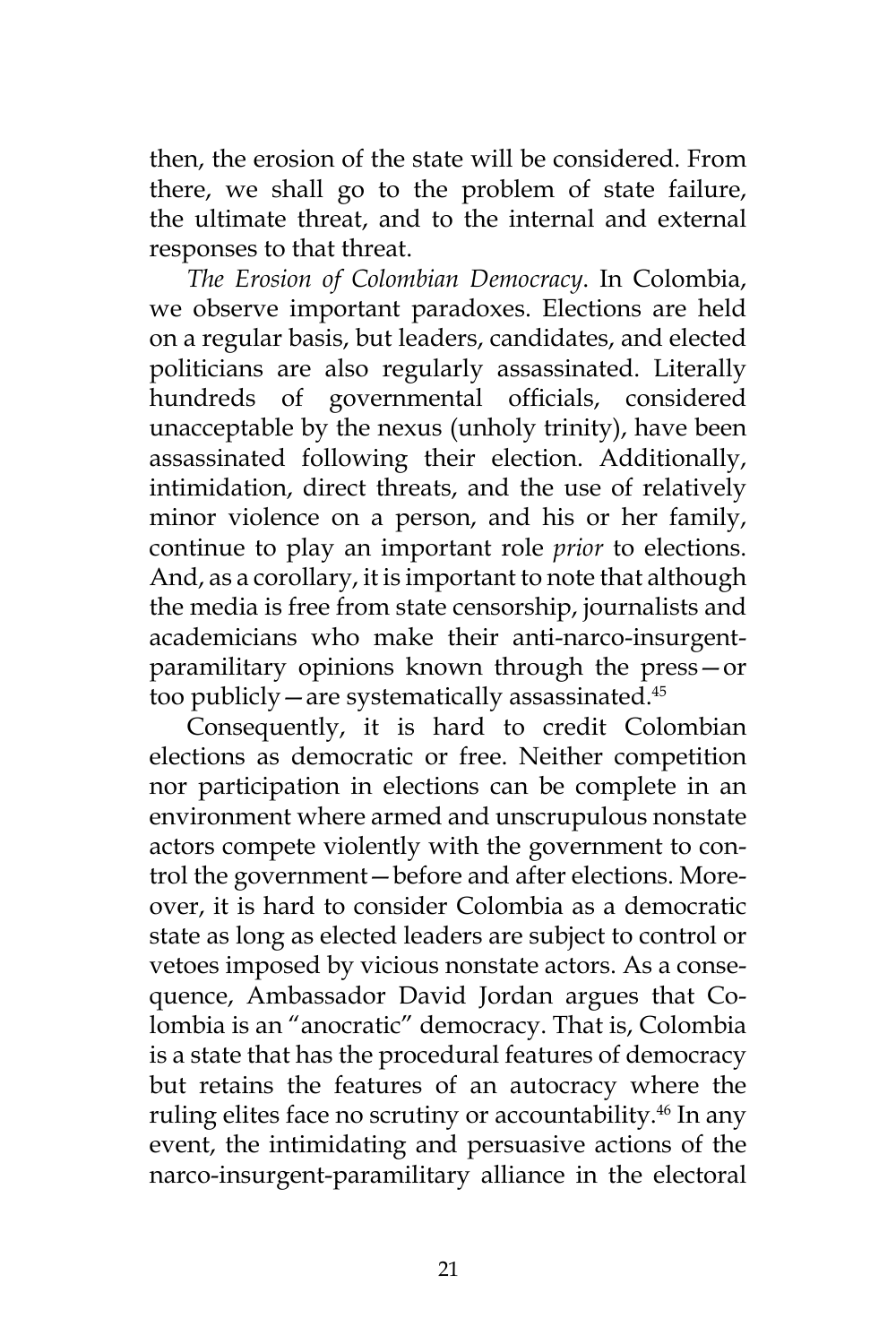processes have pernicious effects on Colombian democracy and tend to erode the ability of the state to carry out its legitimizing functions.

*The Partial Collapse of the State*. The Colombian state has undergone severe erosion on two general levels. First, despite government claims to the contrary, the state's presence and authority is questionable over large geographical portions of the country. Second, the idea of the partial collapse of the state is closely related to the nonphysical deterioration of democracy. Jordan argues that corruption is key in this regard and is a prime mover toward "narco-socialism."47

In the first instance, the notion of partial collapse of the state refers to the fact that there is an absence or only partial presence of state institutions in many of the rural areas and poorer urban parts of the country. Also, even in those areas that are not under the direct control of narco, insurgent, or paramilitary organizations, institutions responsible for protecting citizens—notably the police and judiciary—have been coerced to the point where they find it very difficult and dangerous to carry out their basic functions. Indicators of this problem can be seen in three sets of facts. First, the murder rate in Colombia is among the highest in the world. Second, and perhaps most important, the proportion of homicides that end with a conviction is less than 4 percent.<sup>48</sup> Third, many of Colombia's worst criminal warlords and drug traffickers are extradited to the United States for trial, conviction, and incarceration.49 These indicators of impunity strongly confirm that the state is not adequately exercising its social-contractual and constitutional-legal obligations to provide individual and collective security within the national territory.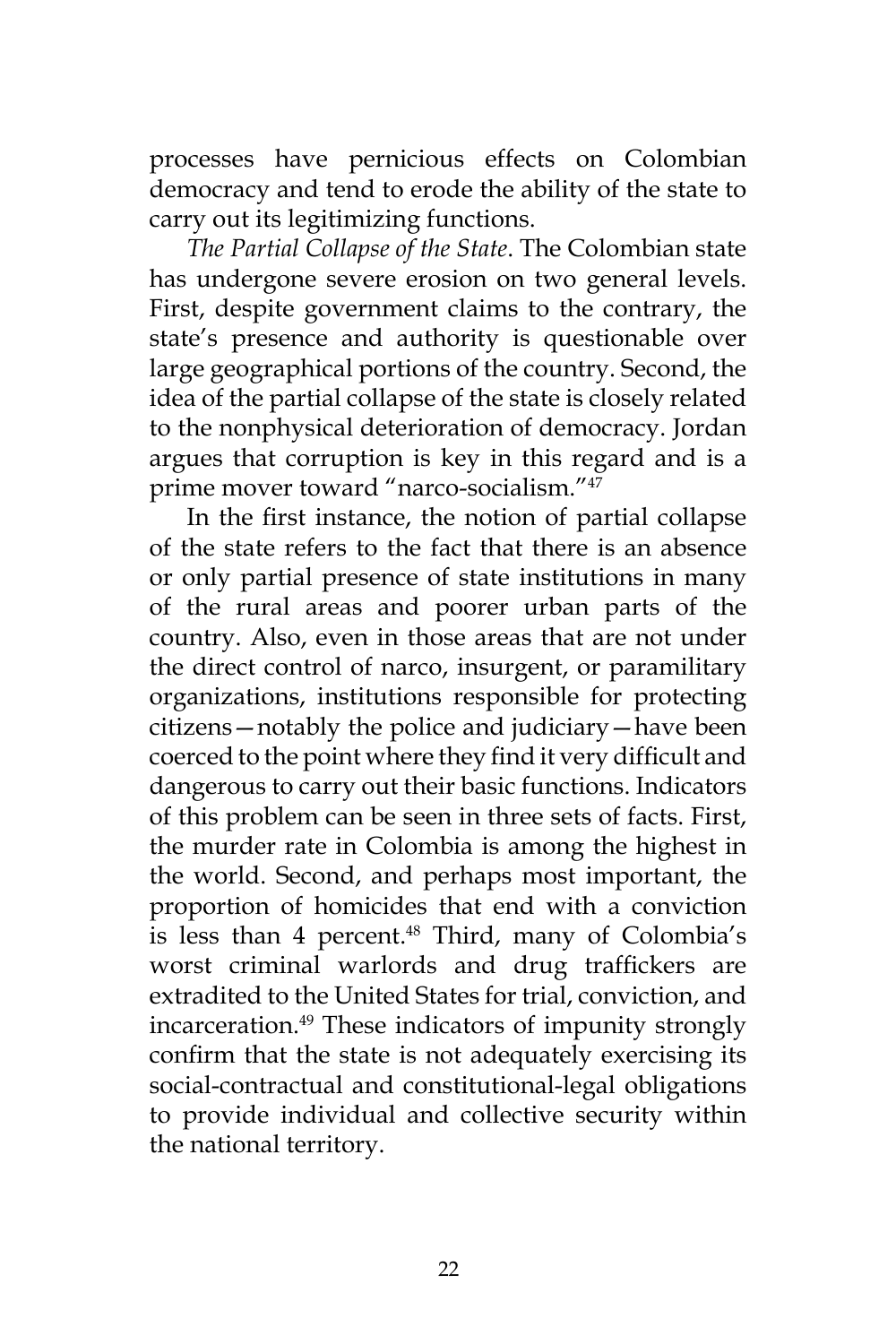In the second instance, nonphysical erosion of the state centers on the widespread, deeply entrenched issue of corruption. As one example, in 1993 and 1994, the U.S. Government alluded to the fact that former President Ernesto Samper had received money from narcotics traffickers. Later, in 1996, based on that information, the United States withdrew Mr. Samper's visa and decertified Colombia for not cooperating in combating illegal drug trafficking. Subsequently, the Colombian Congress absolved Samper of all drug charges by a vote of 111 to  $43.^{50}$  In that connection, and not surprisingly, another indicator of government corruption at the highest levels is found in the Colombian Congress. The Senate—in a convoluted legal parliamentary maneuver—decriminalized the issue of "illicit enrichment" by making it a misdemeanor that could be prosecuted only after the commission of a felony.51 Clearly, the reality of corruption at any level of government favoring the illegal drug industry, the paramilitaries, or other criminal elements militates against responsible governance and the public wellbeing. And, in these terms, the reality of corruption brings into question the reality of Colombian democracy and the reality of effective state sovereignty.

In short, the gang challenge to Colombian national security, stability, and sovereignty and the attempt to neutralize, control, or depose incumbent governmental institutions takes us to the strategic level threat. In this context, crime, violence, and instability are only symptoms of the threat. The ultimate threat is either state failure or the violent imposition of a radical socio-economic-political restructuring of the state and its governance in accordance with criminal values. In either case, gangs contribute to the evolutionary state failure process by which the state loses the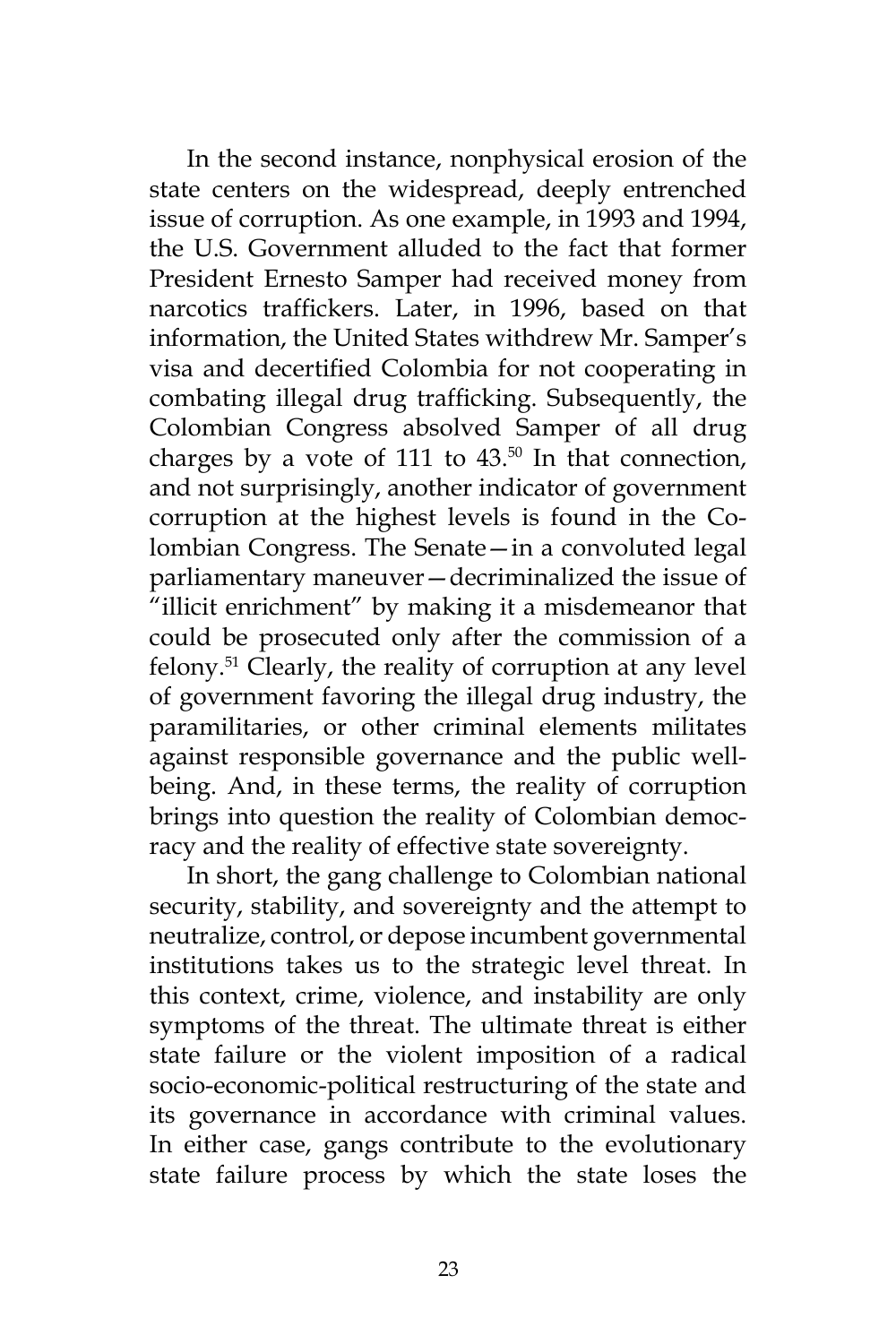capacity and/or the will to perform its fundamental governance, service, and security functions. Over time, the weaknesses inherent in its inability to perform the business of the state in various parts of the country are likely to lead to the eventual erosion of state sovereignty (authority) and legitimacy. In the end, the state does not control its national territory or the people in it.<sup>52</sup> In that connection, some close observers of the gang phenomenon assert that the coerced change toward criminal values in targeted societies is leading to a "New Dark Age."53

#### **Responses to the Armed Nonstate Threats***.*

Colombia, the United States, and other countries that might ultimately be affected by the destabilizing consequences of the narco-insurgent-paramilitary alliance in Colombia have tended to deal with the problem in a piecemeal and ad hoc fashion or even ignore it. Significantly, in Colombia, this has been done over the years within alternating environments of cooperation and mutual enmity between the civil government and the armed forces.54 With the promulgation of the socio-political-military *Plan Colombia* in 2000, however, and subsequent policies such as Democratic Security in 2002, and various plans (*Libertad Uno*) in 2003 and *Plan Patriota* in 2004–05, there is now the basis of a coherent political-military project—but still not the kind of holistic "game plan" advocated by former U.S. Ambassador to Colombia Myles Frechette.<sup>55</sup>

Frechette calls for a holistic, long-term national capability-building "game plan" that would include taxing the upper elements of society that currently pay few or no taxes.56 Additionally, there are no apparent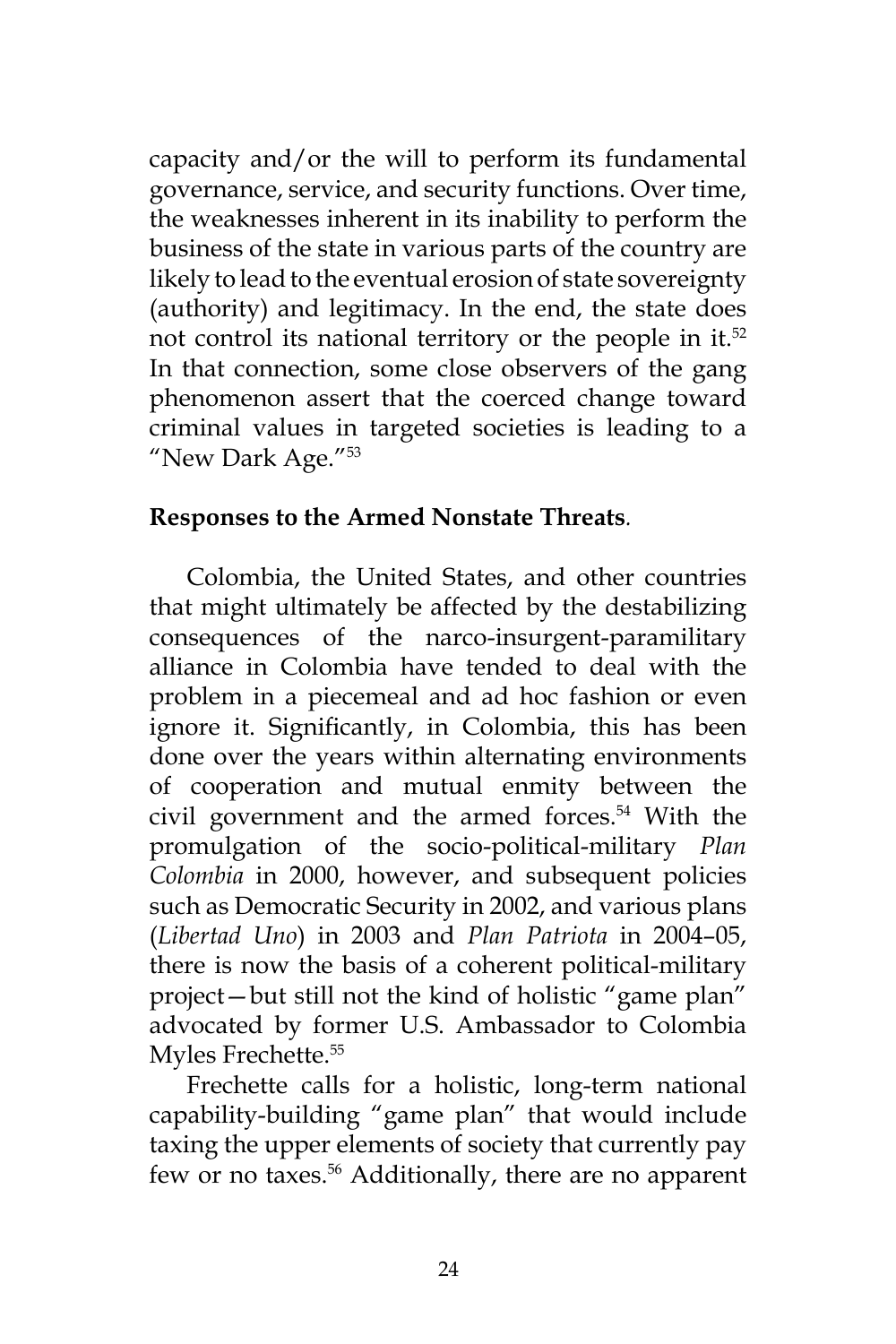quests for improved governmental legitimacy; no serious efforts to implement a viable unity of civilmilitary effort; no coordinated, long-term plan to isolate the armed protagonists from their various sources of support; and no political commitment to the country or to allies to "stay the course of the war." Additionally, the intelligence and information wars within the war leave much to be desired.<sup>57</sup>

In all, it appears that Colombia is "muddling through" and, after nearly 50 years, either continuing to adapt to the situation or continuing to hope for the problem to go away.

## **Key Points and Lessons.**

- Colombia faces not one but a potent combination of three different armed threats to its democracy and its being. The unholy "Hobbesian trinity" of illegal drug traffickers, insurgents, and paramilitary gang organizations has created a situation in which life is indeed "nasty, brutish, and short."
- Each set of violent nonstate actors that constitute the loose trinity has its own specific—and different—motivation, but the common denominator is the political objective of effectively controlling and radically changing the Colombian government and state as we know them.
- The narco-insurgent-paramilitary alliance utilizes a mix of aggressive, widespread, and violent political-psychological, economiccommercial, and military-terrorist strategies and tactics primarily to control human and physical terrain in Colombia and other countries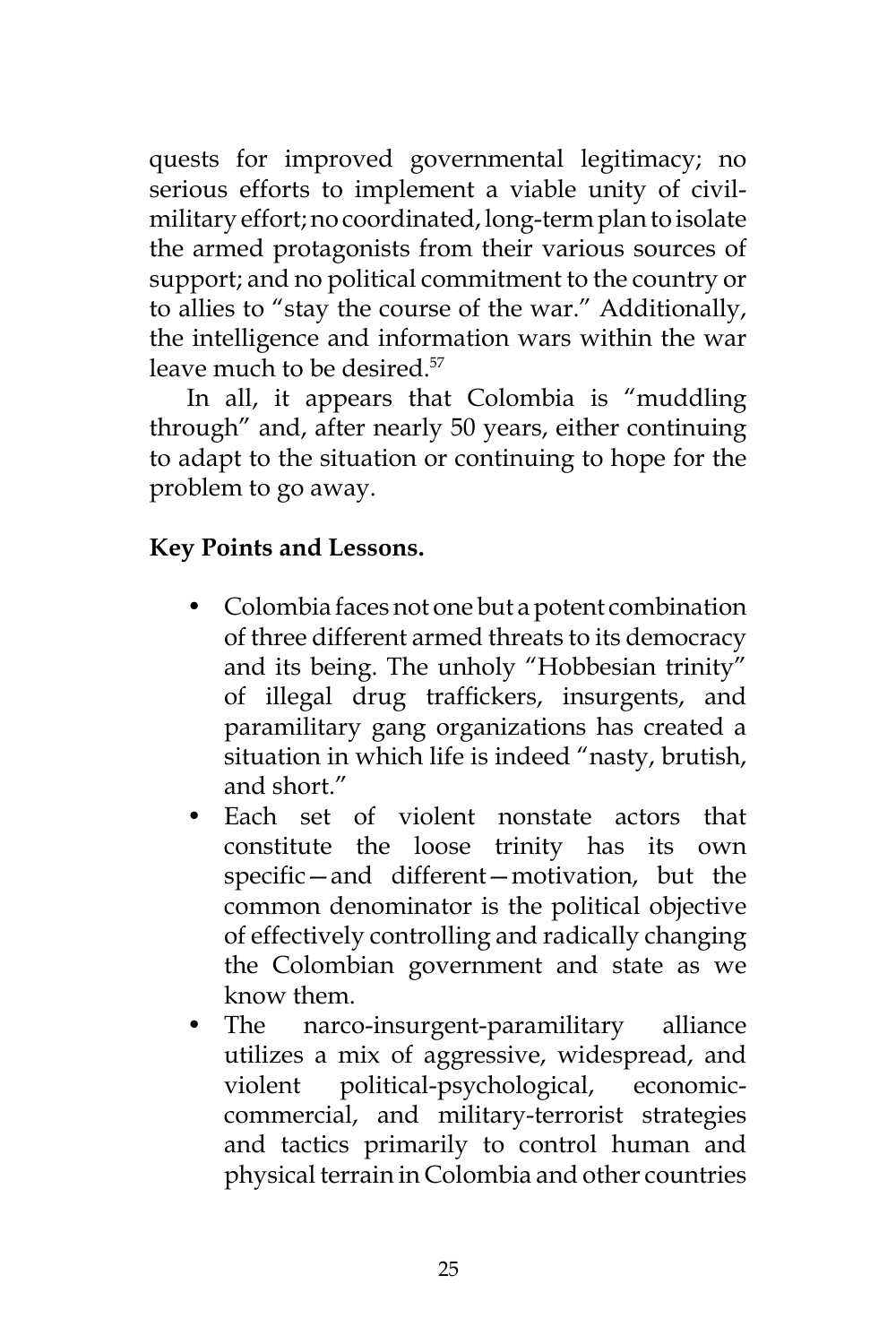where it operates. The generalized result of the intimidating and destabilizing activities of this alliance of violent nonstate actors is a steadily increasing level of criminal manpower, wealth, and power that many nation-states of the world can only envy.

- At the same time, that unholy trinity represents a triple threat to the effective sovereignty of the Colombian state and to its hemispheric neighbors. It undermines the vital institutional pillars of regime legitimacy and stability, challenges the central governance of countries affected, and actually exercises effective political authority (sovereignty) over portions of physical and human national terrain.
- Despite some concern regarding the fact that FARC insurgent leadership may not live to see the fruition of its Leninist-Maoist national revolutionary efforts, the current leadership appears to be unconcerned with speeding up or energizing its deliberate plan of action to seize the power of the state.<sup>58</sup>
- In that connection, it appears that the major protagonists think of time being on their side and that their existing informal marriage of convenience is evolving satisfactorily into a more formal and lucrative criminal federation. Accordingly, that criminal federation may eventually be able to "buy its way to [power in Colombia]."59
- Alternatively, there is evidence that FARC is moving from a theoretically quick military approach for taking control of the Colombian state to a broader and slower politicalpsychological-military approach. The above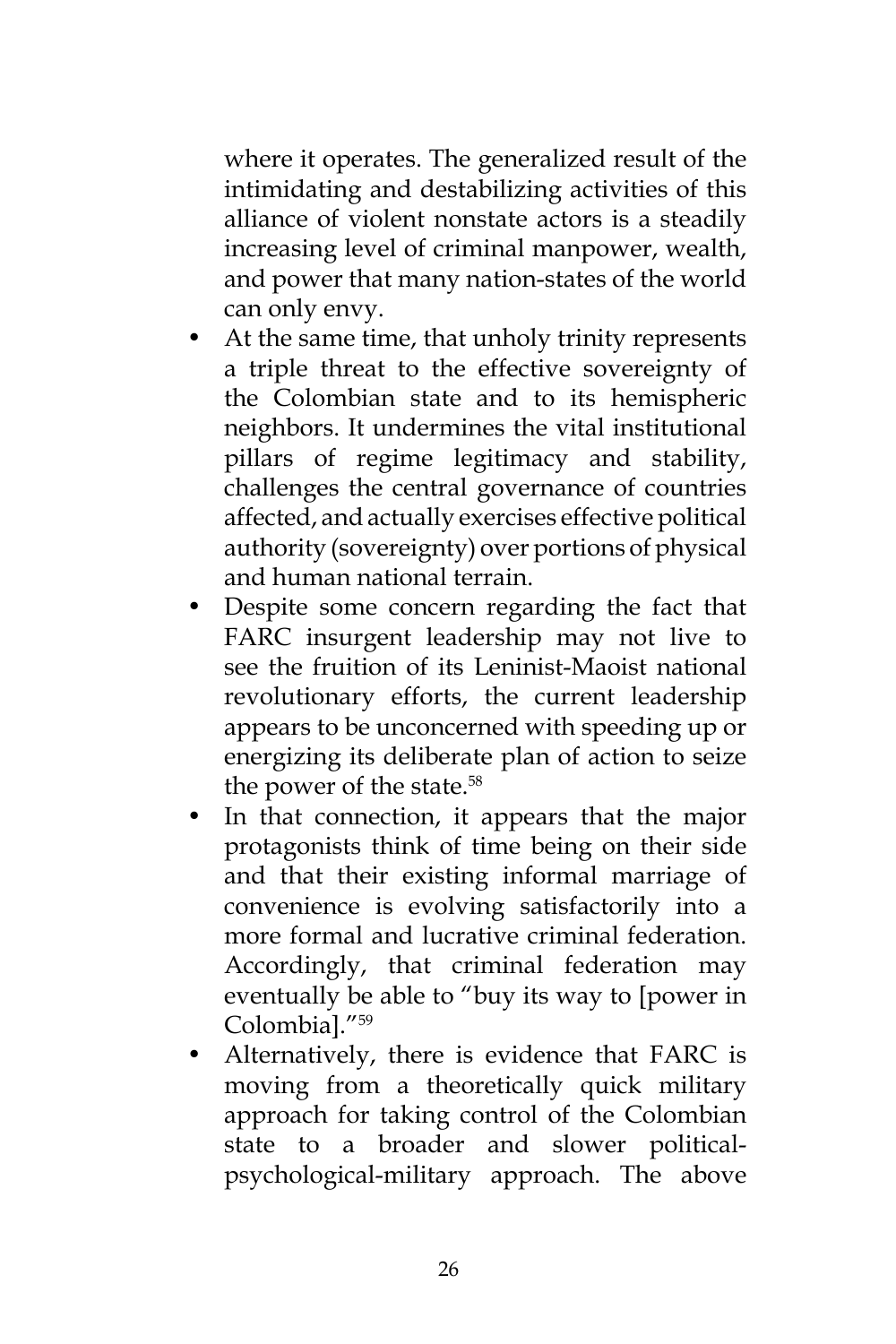commercial or political possibilities need not be mutually exclusive. In either or both instances, the Colombian state is likely to be severely tested.

• The Colombian and U.S. responses to the narcoinsurgent-paramilitary nexus have been ad hoc, piecemeal, and without a holistic strategic civil-military campaign plan. As a consequence, Colombia and its U.S. ally have not addressed the real war that is taking place in the hemisphere. That war continues to fester and grow toward the ultimate political objective of radically changing the Colombian state.

The Colombian insurgency and its associated TCO and gang phenomena have been evolving for at least 40 to 50 years. In that time, violence and destruction have varied like a sine curve from acute to tolerable. However, just because a situation is "tolerable" does not mean the problem has gone away or should be ignored. Sun Tzu reminds us: "For there has never been a protracted war from which a country has benefited."<sup>60</sup>

## **LESSONS FROM AL-QAI'DA'S ELEVATION OF NONSTATE IRREGULAR ASYMMETRIC WARFARE ONTO THE GLOBAL ARENA: DEFENSIVE** *JIHAD* **IN WESTERN EUROPE**

#### **The Organizational Context.**

Al-Qai'da has succeeded in doing what no other nonstate actor or terrorist organization has previously accomplished. It has succeeded in elevating asymmetric, insurgent warfare onto the global arena.<sup>61</sup>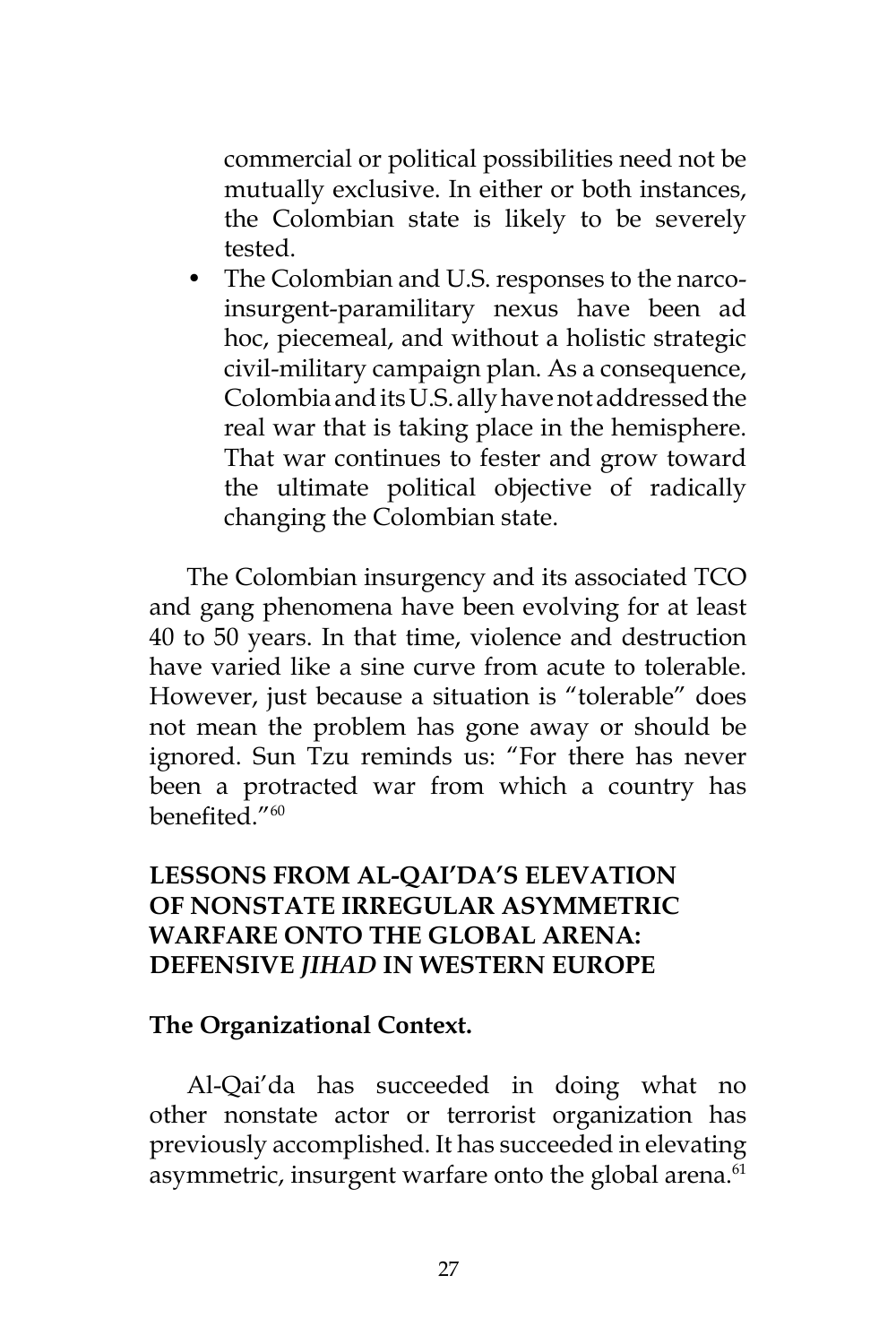Far from being ingenuous, apolitical, and unique, al-Qai'da acts in accordance with a political logic that is a continuation of politics by indirect, irregular, and violent means. Al-Qai'da and its leadership do not pretend to reform an unjust order or redress perceived grievances. The intent is to destroy perceived Western regional and global enemies and replace them as the world hegemonic power. Thus, al-Qai'da's asymmetric global challenge is not abstract; it is real. $62$  The point from which to begin to understand the threat and respond effectively to it is the organizational context.

A popular term being used to describe al-Qai'da's organizational structure is "Leaderless *Jihad.*"63 That term accurately characterizes the concept of no formal chain of command and further illustrates the fact that killing or neutralizing al-Qai'da leadership only causes a basic cell to lie dormant for a season, then it renews itself automatically.<sup>64</sup> The term, however, is deceptive. Leaderless *jihad* implies that there is no central directing authority, no focus of purpose and effort, no coordination of movement and action, and no real threat. Al-Qai'da, in fact, is anything but leaderless or benign. Osama bin Laden organized al-Qai'da very carefully to take advantage of human and physical terrain and used multiple and modifiable methods to compel enemies to serve his purposes, and comply with his will.<sup>65</sup> In these terms, al-Qai'da can and does elevate nonstate asymmetric insurgent warfare into the global security arena and engages in hegemonic actions—just as if it were a nation-state attempting to force political change in other nation-states.<sup>66</sup> Yet, al-Qai'da does not rely on highly structured organization, large numbers of military forces, or costly weaponry.

Al-Qai'da leadership understands that anyone wishing to compel an adversary to accede to its will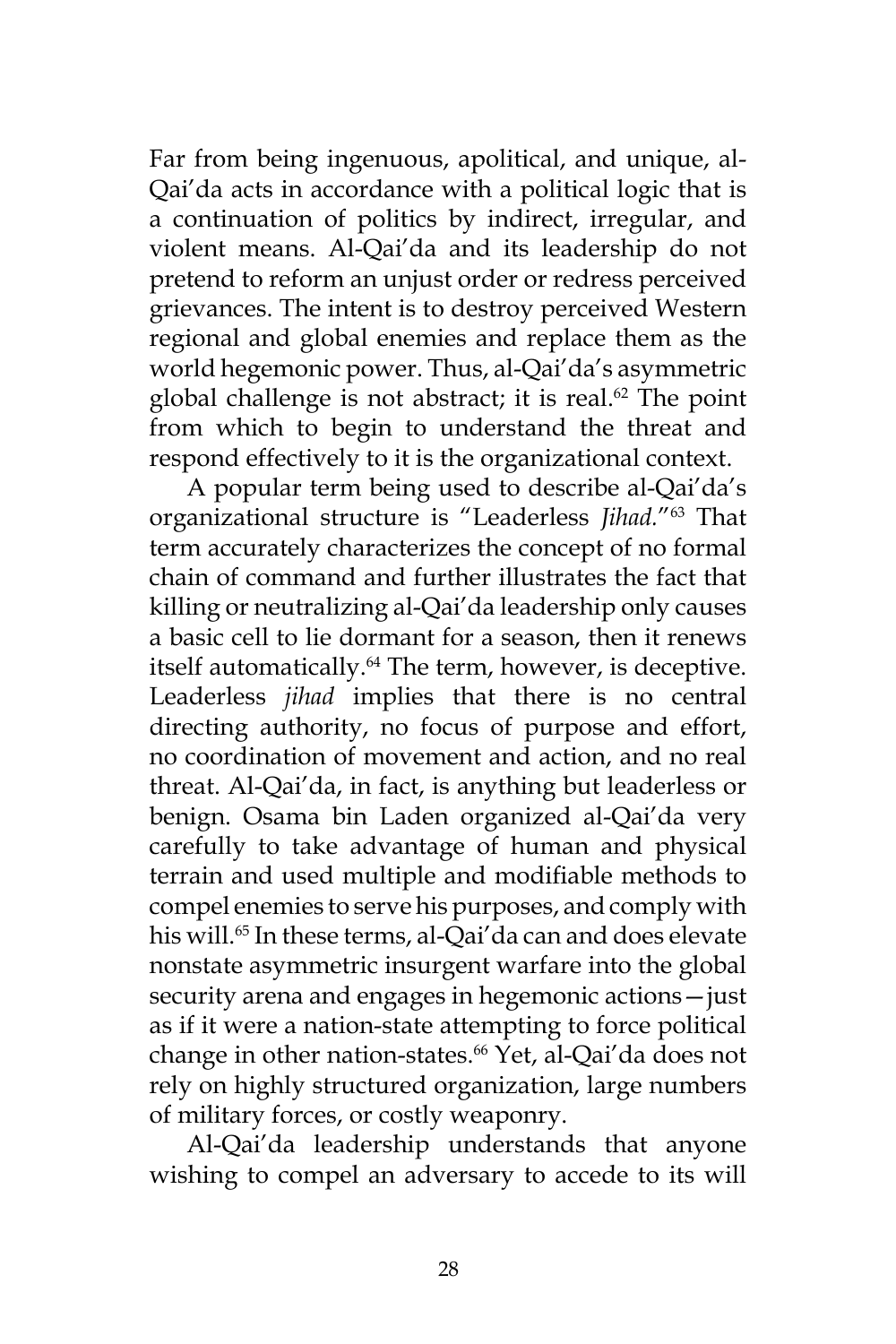must organize and employ a relatively small body of propagandists and agitators (cells or gangs). The purpose is clear. These irregular, asymmetric instruments of statecraft are integral parts of the revolutionary process, and their purpose is "to expedite the fall of the common enemy." $67$  That enemy is the globally hegemonic "West." This unacknowledged Leninist dictum is illustrated in the general application of al-Qai'da's global strategy, and, as more specific examples, in Western Europe.<sup>68</sup> The use of gangs as components of strategy and tactics, however, is not unique to al-Qai'da or confined to Europe.<sup>69</sup> There are armed nonstate groups all over the world that find their perceived notions of the al-Qai'da model for asymmetric global challenge to be salient.<sup>70</sup> The key role of the al-Qai'da propaganda-agitator gangs operating in Western Europe, however, can be understood more completely within the context of the general organizational structure.

## **The Leader and His Organizational Vision.**

Experience and an expanding understanding of al-Qai'da in Western Europe indicates that Osama bin Laden represents a militant, revolutionary, and energetic commitment to a long-term approach to return to Islamic governance, social purpose, and tradition. He has further identified the primary objective of the movement as power.<sup>71</sup> Power is absolutely necessary in order to implement the political, religious, economic, and social changes explicit and implicit in the idea of a return to Islamic governance of Muslim peoples and the resurrection of the Islamic Caliphate of the year 711 A.D.72 Power is generated by an enlightened, well-educated, well-motivated, and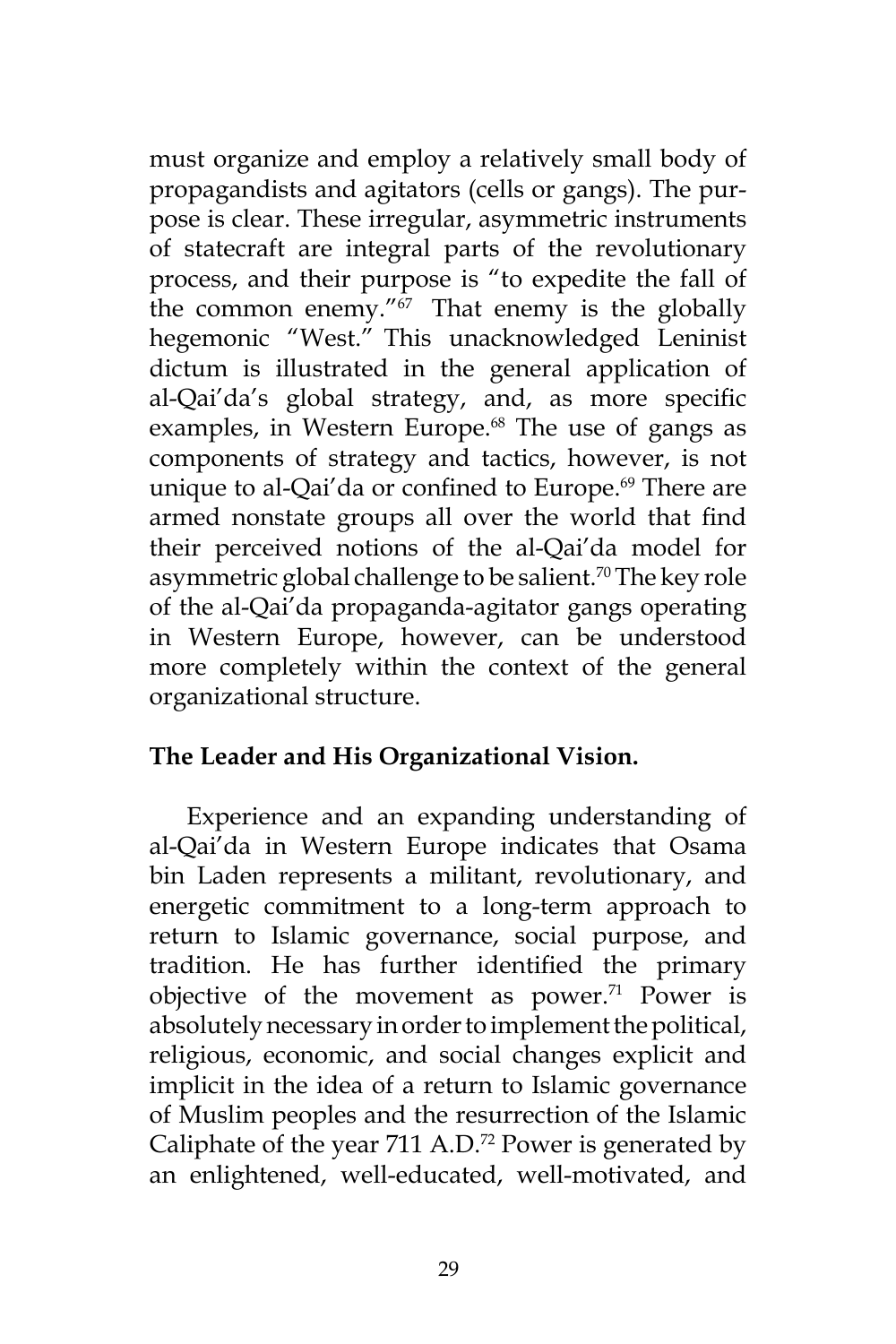disciplined organization that can plan and implement an effective program for gaining control of societies and states. Power is maintained and enhanced as the organization acts as a "virtual state" within a state (the nonterritorial Islamic state) and replaces the artificial and illegitimate (apostate) governments that impose their rule on contemporary Muslim societies.<sup>73</sup> Thus, al-Qai'da members—from those in the highest positions to new recruits—have had to pledge their lives to the achievement of this vision. And, as in the time of the empire, they all must pledge their allegiance to the leader.74

*The Base Organization.* Osama bin Laden's first and continuing concern must center on organization. The preparatory activities necessary to achieve his long-term vision are classical Leninist and Maoist. He created a motivated and enlightened cadre, a political party-type infrastructure, a small loosely organized guerrilla network, and a support mechanism for the entire organization.<sup>75</sup> Organizational vitality, breadth, and depth also provide bases for local, regional, and global effectiveness. Thus, the base organization*, not operations*, is considered key to al-Qai'da's success. Importantly, al-Qai'da means "the base."

Generally, and at first glance, al-Qai'da appears to be structured much like a classical hierarchical movement along rigid, close-knit, secretive lines in a pyramid structure. A closer examination of that multi-tiered structure, however, indicates a substantial corporate enterprise designed especially for conducting large and small-scale business operations and terrorist activities all around the globe. As a result, this organization looks much like transnational criminal gang organizations in the Americas that can quickly and flexibly respond to any kind of changing situation. Thus, it is more helpful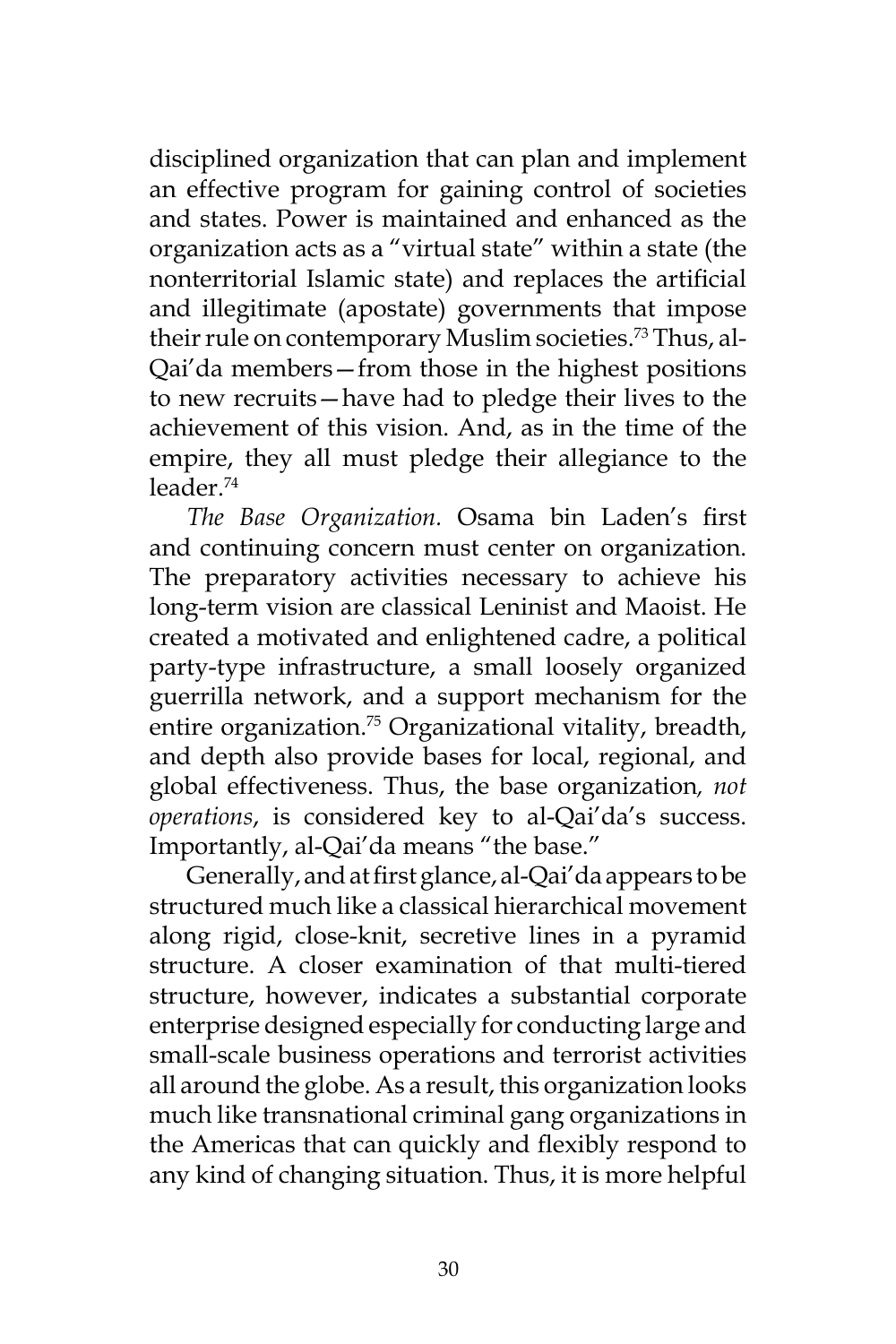to look at al-Qai'da's structure arranged in horizontal concentric circles, rather than as a traditional vertical pyramid.76

*The Inner Circle* of the horizontal al-Qai'da organization is composed of a small Council (*shura*) of Elders and a few hundred carefully selected, talented members (coordinators) who operate the functional structures considered essential to long-term effectiveness and durability—regardless of who serves as the leader. There are at least six of these functional organizations within the base organization: military, funding, procurement, manpower and logistics, training and personnel services, and communications and propaganda.<sup>77</sup> This inner circle provides strategic and operational-level guidance and support to its horizontal network of compartmentalized cells and allied (franchised) associations (groups or networks). This structure also allows relatively rapid shifting of operational control horizontally rather than through a slow vertical chain of command. This organization can, then, respond to an unexpected problem or to a promising opportunity in a timely manner.<sup>78</sup>

*The Second Ring* of the concentric organizational circle consists of an unknown number of "holy warriors" who are veterans of the campaigns against the Russians in Afghanistan and subsequent efforts in Iraq, the Middle East, and North Africa. They are proven and trustworthy (committed) and provide leadership and expertise to the worldwide, multidimensional network.

Al-Qai'da's *Third Ring* consists of thousands of Islamic militants (aspirants and sympathizers) from around the globe. These individuals make up a loose alliance of political parties and groups, as well as transnational criminal, insurgent, and terrorist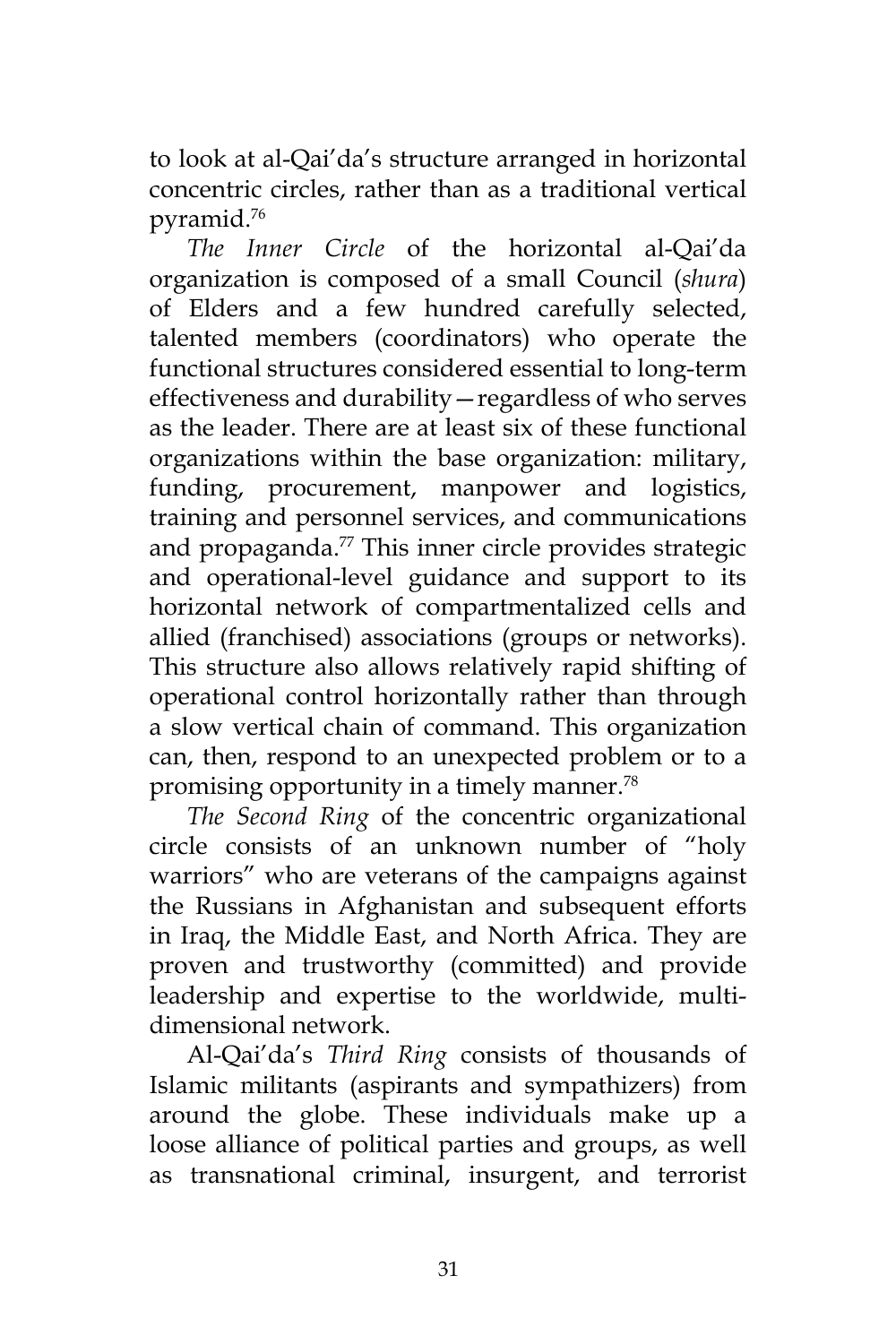organizations and cells that can be called on virtually any time for aid, sanctuary, and personnel. (A cautionary note should be added here: That is, leaders of many Islamic communities have consistently condemned the terrorist activities of al-Qai'da, and do not want to be associated with it or Osama bin Laden. Thus, al-Qai'da is not a universally accepted organization within the various Islamic communities around the globe, and should not be perceived as representing other Islamic political points of view. The Islamic "sympathizers" in the Third Ring of the Base Organization are only a small portion of the entire Islamic community).

*The Outer Ring* of the al-Qai'da organizational structure consists of more amorphous groups of Muslims and non-Muslims (outsiders) in 90 countries around the world. They generally support Osama bin Laden's view of the West as the primary enemy of Islam and of humanity.79 Accordingly, active support for al-Qai'da comes from a broad range of social classes, professions, and various Muslim and non-Muslim groups. A highly respected al-Qai'da expert, Michael Scheuer, asserts that the next generation of membership will be more diverse and larger, more professional, less operationally visible, and more adept at using modern communications and military tools.<sup>80</sup>

One example of the quality and talent of the people who are working in bin Laden's contemporary base structure is his world-class media organization. This apparatus is already very sophisticated, flexible, and omnipresent in virtually every country in the world. Al-Qai'da's media people produce daily combat reports, videos of attacks on enemy targets, interviews with various al-Qai'da and other Islamic leaders, and a steady flow of news bulletins to feed 24/7 satellite television networks around the globe.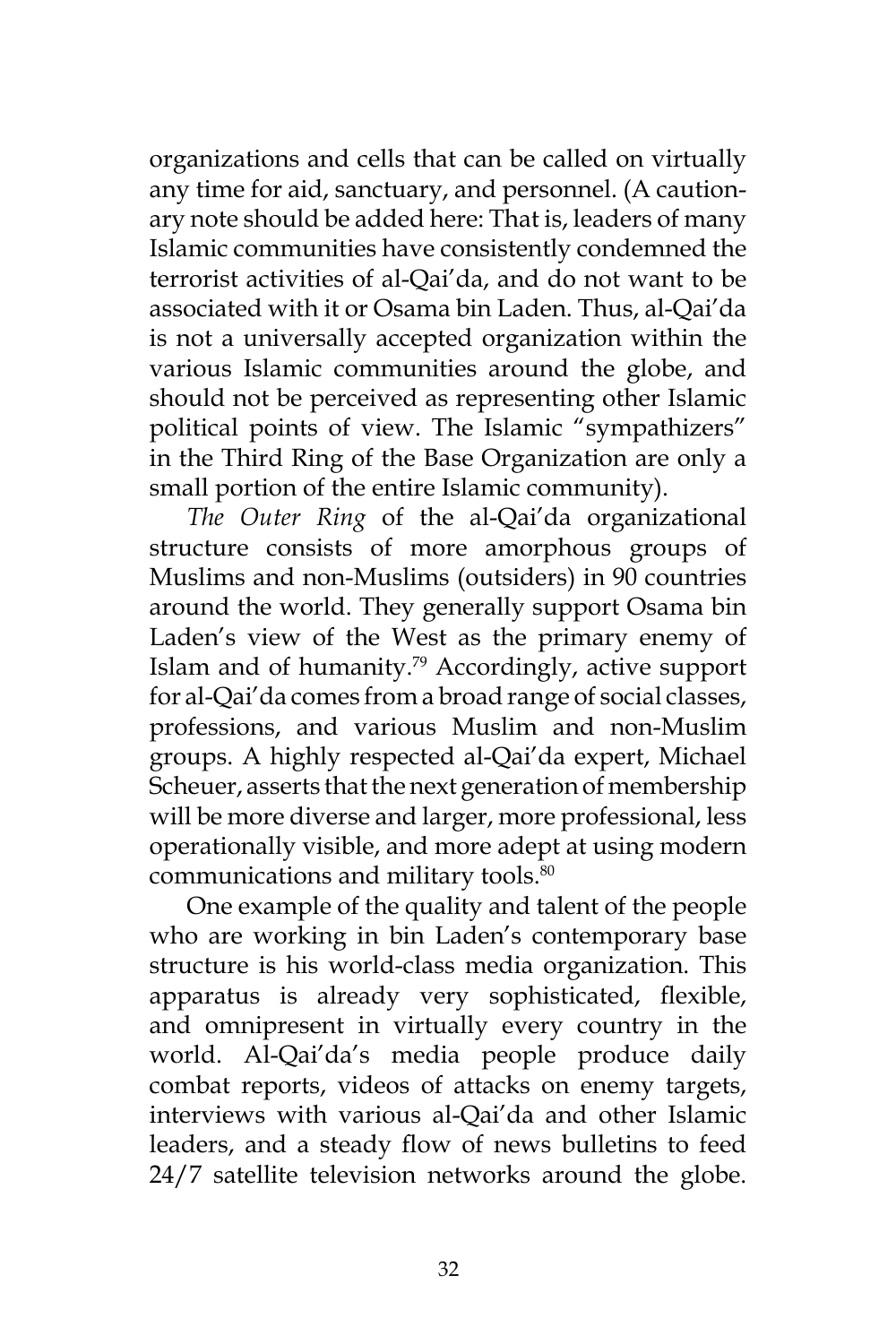Thus, the al-Qai'da media are providing Muslim and other communities around the world with its version of the war in Iraq and Afghanistan—and elsewhere professionally, reliably, and in real time.<sup>81</sup> If Scheuer is right, the next generation can only be more sophisticated and formidable than the present one, and can only enhance al-Qai'da's position as a global hegemonic power in an environment in which public opinion, correct and incorrect perceptions, and deep religious and political beliefs dominate the human terrain.<sup>82</sup> The resultant radicalization of parts of the Islamic and anti-Western world—particularly young people—has already generated general socio-political problems, as well as specific immigration, law-enforcement, foreign policy, and national security issues in virtually all of Western Europe.<sup>83</sup>

# **Al-Qai'da's Regional and Global Challenge.**

Al-Qai'da documents and statements envisage what Osama bin Laden calls a "defensive *Jihad*" that calls for three different general types of war—military, economic, and cultural-moral—divided into four stages and with well-defined strategic, operational, and tactical-level objectives.<sup>84</sup> The intent is to organize indirect and direct violence to sow panic and instability in a society; to destabilize, weaken, and/or depose perceived enemies; and to ultimately bring about radical political change. This kind of violence "shades on occasion into guerrilla warfare and even a substitute for war between states."85

This concept also allows military, political, and other facets of an al-Qai'da insurgency to be conducted in tandem. The different types of war and their associated stages are sometimes overlapping and may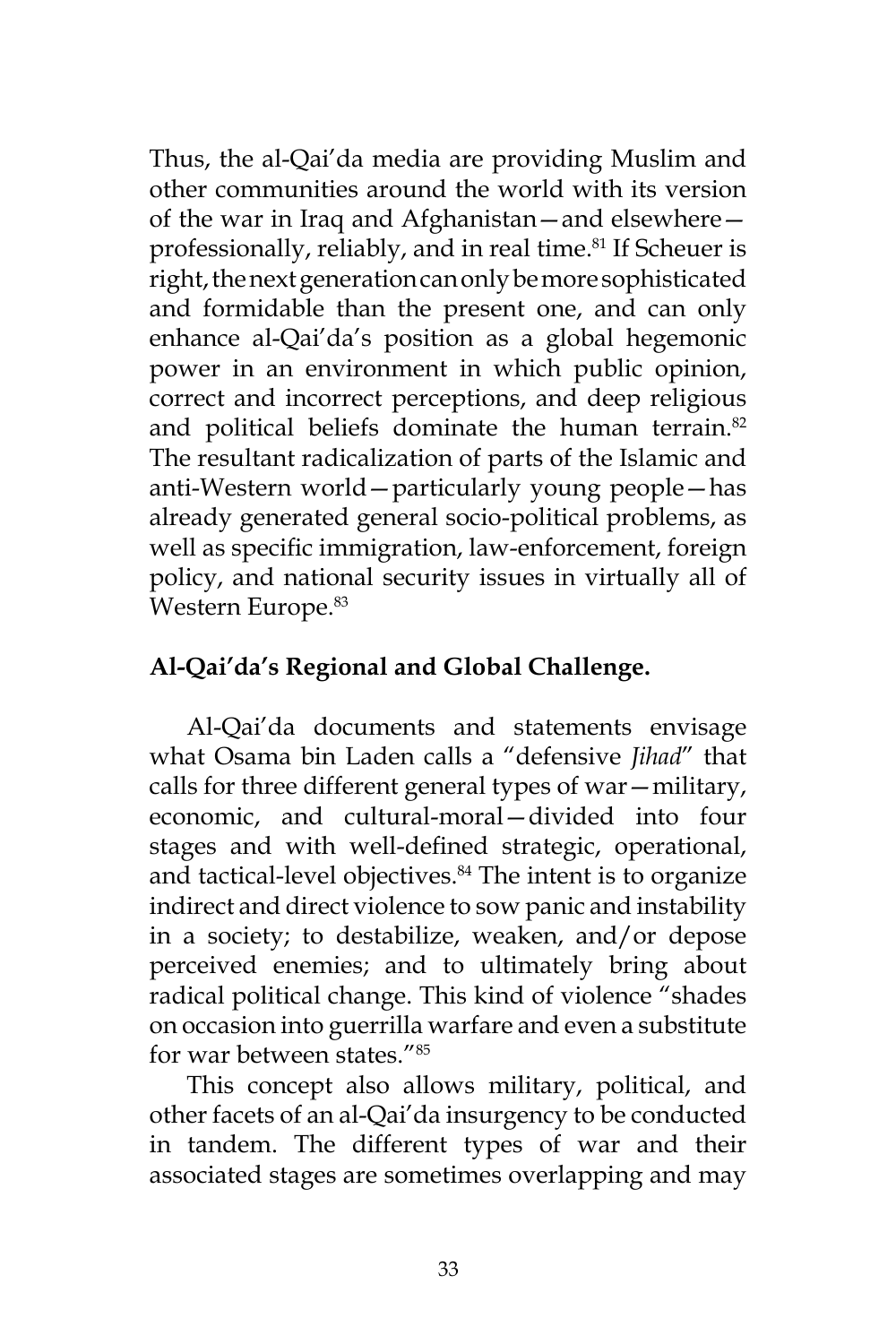be altered. Stages may be added or reduced in scope as various milestones are met or not met. Moreover, objectives and the types of military and non-military ways and means chosen to achieve them, may be adjusted as a given situation dictates. Importantly, this kind of ambiguous war intentionally blurs the distinction between and among crime, terrorism, and conventional war—and makes it substantially more difficult to counter. Flexibility and deliberate ambiguity in organizational planning and implementation of the program to achieve power is, then, an important consideration when analyzing the al-Qai'da model.<sup>86</sup>

The dominating characteristic of a given war is defined as military, economic, or cultural-moral. Within the context of "combinations" or "collective activity," it is important to understand that there is a difference between the "dominant" sphere and the "whole." There is a dynamic relationship between a dominant type of general war (e.g., military, economic, or moral) and the supporting elements that make up the whole. As an example, military war is always supported by media (information) war and a combination of other types of war that might include—but are not limited to—psychological war, financial war, trade war, cybernetwork war, or diplomatic war.87

It must also be understood that, at base, the intent of every type of Islamic war, with its dynamic combinations of multi-dimensional efforts, is to support directly one or more of the five main political objectives in al-Qai'da's currently stated *intermediate*  end state. They are to:

- Eject the United States from the Middle East;
- Open the path to destroy the apostate Arab regimes in the area, and Israel;
- Preserve regional energy resources for Islamic benefit;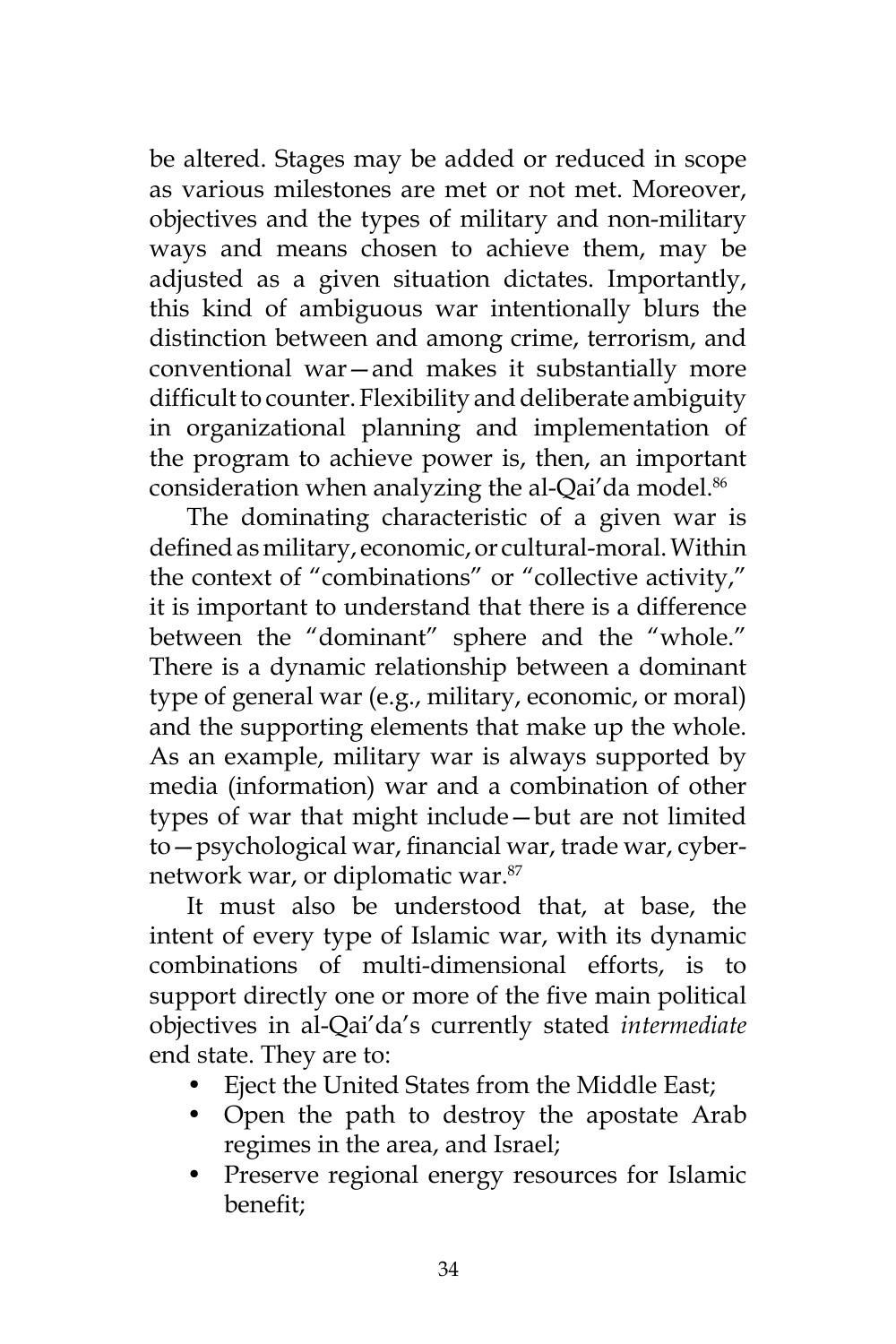- Enhance Muslim unity; and,
- Install *Sharia* rule throughout the region—one geographical place or one part of the human terrain at a time.<sup>88</sup>

The intermediate end game, however, must always be seen in the light of al-Qai'da's long-term political objectives. They are to:

- Take down all governments that are considered apostate or corrupt;
- Recover all territories that were, at one time or another after 711 A.D., Islamic (e.g., Spain and Portugal; the south of France and Italy; the islands of the Mediterranean, and some Balkan states);
- Attain regional and global hegemony; and,
- Reestablish the Caliphate. $89$

To be sure, there are those in the global Muslim community who do not hold these extreme views.<sup>90</sup> But, al-Qai'da does hold these views, and to date is one of the best organized and most successful revolutionary (insurgent) movements in Islam. Currently, al-Qai'da is also the only Islamic Revolutionary Movement that is globally oriented; that is, not limited in scope and geography.

# **The Roles, Activities, and Some Results of Propaganda and Agitation in the al-Qai'da Program.**

At first glance, al-Qai'da's asymmetric global challenge might appear to be ad hoc, piecemeal, and without reason. Thus, a closer look at al-Qai'da operations in Spain and some of the rest of Western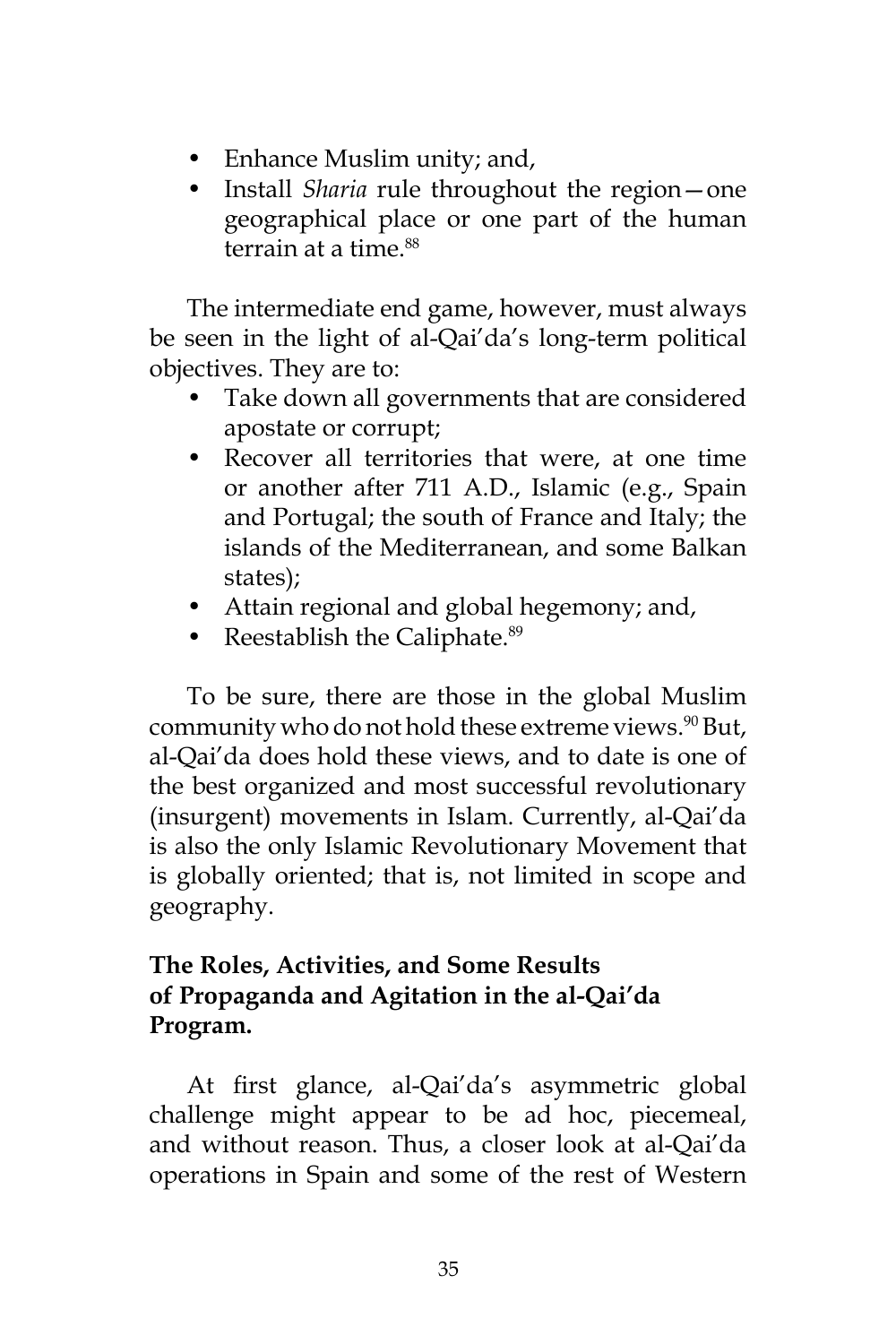Europe is instructive. After reviewing the basic facts of the brutal terrorist bombing of the Atocha train station in Madrid in March 2004, one can see that this seemingly random and senseless criminal act had specific objectives. Thus, one can also see the subtle implementation of al-Qai'da's intermediate and longterm political-psychological-hegemonic objectives.

## **An Example of Gang Agitation: The Madrid Bombing, March 2004.**

Before and shortly after March 11, 2004, al-Qai'da's asymmetric global challenge appeared to many to be ad hoc and senseless. Nevertheless, a closer look at the ruthless terroristic violence in Spain in March 2004 reveals some interesting and important lessons. After reviewing the basic facts of the bombing of the Atocha train station in Madrid, one can see that this seemingly random terrorist act had specific purposes. At the same time, one can observe more precisely the roles of small agitator-gangs within the conceptual framework of the First, Second, and Third Stages of al-Qai'da's Islamic War. Then, one can see the results of these actions in terms of al-Qai'da's intermediate strategic objectives.

On March 11, 2004, 10 rucksacks packed with explosives were detonated in four commuter trains at the Madrid's Atocha train station. That terrorist act killed 191 innocent and unsuspecting people and seriously injured over 1,800 more. The act was considered to be the most violent in Western Europe since the 1988 bombing of Pan American Flight 103 over Lockerbie, Scotland, that killed 270 people. Despite its length, the 1,470-page official summary of the investigation of the Madrid bombings provided very little information. It indicated that 29 men were involved in that attack. Those 29 individuals included 15 Moroccans, nine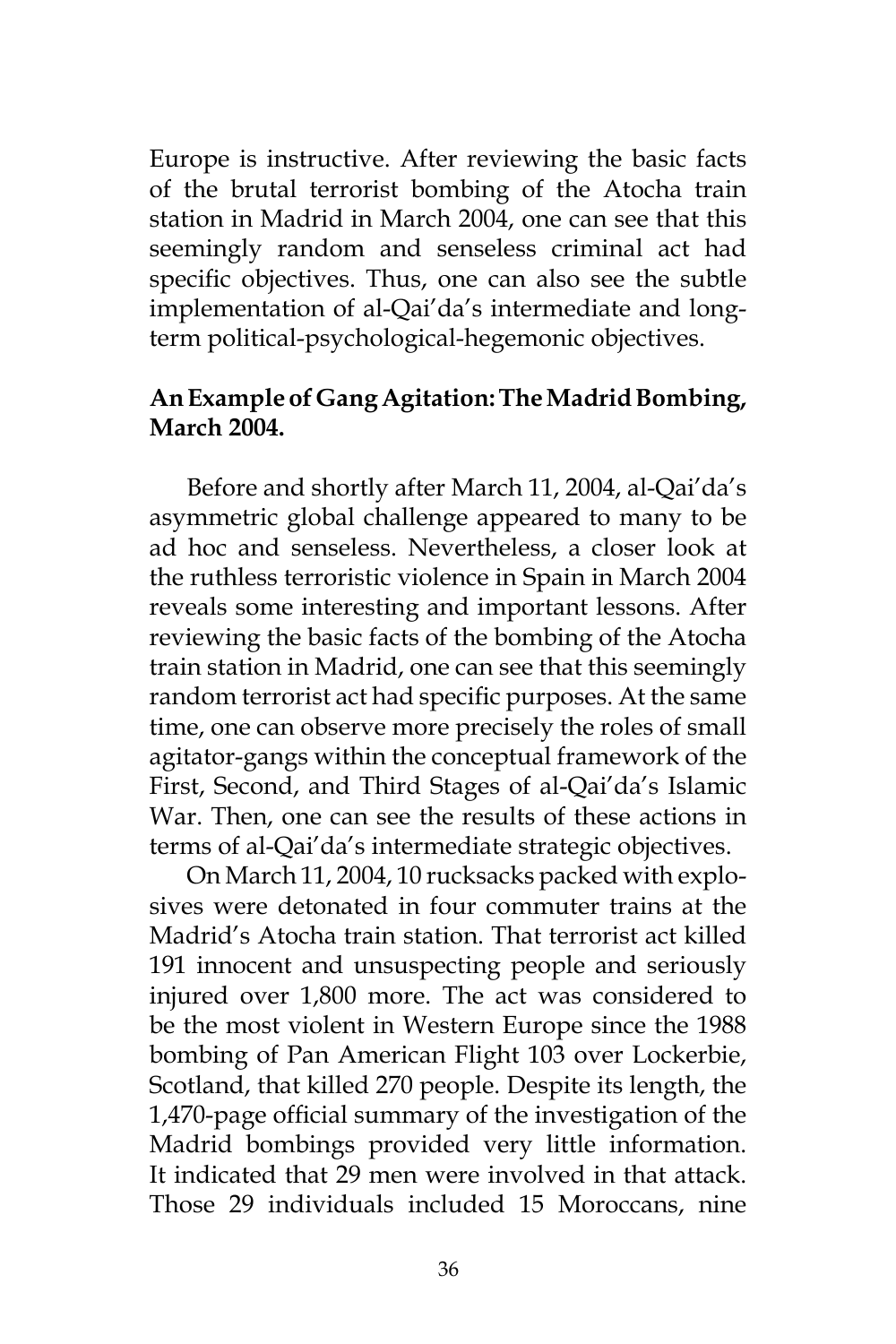Spaniards, one Syrian with Spanish citizenship, one Syrian, one Algerian, one Egyptian, and one Lebanese. The summary also indicated that some of the individuals were members of a radical political group active in North Africa and that al-Qai'da exercised only an inspirational influence. Moreover, the official summary indicated that these terrorists might not have learned their bomb-making skills from al-Qai'da, but from the Internet.<sup>91</sup>

Subsequent British and other investigations of terrorist attacks in Western Europe provided considerable additional information regarding the March 2004 bombings in Madrid, and the 29 man organization that was responsible for that act. Those investigations indicated more than a casual relationship with al-Qai'da. Four of the bombers were al-Qai'da "veterans" from the second ring of the base organization who provided leadership and expertise for the operation. Most of the nonveterans involved in the planning and implementation of the attack were operating as part of the Third Ring of the Base Organization and were involved in criminal gang activities such as drugs-for-weapons exchanges, false documentation (passports, other personal identification, and credit card fraud), and jewel and precious metals theft. Additionally, the nonveteran members of the gang were involved in disseminating propaganda and recruiting Spanish Muslim fighters to join Iraqi and other al-Qai'da–sponsored insurgencies. The intent of these day-to-day activities was to help support and fund regional and global al-Qai'da *Jihadi* operations.<sup>92</sup> In this instance, the normal criminal activities of the 25 man nonveteran member group were interrupted by the addition of four veterans in order to enable them to take-on the mission of bombing the Madrid train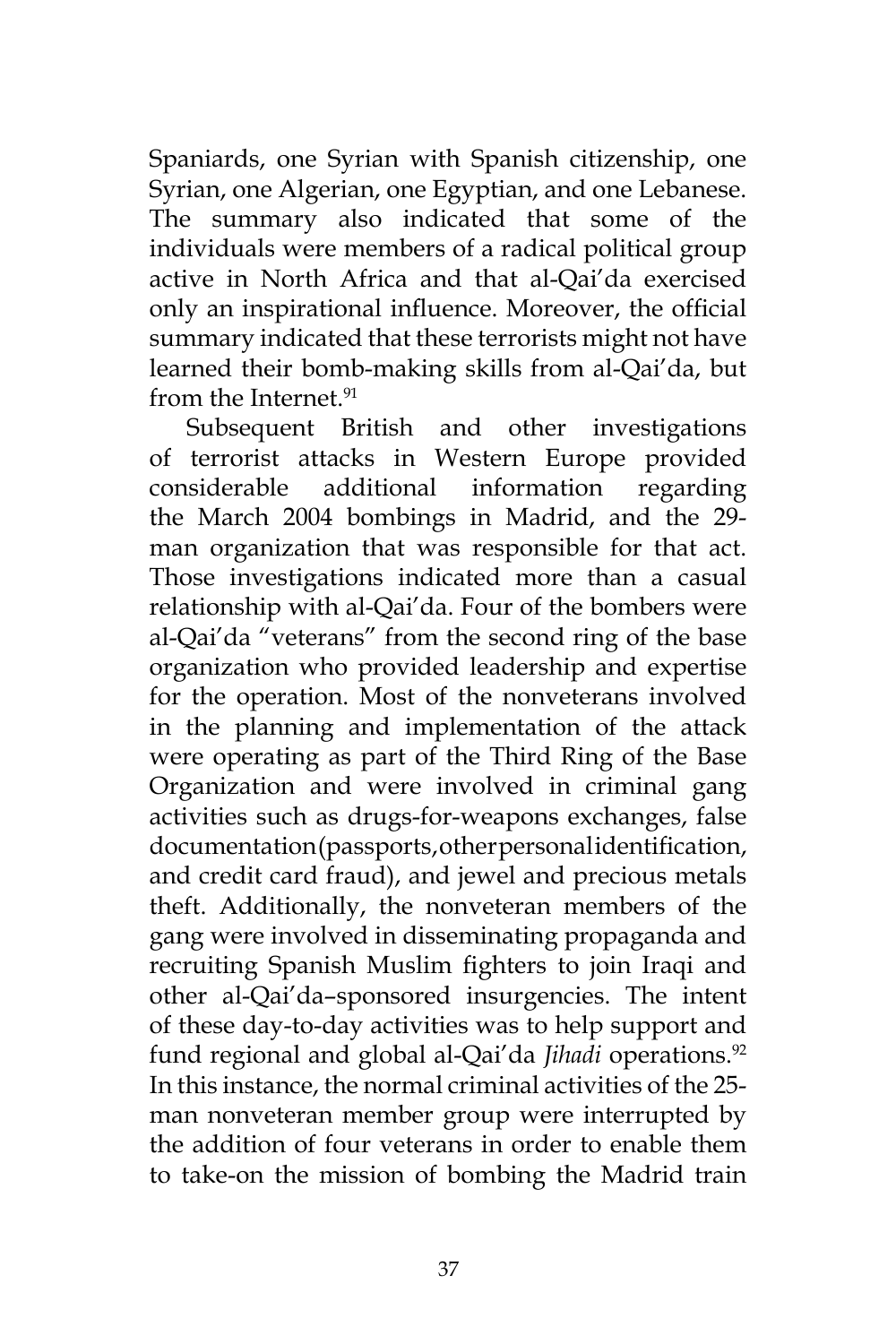station.<sup>93</sup> This kind of information leads to conclusions to the effect that:

- The small cellular organization that actually planned and executed the Madrid bombings was acting in support of al-Qai'da's Second and Third Stages of contemporary Islamic war;
- The committed al-Qai'da "veterans" who provided leadership and expertise for the operation came out of the second-level (ring) of the base organization;
- Prior to the planning and implementation of the bombing, the 25 nonveteran members of the bombing group had been acting very much like criminal gangs operating anywhere—up to a point;94
- It was not until the bombing of the Atocha station in Madrid that this particular gang transitioned from an implicit political agenda (i.e., recruiting personnel and criminally generating financial support for al-Qai'da's political-military operations in the Middle East, North Africa, and elsewhere) to an explicit political challenge to the Spanish state and the global community. It was at that point, then, that these "delinquents" became "militants";
- The purpose of the action was not to achieve any military objective, and it was not a random act. Rather, the bombing was deliberately intended to generate strategic-level politicalpsychological results; nevertheless,
- The militancy continued to be treated as a social and law enforcement issue.<sup>95</sup>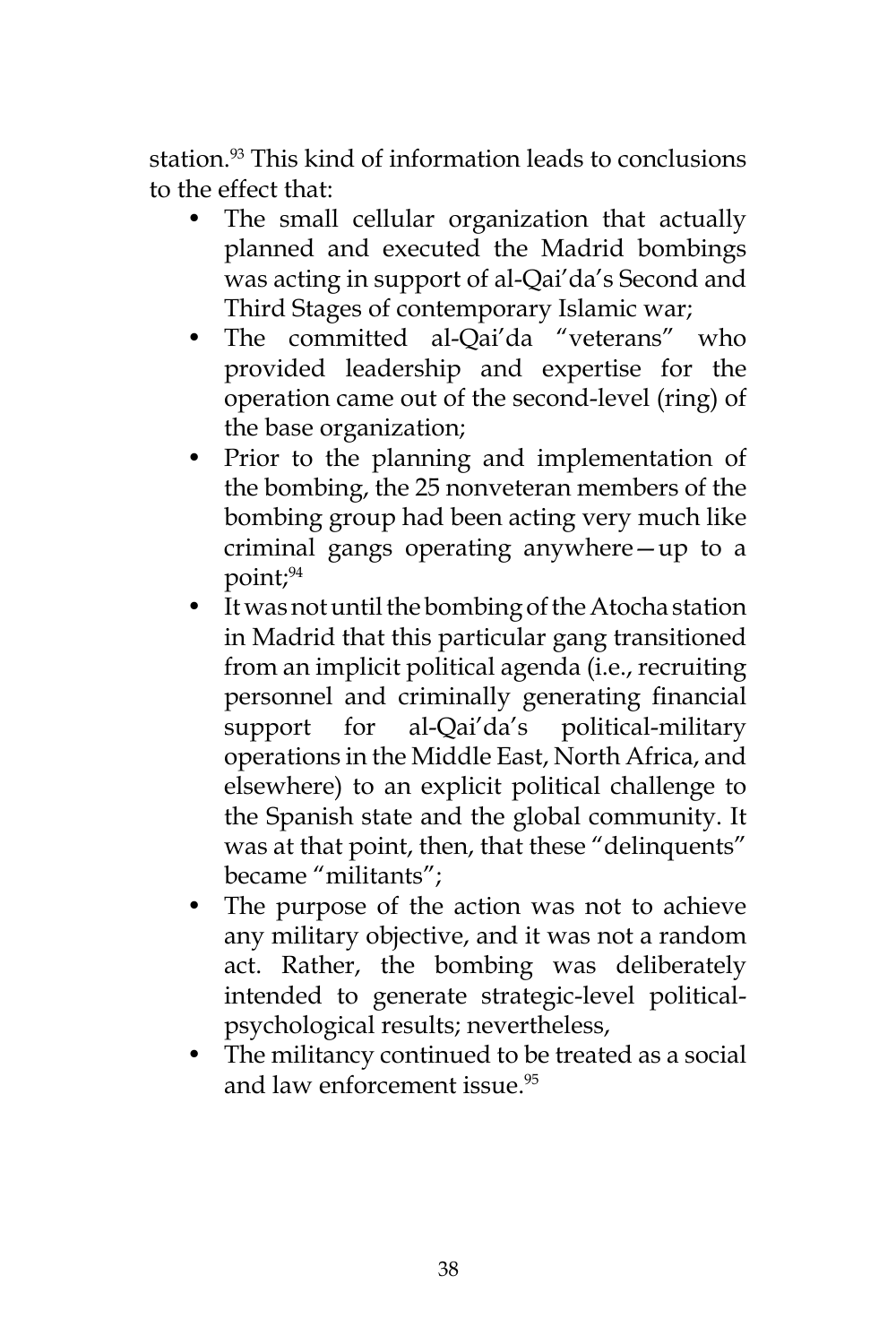## **Another Strategic Disclosure: The Establishment of Small al-Qai'da Support Centers in Western Europe.**

The long, but almost irrelevant, official legal Spanish summary of the bloody Madrid bombing left more than a few people wondering why and how: "A massacre of that size could be carried out by just a few delinquents?"96 The answers to those questions did not begin to become clear until after similar attacks in London, England, over a year later, in July 2005. The British and, later, other similar investigations of terrorist attacks in Western Europe provided several frustrating and sobering findings.

Among those findings, it was discovered that there are several active al-Qai'da cells operating throughout Europe.<sup>97</sup> The intent is to establish support centers from which to conduct Second and Third Stage Islamic War.<sup>98</sup> At the same time, it is obvious—and Britain is a good example—that these support organizations are now composed of radicalized second and third generation ("home-grown") Islamic cadres who have been trained and given experience in al-Qai'da-associated facilities and conflict ranging from North Africa, through Iraq, and to South East Asia (Afghanistan and Pakistan). The result is a rapidly expanding "home-grown" terrorist threat.99

After the March 2004 bombings in Madrid, Spanish police began finding large numbers of Islamic militants in the major cities of the country. In that connection, police began to verify the latent Spanish fear that their country—called *Al-Andalus* by Moslems—is a priority al-Qai'da target. That is, there is a strongly perceived notion to the effect that there is an Islamic obsession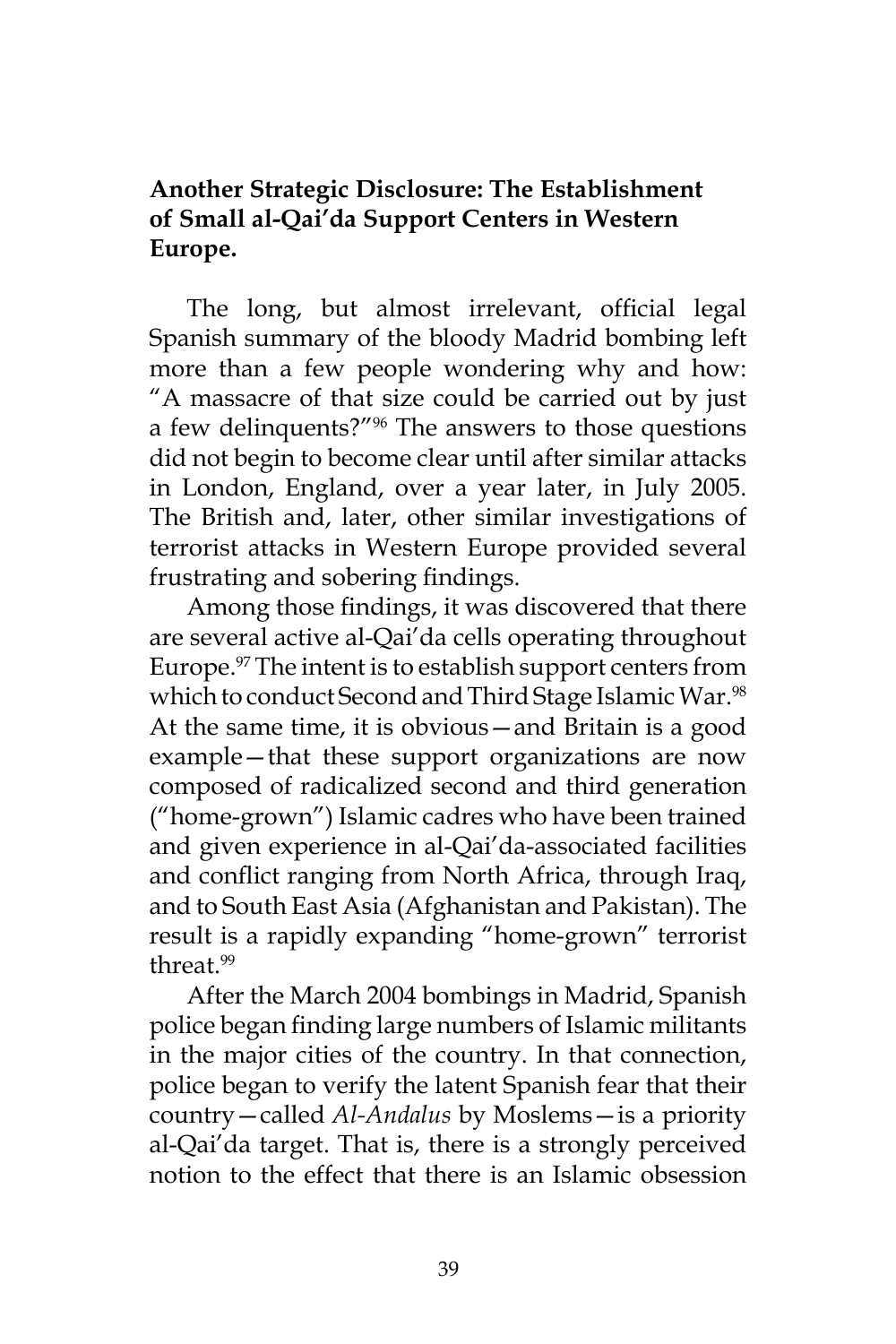to reincorporate the richest part of the old Caliphate into *Dar al-Islam* (the land of Islam). In support of that Spanish fear, al-Qai'da argues that the Spanish and Portuguese reconquest (711-1492 A.D.) of *Al-Andalus*  (Spain and Portugal) marked the initiation of Western European colonialism against Islam.<sup>100</sup> Additionally, recent statements by an al-Qai'da leader, Abdel Makik Droukedel also known as Abu Musab Abdel Wudud, in a "Message to our nation in the Islamic Maghreb," (to include Spain) further validate that Spanish threat perception.101

It appears that the main activities of the Islamic "militants" (no longer, "delinquents") in Spain center on: recruiting fighters to join the Iraqi, Afghani, and other al-Qai'da insurgencies, expanding the capability to support operational missions, and influencing governance within the various Islamic communities. These militants are also found to be engaged in other supporting operations for the global *Jihad*, in terms of money, equipment, drugs, and arms. Police also claim to have foiled a number of operational missions (attacks) that are allegedly directed at internal Spanish infrastructure.

Importantly, the large majority of the Islamic militants apprehended in Spain since 2004 are North African immigrants—of which over 500,000 are Moroccan. As a consequence, the support cell mission of radicalizing Muslims living in Spain appears to constitute an enormous political-social challenge for now and the future.<sup>102</sup> Yet, the Spanish government appears to concentrate its national security efforts on the Basque and Catalan separatist movements.<sup>103</sup> To date, the only effort aimed at legal and illegal immigrants is a government plan to provide up to two year's worth (about 18,000 euros) of up-front unemployment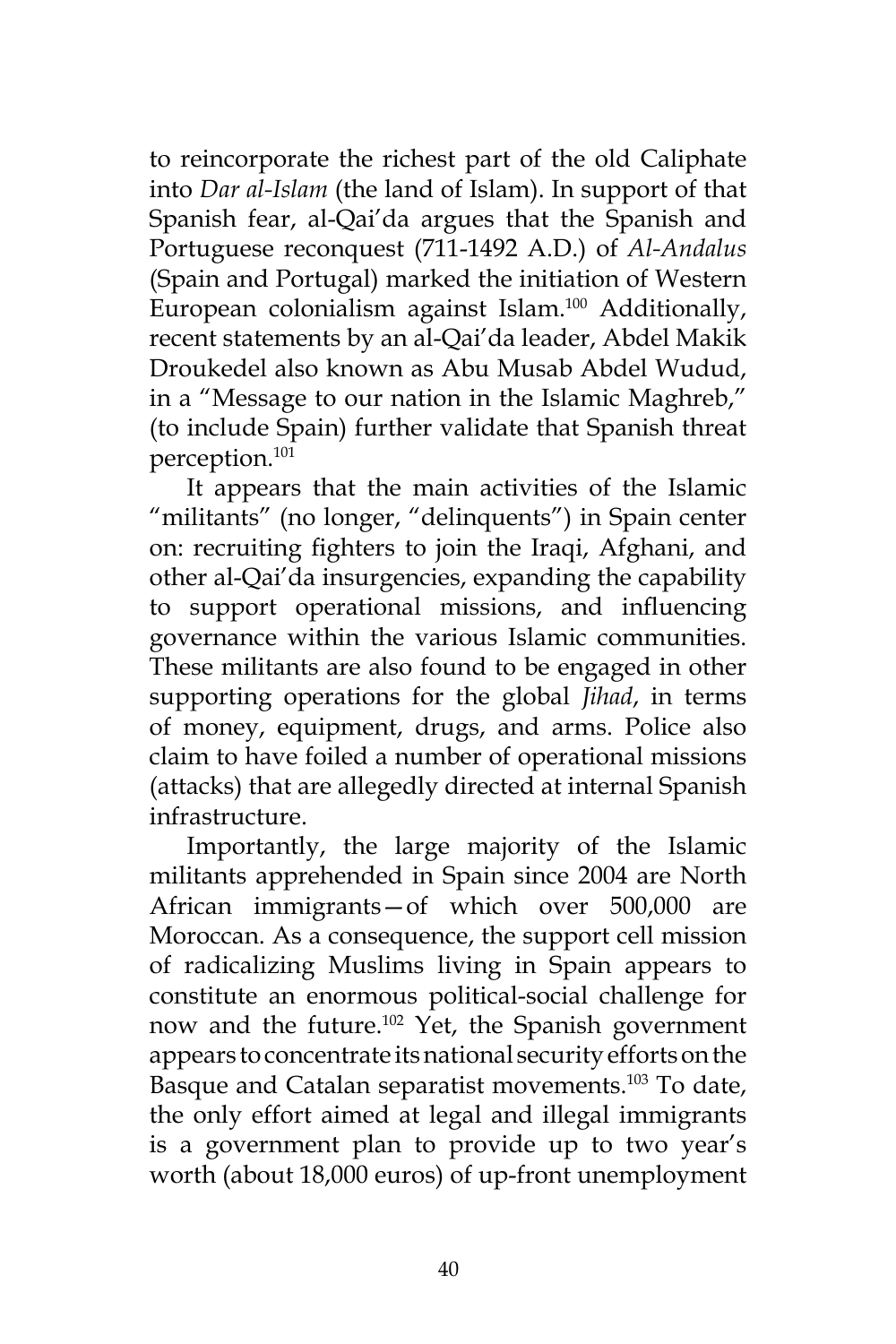benefits in return for giving up Spanish work and residence papers, and returning to their countries of origin.104

In the United Kingdom (UK)—as well as France and Italy—we see similar patterns to those in Spain. Moving to another aspect of the situation, then, it has been discovered that al-Qai'da terrorist activity is escalating. In a rare public statement, the Director-General of the British security service known as MI5, has made it clear that "[t]here is a steady increase in the terrorist threat to the UK . . .;" that "al-Qai'da-related terrorism is real, here, deadly, and enduring . . . ;" that "[s]ome 200 groupings or networks, totaling more that 1,600 identified individuals are actively engaged in plotting and facilitating terrorist acts here or overseas . . . ;" and, again, that "[plots in the UK] often have links back to al-Qai'da in Pakistan . . ."105 As a result, the United Kingdom, as of mid-2008, is the only country in Western Europe that is beginning to think and act in terms of al-Qai'da and its radicalization of British Muslim youth being a serious national security problem.106

Some key points and lessons to emphasize regarding al-Qai'da's establishment of small support centers in Spain and other countries in Western Europe are:

- Al-Qai'da's primary concern in pursuing its strategic objectives centers on small, loosely organized, hard-to-eradicate networks;
- The intent is to generate reliable infrastructure and franchise organizations that can begin to attack symbols of power and open new fronts (stages or war) virtually anywhere in the world. This deliberate and slow process is intended to facilitate the creation and expansion of the desired Caliphate by one piece of human and/ or physical terrain at a time;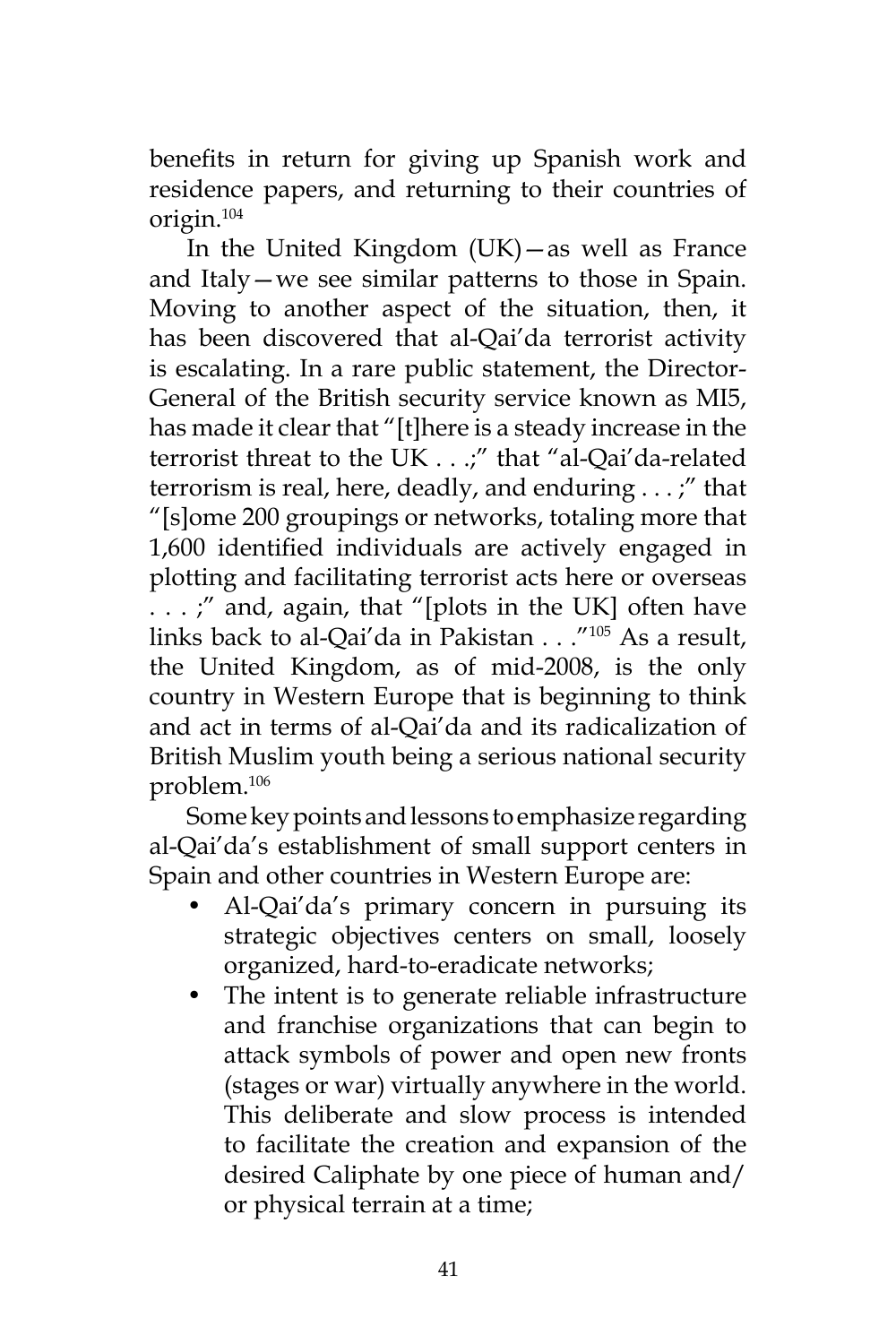- Spain is perceived by many Spaniards to be a priority target for enhanced second and third stage Islamic War; yet, except in the UK;
- Al-Qai'da activities tend to be treated as social and law enforcement problems.<sup>107</sup>

## **What the Propaganda-Agitation Effort Has Demonstrated.**

Since March 2004, al-Qai'da has demonstrated that it can skillfully apply irregular asymmetric war techniques to modern political war, and has done so with impunity. In that connection, al-Qai'da demonstrated that its terroristic actions were executed in a way that made virtually any kind of Spanish, Western, or U.S. military response impossible. After over 3 years of investigation and the trial, the Spanish court acquitted seven of the 29 men accused of the 2004 Madrid train bombings and found 21 individuals guilty. (Note: One of the accused had been previously convicted on charges of illegal transport of explosives. Also note that four of the 29 accused committed suicide 3 days after the bombing.) Two Moroccans and a Spaniard were sentenced to 42,924 years in prison. Nobody else in the gang was sentenced to more than 23 years in prison. And, importantly, the men accused of planning and carrying out the attack were not convicted for the train bombing. They were found guilty of belonging to a terrorist group, or for illegally transporting explosives.108

The Madrid attack also sent several messages to the Spanish people, the rest of Europe, the United States, and Muslim communities around the globe. The various messages went something like this: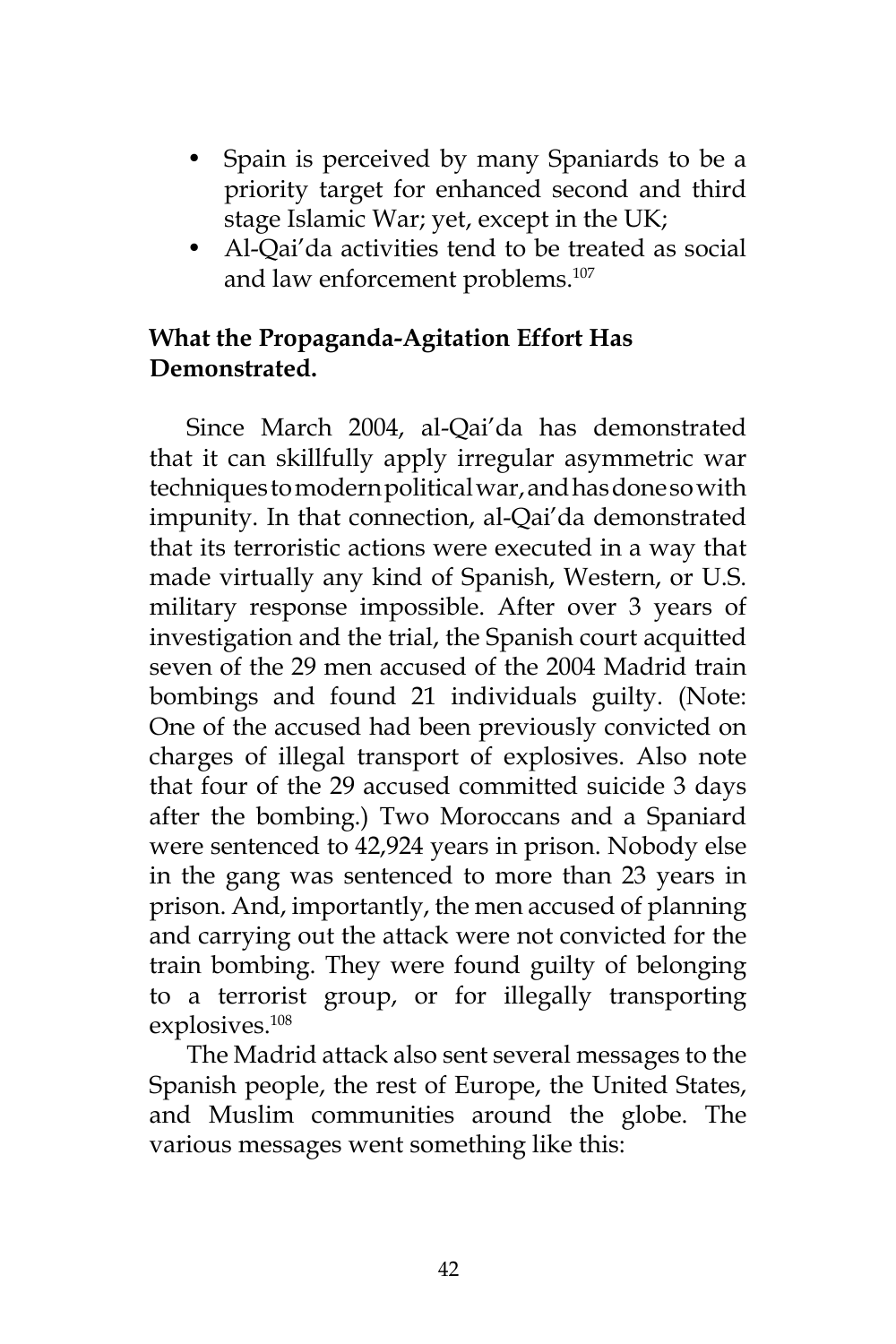- It is going to be very costly to continue to support the United States in its Global War on Terror (GWOT) and in Iraq;
- Countries not cooperating fully with al-Qai'da might expect to be future targets;
- Understand what can be done with a minimum of manpower and expense;
- Al-Qai'da demonstrated that the Madrid, London, and other subsequent bombings were deliberately executed in a way that made virtually any kind of Western or U.S. military response impossible; and,
- Al-Qai'da stood up against the United States and its allies—and succeeded.109

As a result, the publicity disseminated throughout the Muslim world has been credited with generating new sources of funding, new places for training and sanctuary, new recruits to the al-Qai'da ranks, and additional legitimacy.110

# **Additional Strategic-Level Results of the Madrid Bombing.**

Even though the information gathered throughout Western Europe from the investigations and trials connected with the Madrid bombing was treated cautiously and without alarm, the results achieved by the small 29-man cadre (gang) were dramatic and significant. The sheer magnitude and shock of the attack changed Spanish public opinion and the outcome of the parliamentary elections that were held just 3 days later. In those elections, the relatively conservative, pro-United States government of Prime Minister Jose Maria Aznar was surprisingly and decisively defeated. That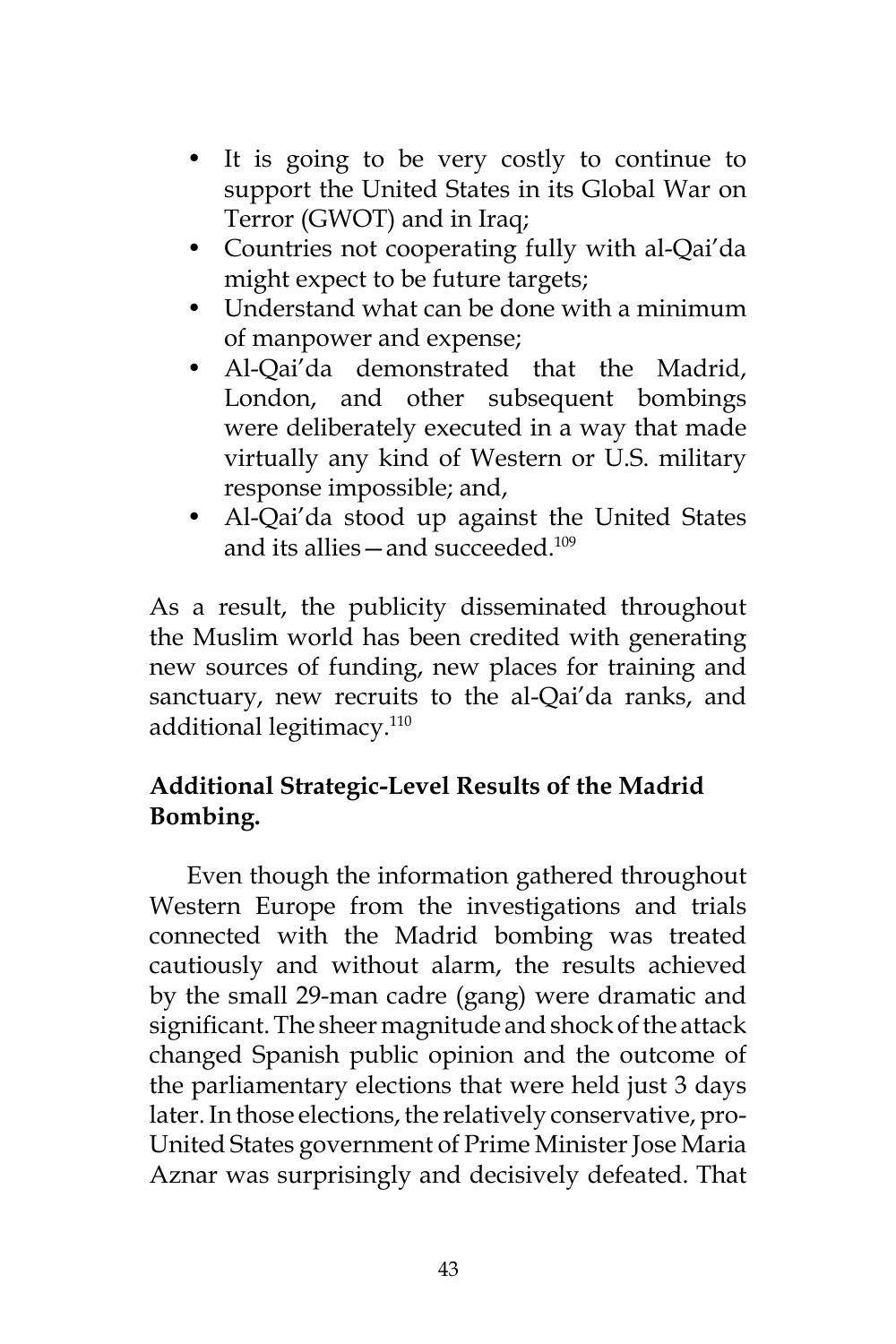defeat came at the hands of the anti-U.S./anti-Iraq War leader of the socialists, Jose Luis Rodriguez Zapatero. Prior to those elections, the Spanish government had been a strong supporter of the United States, U.S. policy regarding the GWOT, and the Iraq War. Shortly after the elections, Spain's 1,300 troops were withdrawn from Iraq, and Spain ceased to be a strong U.S. ally within the global political and security arenas.<sup>111</sup>

These political-psychological consequences advance the intermediate and long-term objectives of political war that bin Laden and al-Qai'da have set forth. The most relevant of those objectives, in this context, are intended to erode popular support for the War on Terror among the populations of American allies, and gradually isolate the United States from its allies.112 And, all that was accomplished by a small 29 man agitator-gang with little impunity, and at a cost of only \$80,000.113

## **SUMMARY AND CONCLUSIONS**

Al-Qai'da propaganda, the bombing of Madrid's Atocha train station in 2004, and the establishment of support centers in Western Europe have significantly opened the path to:

- Weaken the United States in the Middle East and Western Europe; and in turn,
- Weaken the position of the apostate Arab regimes in the area, and Israel;
- Enhance radical Muslim morale and unity throughout the world; and,
- Demonstrate al-Qai'da's capability to conduct Second and Third Stage (the Long War) conflict in Western Europe.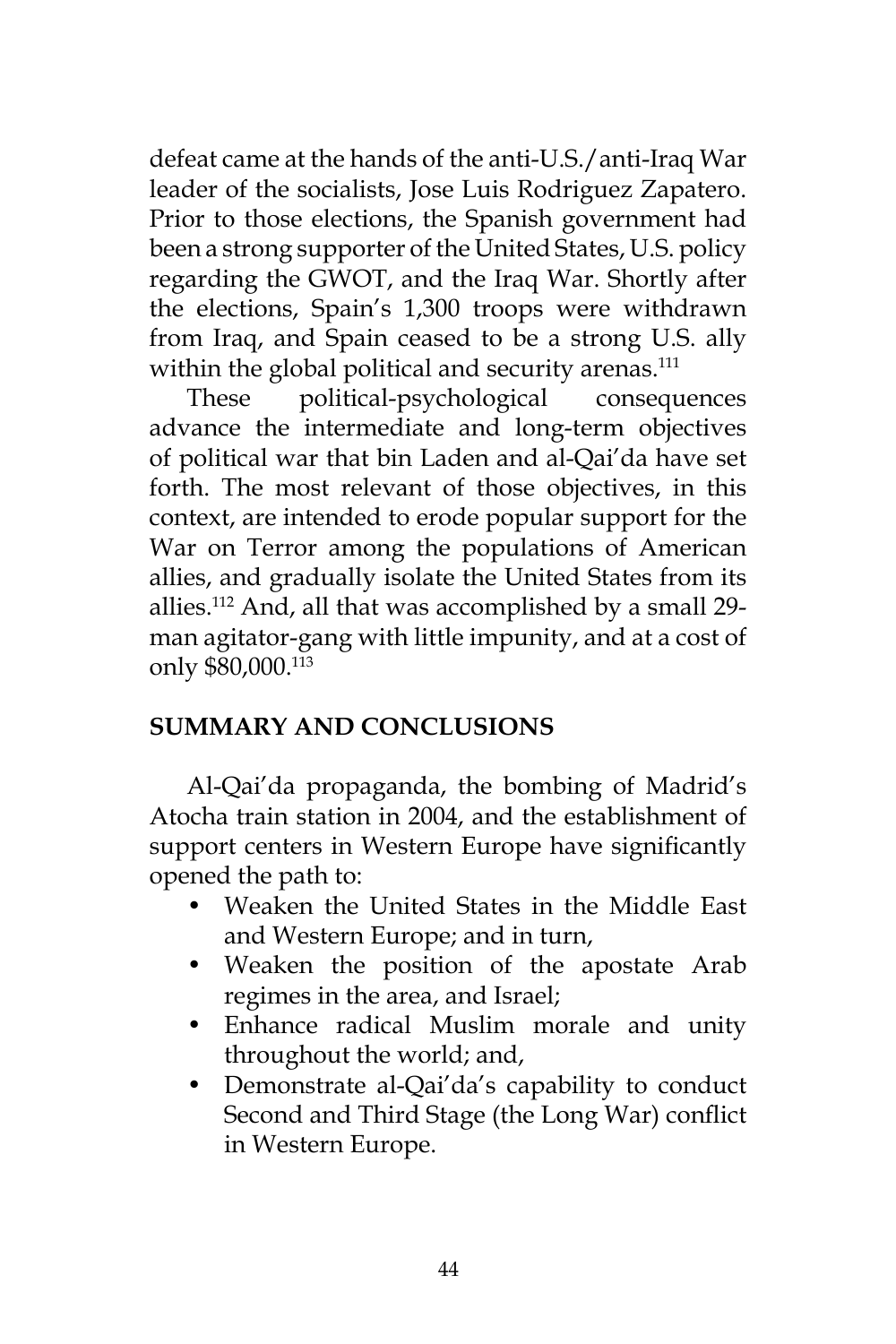## **Where Al-Qai'da Operations Lead: The Long War.**

Osama bin Laden and al-Qai'da have abruptly and violently contradicted the traditional ideas that war is the purview of the nation-state, and that nonstate and irregular actors ways and means of conducting contemporary war are simply aberrations.<sup>114</sup> Al-Qai'da also demonstrated that limited conventional motives for conducting war can be dramatically expanded to strive to achieve the Clausewitzian admonition to "dare to win all"—the complete political overthrow of a government or another symbol of power— "[instead of merely] using superior strength to filch some province."<sup>115</sup> Thus, al-Qai'da represents a militant, revolutionary, and energetic commitment to a long-term approach to the renewal of an extremist interpretation of Islamic governance, social purpose, and tradition. That is, the renewal of the 8th century Caliphate.116 That, in turn, is a substantive challenge to Spanish and other States' sovereignty.

## **Al-Qai'da's Challenge to State Sovereignty.**

Those disciples of Osama bin Laden who dream of a return to the glories of the 8th–15th centuries understand that such a dream cannot be fulfilled overnight. And these dreamers know that this kind of ultimate political objective cannot be achieved by *blitzkrieg* or "shock-and-awe" tactics that can deliver a final victory in a few weeks. They realize that the objective of a new Islamic society and Caliphate will only be achieved as a result of a deliberate and lengthy struggle that generates the destabilization and slow destruction of targeted states. This confrontation includes no compromise or other options. This is a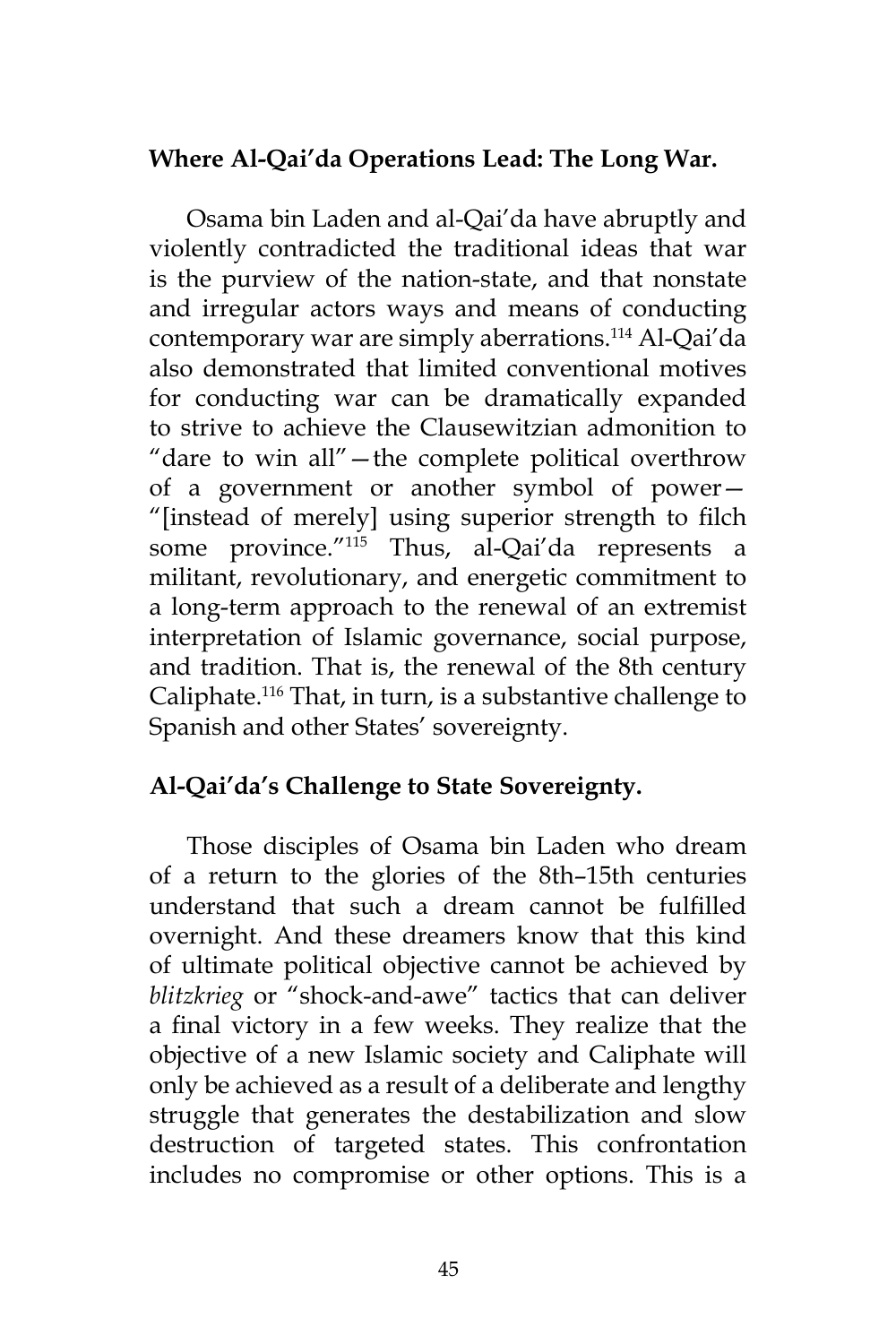conflict with an absolute and unalterable objective, in which there is nothing to negotiate or compromise on. This unlimited objective, then, requires a long and total war. $117$ 

The "Long War," however, is more than a lengthy war. It begins with a challenge to Western political and military leaders to adapt to some new realities of contemporary conflict. It ends with another challenge to Western leaders to contemplate the notion of interim "virtual states" within traditional sovereign nation-states (nonterritorial Islamic communities) and a type of war that includes no place for compromise or other options short of the achievement of the ultimate political objective—the renewal of the Caliphate. As a consequence, the Long War is total war in terms of scope and geography, as well as time.<sup>118</sup>

Osama bin Laden does not appear to be particularly interested in taking de facto control of any given state. And, he is not sending conventional military forces across national borders. He is interested, however, in influencing governments to allow his organization maximum freedom of movement and action within and between national territories. He is also interested in influencing and controlling the Muslim "human terrain" now living within various national territories in Spain, other parts of Western Europe, and elsewhere. Rather than trying to control or depose a government in a major stroke (*coup* or *golpe*) or a Maoist revolutionary war, as some insurgents have done, al-Qai'da and its various networks intend to slowly and imperceptibly take control of specific pieces of human terrain within the geographical-political territory of targeted states. This is accomplished one individual, one street, one neighborhood, or one Mosque at a time.

Thus, whether al-Qai'da's pursuit of freedom of movement and action is specifically criminal, terrorist,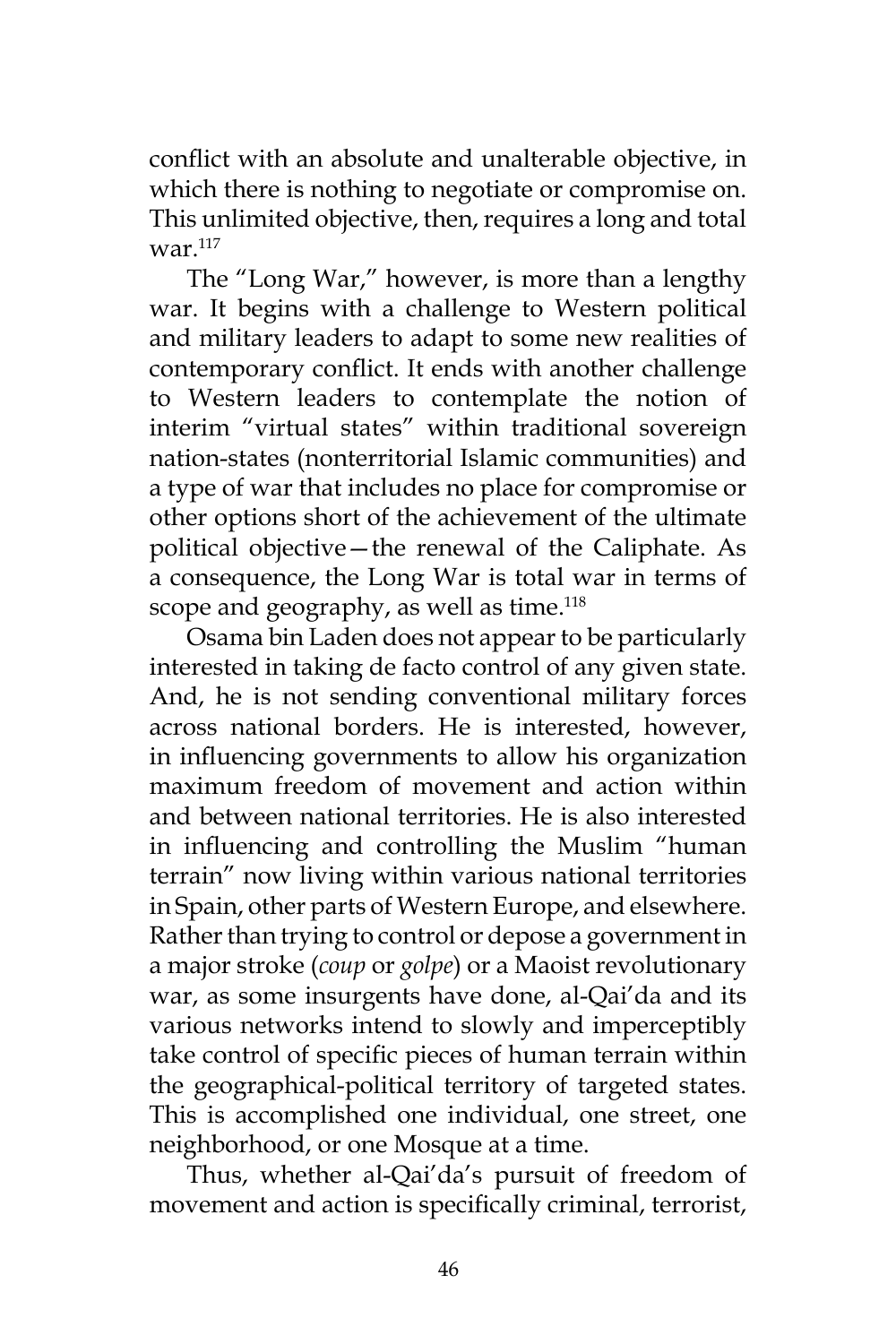ideological, or religious is irrelevant. The putative objective is to neutralize, influence, and control people and communities to begin the long-term process to renew the Caliphate. This final objective defines the insurgency, a serious political agenda and a messianic determination to radically change entire politicaleconomic-social systems and their values.<sup>119</sup>

## **Key Points and Lessons.**

In light of the new world security environment that has been initiated by al-Qai'da, there is ample reason for worldwide concern. The results of that effort stress the following:

- Al-Qai'da has succeeded in doing what no other nonstate or terrorist organization has previously accomplished. It has demonstrated that a nonstate actor can effectively challenge a traditional nation-state, and the symbols of power in the global system, without conventional organization, weaponry, and manpower.
- Experience, and an expanding understanding of al-Qai'da activities in Western Europe, indicates that Osama bin Laden represents a militant, revolutionary, and energetic commitment to a long-term approach to return to Islamic governance, social purpose, and tradition.
- The premise is that ultimate success in renewing the 8th century Caliphate can be achieved as a result of the careful application of a complex multidimensional paradigm that begins with political-psychological war innovations, combined with the ruthless application of terror.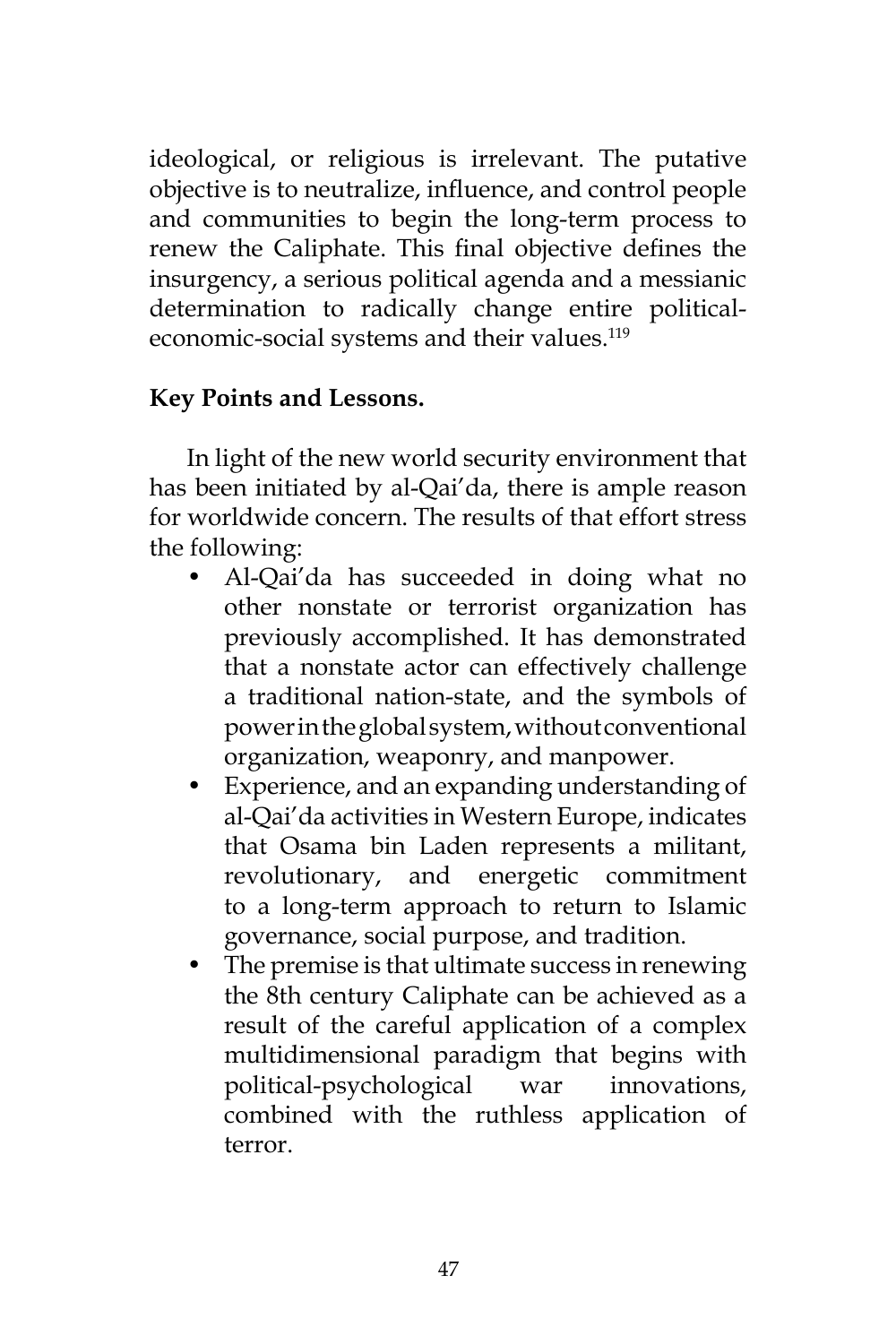- That paradigm is enhanced by the addition of informational (media), economic, cultural, and other components of power that give relative advantage to al-Qai'da over an opponent that uses a unidimensional military-police approach to address the long-term conflict.
- These various dimensions of contemporary conflict are further combined with military and nonmilitary, lethal and nonlethal, and direct and indirect methods of attacking an enemy. Together, these combinations generate a powerful irregular asymmetric substitute for conventional war.
- Osama bin Laden's first and continuing concern, however, centers on organization. The activities necessary to achieve his ultimate political vision include the creation of a motivated and enlightened cadre, a loosely organized propaganda-agitator (guerrilla) network, and small multiform support mechanisms for the entire organization. The intent is to gradually widen the global battlefield to the point where al-Qai'da becomes less relevant, and the Islamic Caliphate begins to take control of the long-term struggle (the Long War).
- The Long War, however, is more than a lengthy war. It begins with a challenge to Western political and military leaders to adapt to new realities (e.g., a new concept of enemy and new centers of gravity), and ends with another challenge to Western leaders to contemplate the notion of interim "virtual states" (i.e., nonterritorial Islamic communities) located within traditional sovereign nation-states.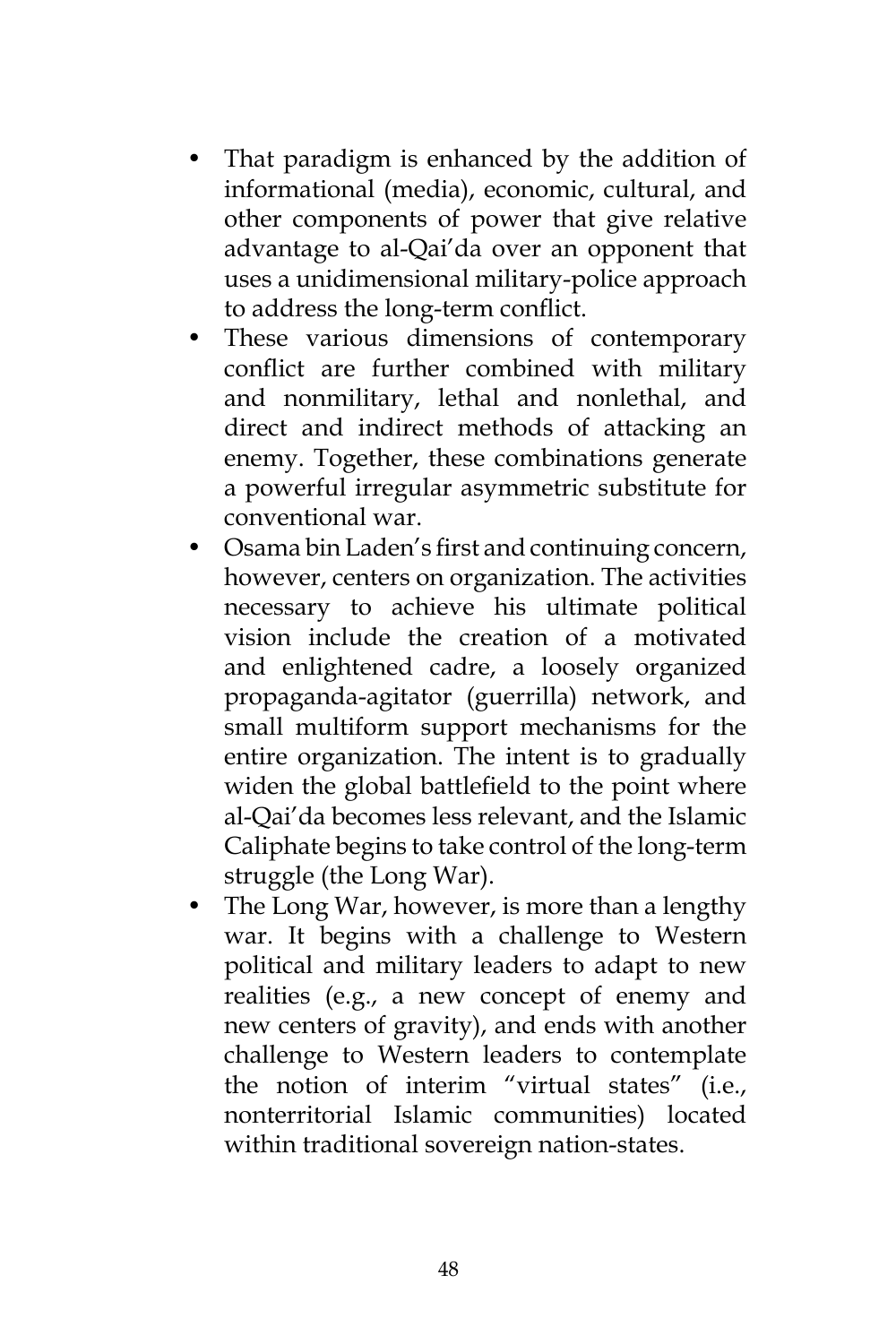- Al-Qai'da's assault on state sovereignty represents a triple threat—
	- to isolate Islamic communities from the rest of a host-nation's society, and begin to replace traditional state authority with *Sharia* law;
	- to transform Islamic communities into "virtual states" within the host state, without a centralized bureaucracy and no official armed forces for a host nation to confront; and,
	- to conduct high effect, low-cost actions calculated to maximize damage that will, over time, lead to the final erosion of an enemy state's political-economic-social system.

The global struggle for power, influence, and resources continues into the 21st century with different actors, different names, and different rhetoric. Thus, Lenin's strategic vision for the achievement of political power and radical political-economic-social change is no longer the property of strict Leninists. Everybody anti-democratic populist, anti-system populist, antiglobalist, "New" Socialist and the revolutionary left, and radical Islamist, alike—is free to study it, adapt it, and use it for his own purposes. Osama bin Laden and al-Qai'da is a case in point. As uncomfortable as this conclusion might be, however, Lenin also reminds us that there is a viable solution to the problem. That is, "We [all who want to retain the freedoms we enjoy] should have but one slogan—seriously learn the art of war."120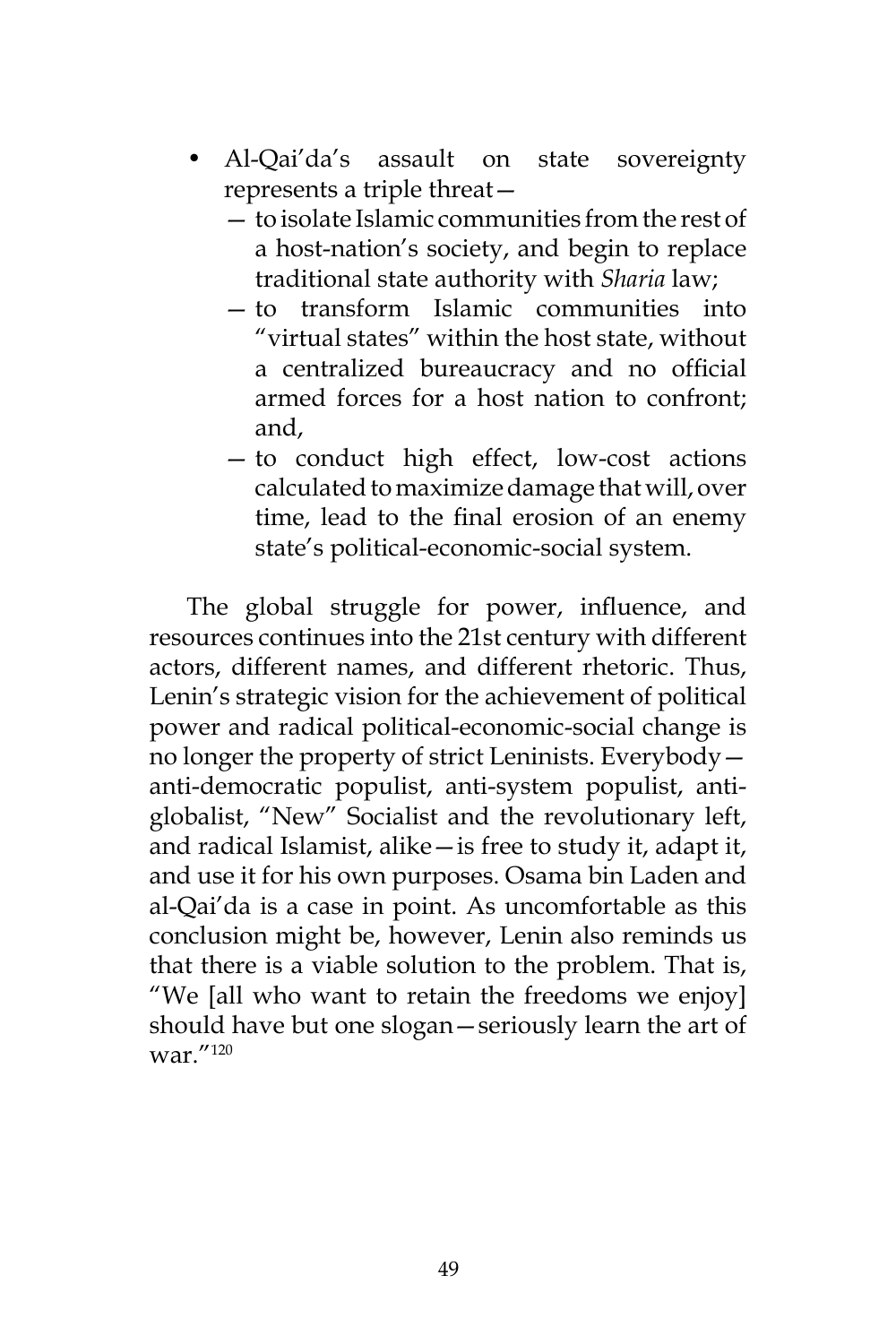## **CONCLUSIONS AND RECOMMENDATIONS**

The Venezuelan, Colombian, and al-Qai'da in Western Europe cases represent a diverse array of contemporary conflict situations. The differences in these irregular and asymmetric wars are illustrated by a range of objectives, motives, and modes of operations. As examples, the Venezuelan case demonstrates a neo-populist and New Socialist set of motives and objectives. The present Colombian situation describes more narco-criminal self-enrichment than left or right-wing ideological objectives. And al-Qai'da in Western Europe emphasizes regional hegemonic political motives and objectives. At the same time, the Venezuelan case illustrates the use of institutionalized popular militias as a tool of contemporary statecraft. In Colombia, nonideological criminal and Left and Rightwing persuasion and coercion is being conducted by relatively large criminal or warrior groups (*bandas criminales*). And, in Spain and other parts of Western Europe, al-Qai'da is relying on small loosely organized networks of propaganda-agitator gangs to initiate the achievement of its political aims.

These cases demonstrate that the gang phenomenon (popular militias, gangs/cells, and *bandas criminales*) and its state and nonstate patrons are not directly challenging incumbent governments for control of targeted states. By responding to this kind of challenge to security, stability, and sovereignty in traditional ways, including accepting corrupt practices and/or pretending the problems will go away, most political leaders are playing into the hands of the phenomenon and the powers that support it. They do not appreciate the nature and extent of the violent challenge to political order and the values of democratic governance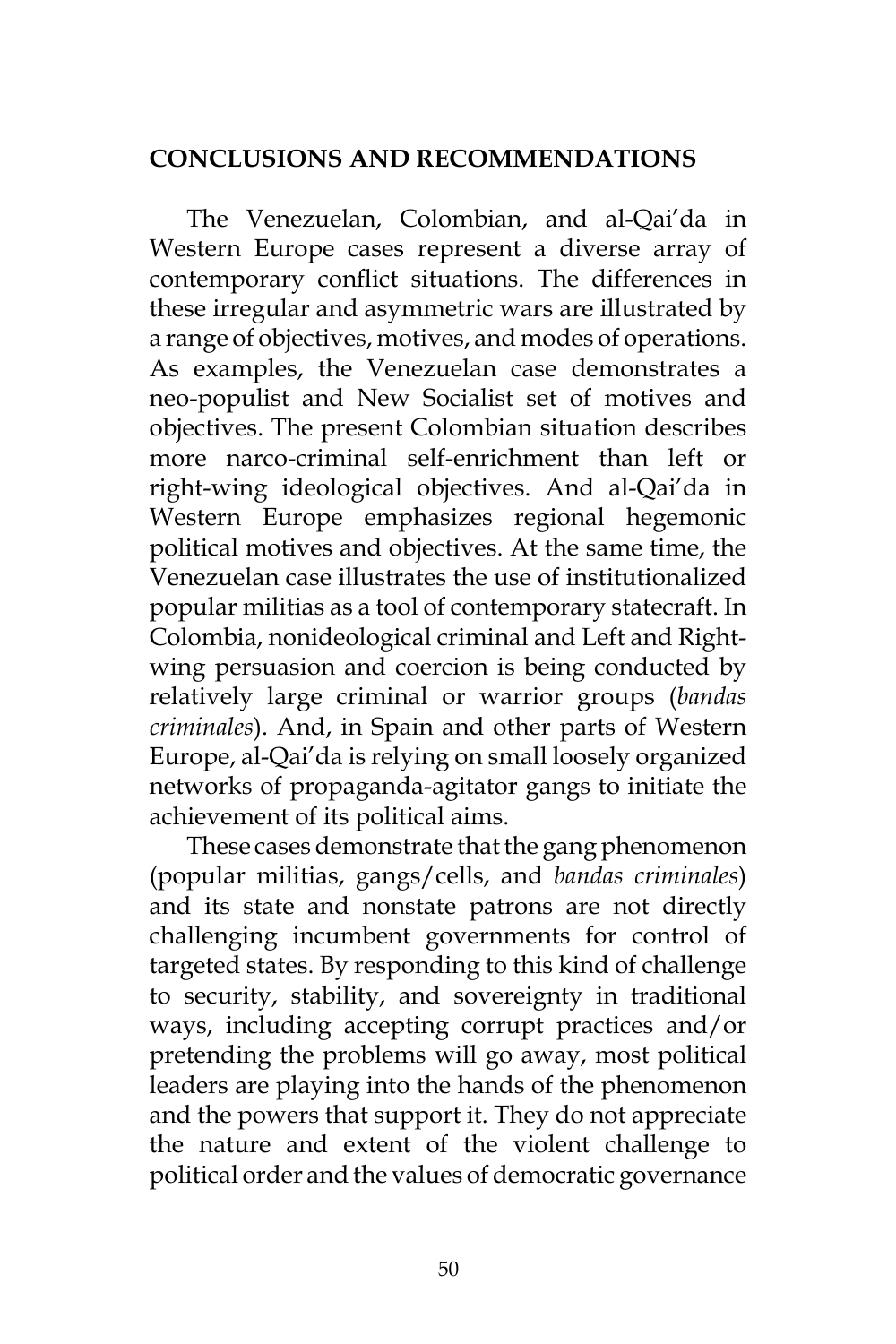being raised by state or hegemonic power-supported militias (Venezuela), criminal bands (Colombia), and small propaganda-agitator gangs (al-Qai'da). Yet, what makes these cases significant beyond their own domestic political context is that they are the results and harbingers of much of the ongoing purposeful political chaos of the 21st century.

These cases are also significant beyond their differences in that the common denominator political objective in each supposedly unique case is virtually the same. The common theme that runs through each of the diverse cases outlined above is that any indirect or direct attempt to violently control, depose, or replace a targeted government must eventually lead to:

- The erosion of democratic governance;
- The erosion of state institutions, and to the processes leading to state failure;
- The establishment of military or civilian dictatorships;
- The estabilishment of tribal states, criminal anarchy, or warlordism;
- The creation of "new" socialist, populist, or criminal states; or
- The absorption, division, or reconfiguration of existing states into entirely different states.

 As a corollary, this cautionary tale and Colonel T.X. Hammes, USMC (Ret.) remind us that the United States still does not have a unified strategy and organizational structure to deal effectively with the debilitating type of wars examined above—that is, 4GW irregular asymmetric war.<sup>121</sup> The strategic level requirement, thus, involves two different levels of analysis—cognitive and organizational: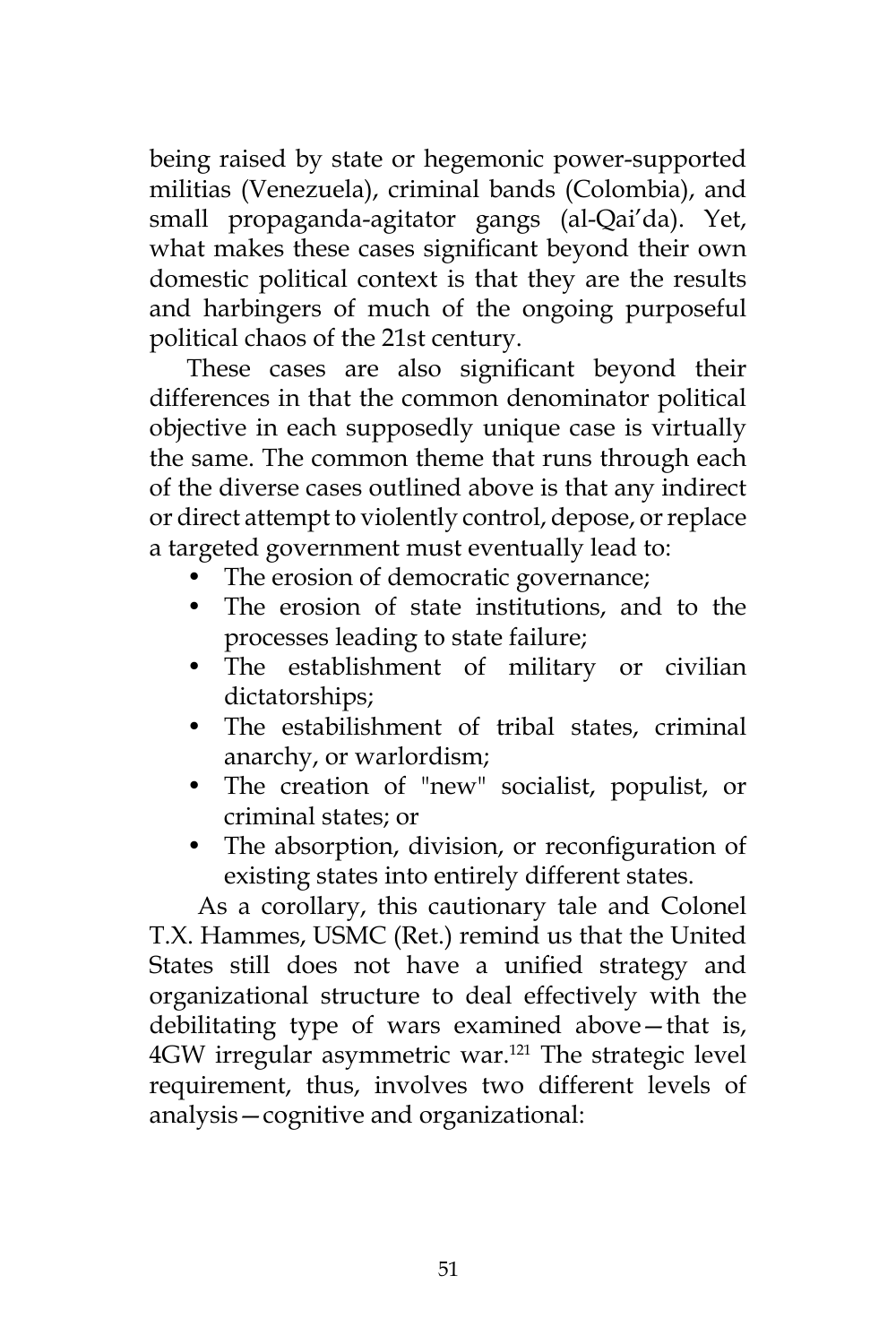- The need for civilian and military leaders at all levels to better understand the nature of contemporary conflict, and to implement a realistic and multidimensional ends, ways, and means strategy to deal with it; and,
- The need for an organizational structure to ensure high levels of individual, nationalinstitutional, and trans-national unity of effort.

Ambassadors Stephen Krasner and Carlos Pascual have argued that in today's increasingly interconnected world, the chaos inherent in weak and failed states poses an acute risk to U.S. and global security. When chaos prevails, terrorism, narcotics trade, weapons proliferation, and other forms of organized crime can flourish. "Left in dire straits, subject to depredation, and denied access to basic services, people become susceptible to the exhortations of demagogues and hate-mongers."<sup>122</sup> The international community and the United States are not, however, prepared to deal with governance failure. The United States and the rest of the world need to develop the tools to both prevent conflict and manage its aftermath when it does occur. Krasner and Pascual further argue that, "To promote sustainable peace, Washington and its partners must commit to making long-term investments of money, energy, and expertise."123

As a consequence, in the spring of 2004, the George W. Bush administration created a new office within the State Department: the Office of the Coordinator for Reconstruction and Stabilization (S/CRS). The intent was to create an organization that could help lead and coordinate joint operations across U.S. governmental agencies to respond to evolving crises around the world, in concert with the international community.<sup>124</sup> This was a step in the right direction and a worthy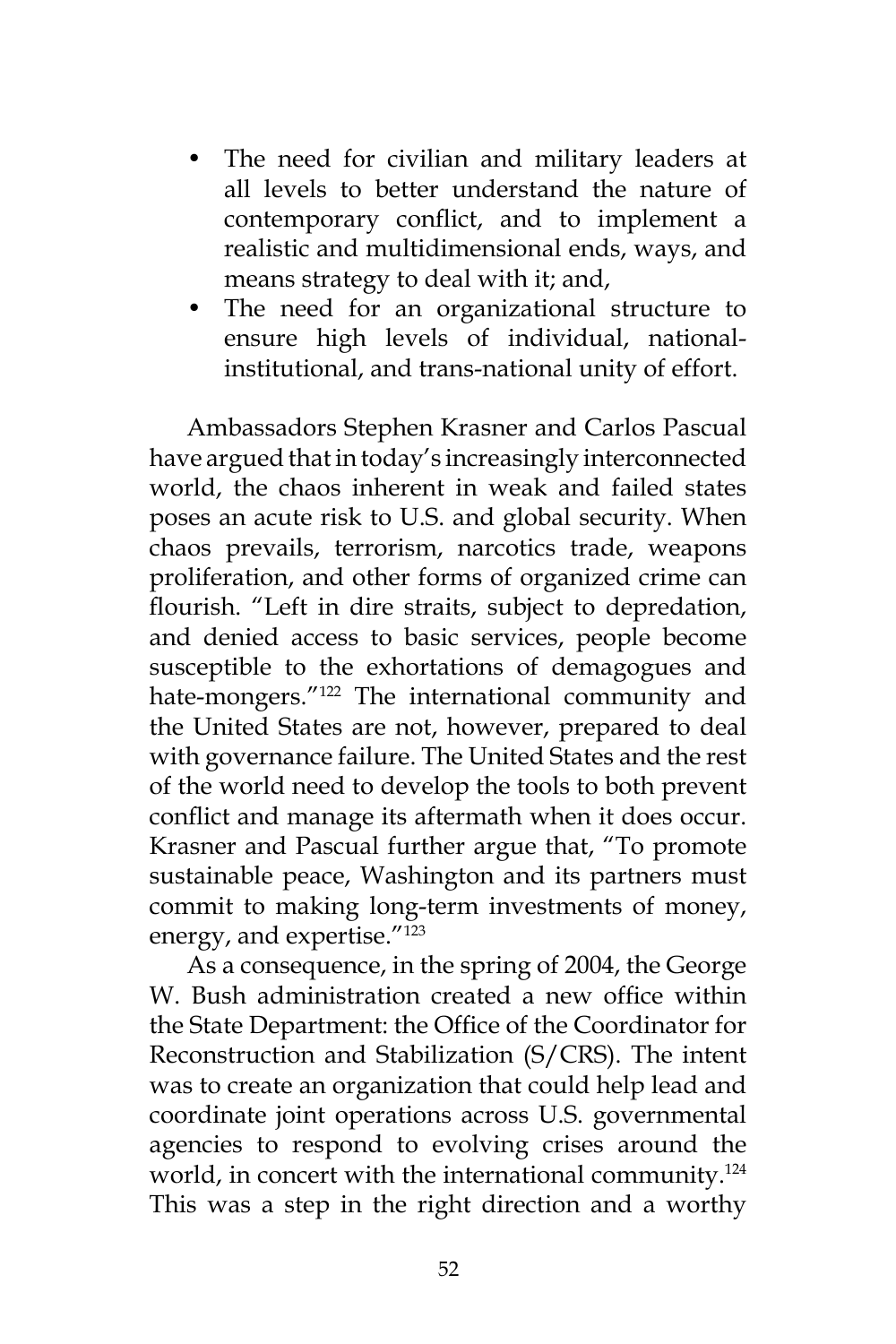attempt to develop a new set of tools for conflict prevention and conflict response. These tools ranged from establishing a capability to plan for stabilization and reconstruction, to organizing resources from various U.S. governmental agencies so they might be mobilized quickly in response to a given crisis situation.<sup>125</sup> The results of these efforts, however, have been disappointing.

The basis of the problem is that no single U.S. Government agency (the Department of State) and that no number of partial measures can be of much help in dealing with contemporary irregular conflict until:

- Fundamental strategic-level changes in the amorphous U.S. interagency organizational architecture are implemented to ensure an effective "whole-of-government" and transnational unity of effort;
- Strategic leaders throughout the entire interagency community understand and can deal with ambiguous unconventional irregular conflict in a comprehensive, coordinated, and cooperative manner; and,
- The entire civil-military interagency community can come together to provide the United States with a unified capability to utilize the instruments of soft and hard power that are effective in the contemporary global security arena; and, that can be integrated with coalition/ partner governments and armed forces, nongovernmental agencies, and international organizations.

Such unity of effort recommendations may be found, for example, in the Phase 1, 2, and 3 Reports of the Center for Strategic International Studies (CSIS).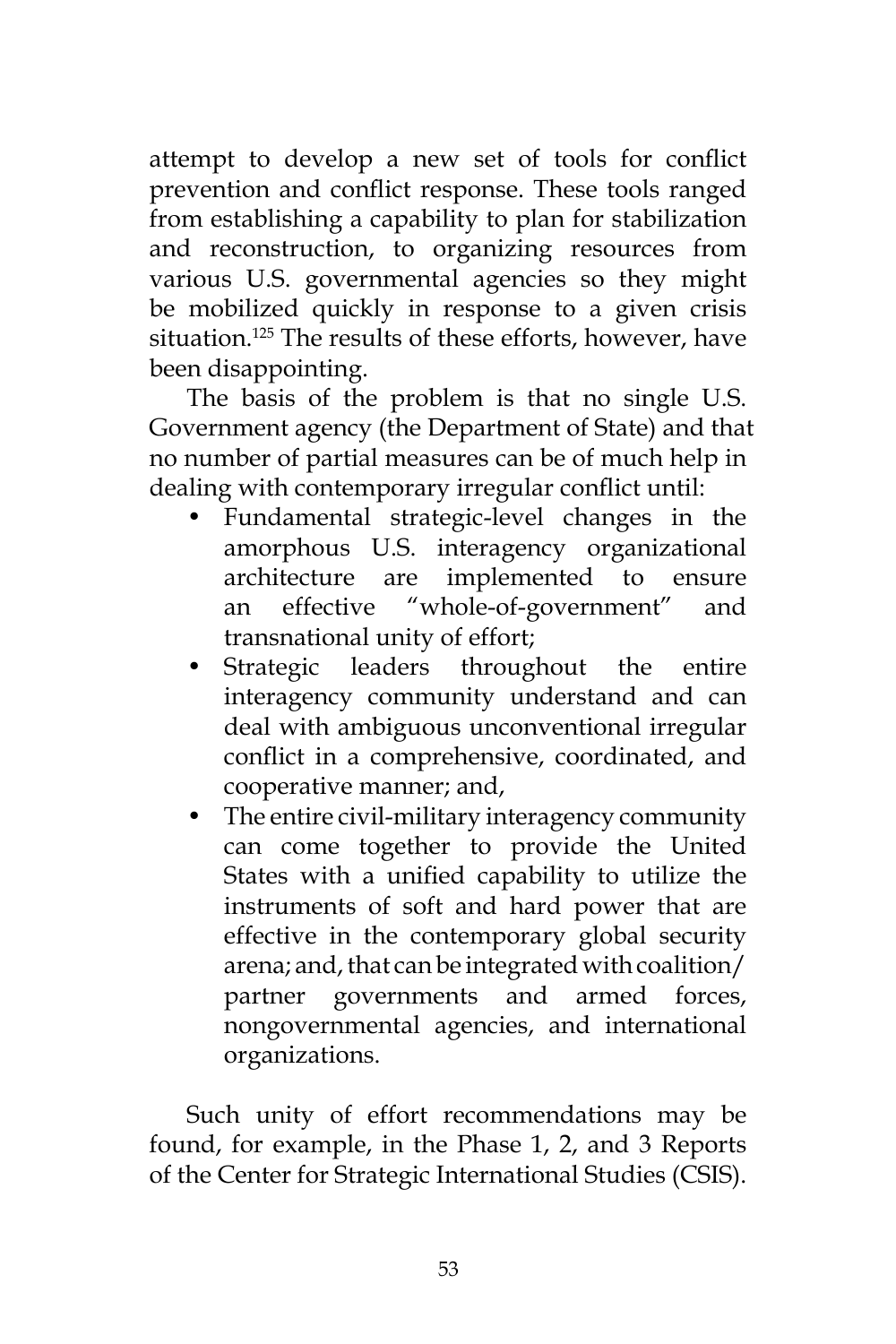These comprehensive reports are entitled "Beyond Goldwater-Nichols: Defense Reform for a New Strategic Era," "Beyond Goldwater-Nichols: U.S. Government and Defense Reform for a New Strategic Era," and "The Future of the National Guard and Reserves."126 Additionally and importantly, James R. Locher III and his associates at the Project on National Security Reform (PNSR) are making recommendations similar to those passed by the U.S. Congress in the Goldwater-Nichols Department of Defense (DoD) Reorganization Act. These recommendations focus on the bases from which the U.S. interagency community might develop a more effective organizational capability to work synergistically over the long term in complex, irregular, and politically ambiguous contemporary conflict situations.<sup>127</sup>

In addition to dealing with the political and organizational difficulties at the interagency level, it is imperative to develop leaders who can generate strategic clarity and make it work. Like other members of the interagency community who act as individual instruments of U.S. national power, the expanding roles and missions of the armed forces will require new doctrine, organization, equipment, training, and education to confront the challenges of contemporary conflict. In this connection, the U.S. armed forces, along with their civilian counterparts, must also respond to responsible recommendations that go well beyond present-day conventional warfare.

Such recommendations, as one example, that pertain directly to the U.S. Army may be found in "TF (Task Force) Irregular Challenges CSA (Chief of Staff of the U.S. Army) Outbrief," and "TF Irregular Challenge DAS Decision Brief on Interagency Cadre Initiative," presented by the Strategic Studies Institute of the U.S. Army War College in 2005 and 2006. The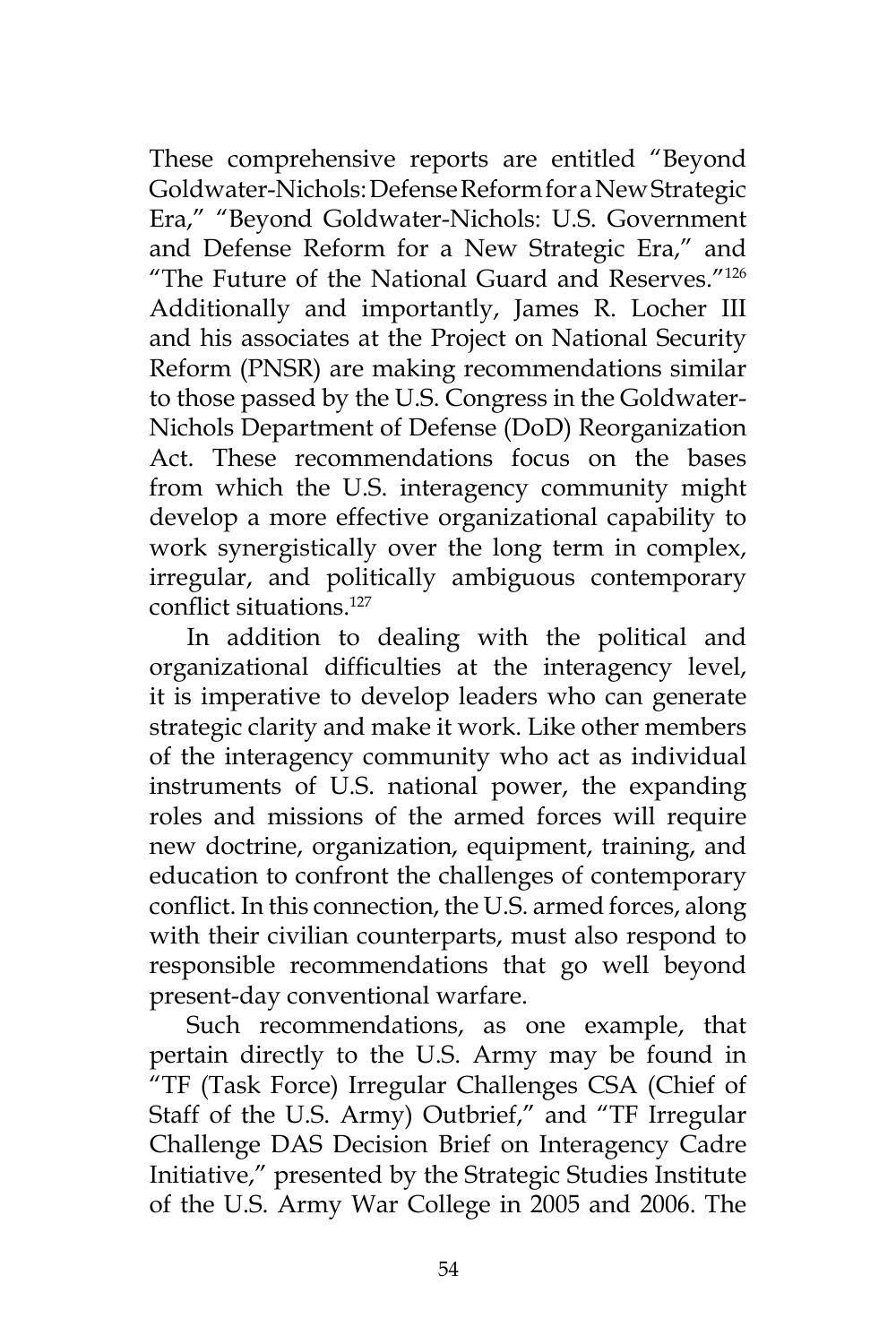recommendations in these documents center on the cultural mind set adjustments required to transition from the kinetic fight to nonkinetic conflict.<sup>128</sup> In that connection, there are at least four doctrinal, educational, and cultural imperatives the U.S. armed forces must consider and act upon:

- The study of the fundamental nature of conflict has always been the philosophical cornerstone for understanding conventional conflict. It is no less relevant to asymmetric irregular conflict. Thus, it is recommended that the U.S. Army take the lead in promulgating 21st century concepts that can help leaders deal with the uncertainty, complexity, ambiguity, and chaos they will face as an inherent part of modern human conflict.
- Civilian and military leaders at all levels must understand the strategic and politicalpsychological implications of operational and tactical actions in contemporary conflicts that involve entire societies. In these terms, it is recommended that leaders be taught how force can be employed to achieve political ends, and the ways that political considerations affect the use of force.
- At the same time, strategic leaders at all levels must be educated to understand the challenges of "ambiguity" so that they may be better prepared to deal with them.
- It is also recommended that the U.S. Army take the lead in revitalizing and expanding efforts that enhance interagency as well as international cultural awareness—such as civilian and military exchange programs, language training programs, cultural orientation programs, and combined (multinational) civilian and military exercises.129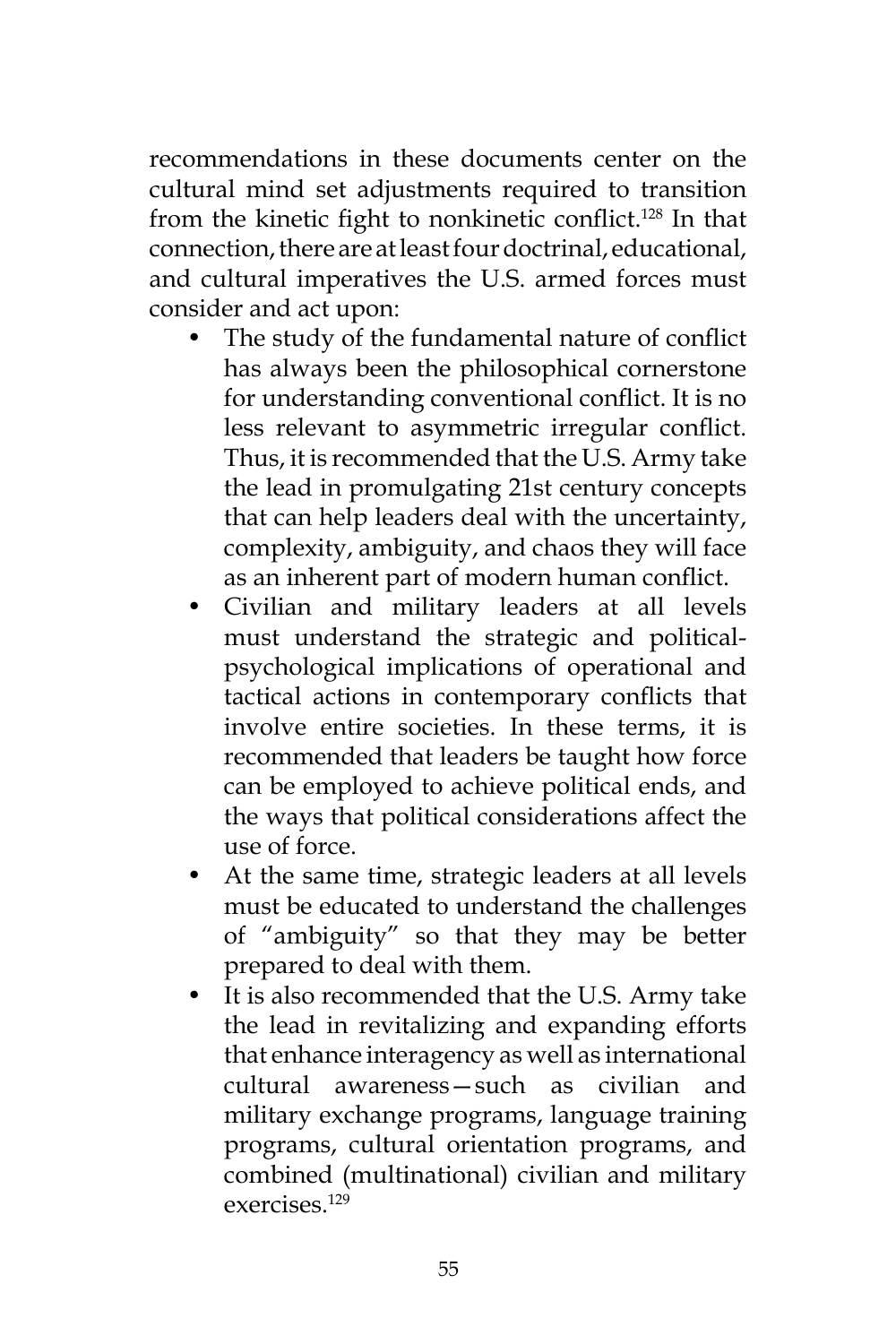These cognitive and organizational recommendations are nothing radical. They are only the logical extensions of basic security strategy and national and international asset management. To quote Krasner and Pascual again, "The broader payoff is security. . . . That can only be in everyone's best interest."130

#### **ENDNOTES**

1. General Rupert Smith, *The Utility of Force: The Art of War in the Modern World*, New York: Alfred A. Knopf, 2007.

2. Kimbra L. Fishel, "Challenging the Hegemon: Al-Qai'da's Elevation of Asymmetric Insurgent Warfare onto the Global Arena," in Robert J. Bunker, ed., *Networks, Terrorism and Global Insurgency*, London, UK: Routledge, 2005, pp. 115-128.

3. Max G. Manwaring*, A Contemporary Challenge to State Sovereignty: Gangs and Other Illicit Trans-National Criminal Organizations in Central America, El Salvador, Mexico, Jamaica, and Brazil*, Carlisle, PA: Strategic Studies Institute, U.S. Army War College, 2007.

4. Niccolò Machiavelli, *The Art of War*, New York: DeCapo Press, [1521] 1965, p. 196.

5. See, as examples, V. I. Lenin, "What Is To Be Done?" [1902]; "Two Tactics of Social-Democracy in the Democratic Revolution," [1907]; and "Socialism and War," [1915] in Robert C. Tucker, ed., *The Lenin Anthology*, New York: W. W. Norton & Company, Inc., 1975, pp. 12-19, 112-114, 134-141, 194-195, respectively.

6. Lenin, "The Tasks of Russian Social-Democrats," *Anthology*, p. 5.

7. See, as examples, J. Boyer Bell*, Dragonwars*, New Brunswick, NJ: Transition Publishers, 1999; Thomas A. Marks, *Maoist Insurgency since Vietnam*, London, UK: Frank Cass, 1996; and David E. Spencer, "Reexamining the Relevance of Maoist Principles to Post-Modern Insurgency and Terrorism," unpublished manuscript, n.d. Also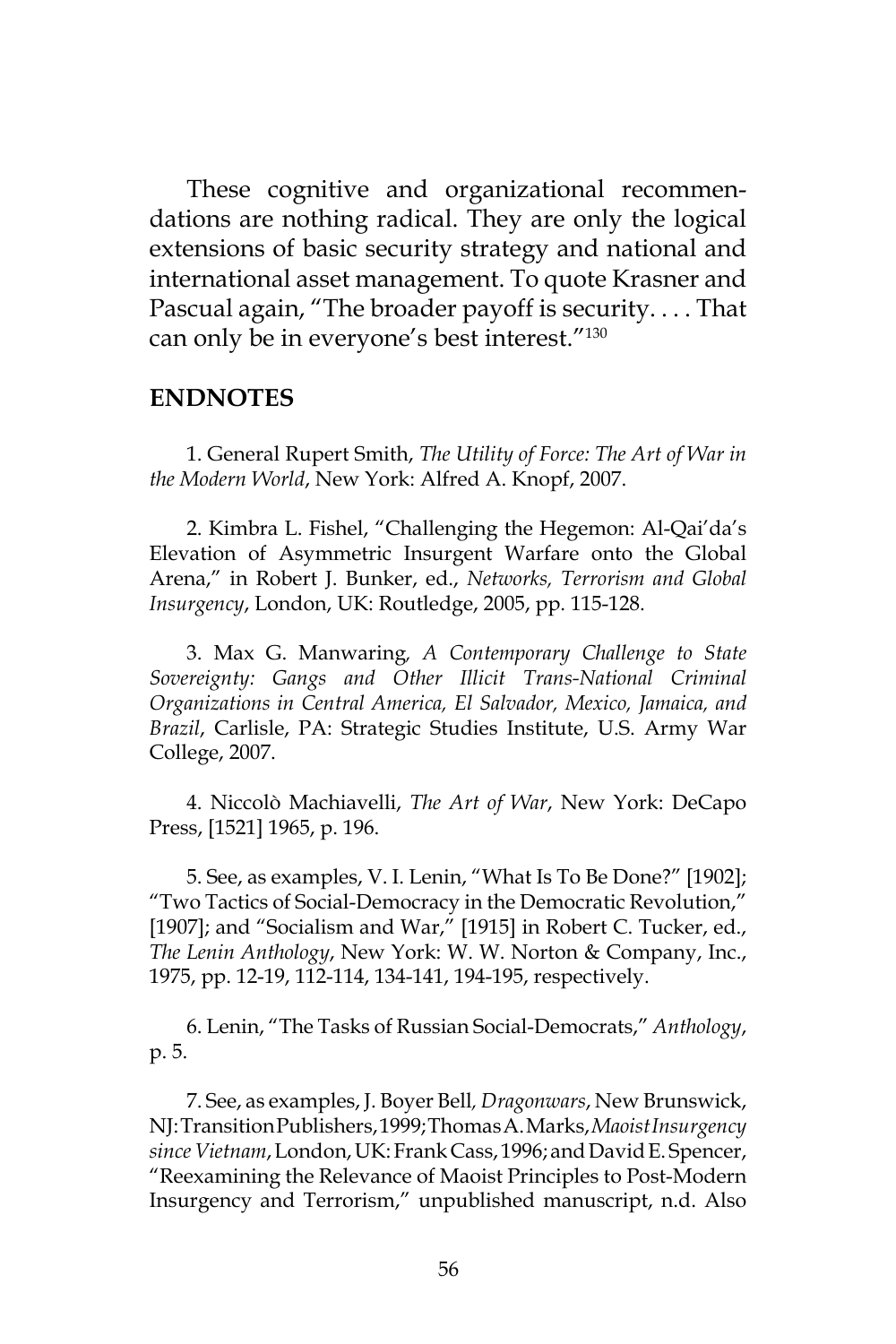see General Vo Nguyen Giap, *People's War People's Army: The Viet Cong Insurrection Manual for Underdeveloped Countries*, New York: Frederick A. Praeger, 1962, pp. 34-37; Abraham Guillen, "Philosophy of the Urban Guerrilla," Donald C. Hodges, trans. and ed., *The Revolutionary Writings of Abraham Guillen*, New York: William Morrow & Company, Inc., 1973; Qiao Liang and Wang Xiangsui, *Unrestricted Warfare*, Beijing, China: PLA Literature and Arts Publishing House, 1999; and Jorge Verstrynge Rojas, *La Guerra Periférica y el Islam Revolucionario: Orígines, Reglas, y Ética de la Guerra Asimétrica,* Special Edition for the Army of the Bolivarian Republic of Venezuela, IDRFAN, Enlace Circular Militar, Madrid, Spain: El Viejo Popo, May 2005.

8. *Ibid*., pp. 3-11; and "What Is To Be Done?" pp. 12-19, 112- 114; and "Socialism and War," pp. 194-195. Also see "The State and Revolution," p. 324; "The Proletarian Revolution and the Renegade Kautsky," p. 467; "A Great Beginning," p. 478; and "The Dictatorship of the Proletariat," pp. 489-496, in *Anthology*.

9. *Ibid*.; and Vladimir Torres, *The Impact of "Populism" on Social, Political, and Economic Development in the Hemisphere,* Ottawa, Canada: Canadian Foundation for the Americas (FOCAL), July 2006, pp. 1-18, available at *www.focal.ca*.

10. Lenin, "The Tasks of the Youth Leagues," *Anthology*, p. 671.

11. *Ibid*.

12. Lenin, "The Tasks of the Russian Social Democrats," *Anthology*, pp. 3-12.

13. Ian Beckett, "The Future of Insurgency*," Small Wars & Insurgencies*, March 2005, pp. 22-36.

14. President Chavez used this language in a charge to the National Armed Forces (FAN) to develop a doctrine for 4th Generation Warfare. It was made before an audience gathered in the Military Academy auditorium for the "1st Military Forum on Fourth Generation War and Asymmetric War," in Caracas, Venezuela, and was reported in *El Universal,* April 8, 2005. Also, in January 2005, General Melvin Lopez Hidalgo, Secretary of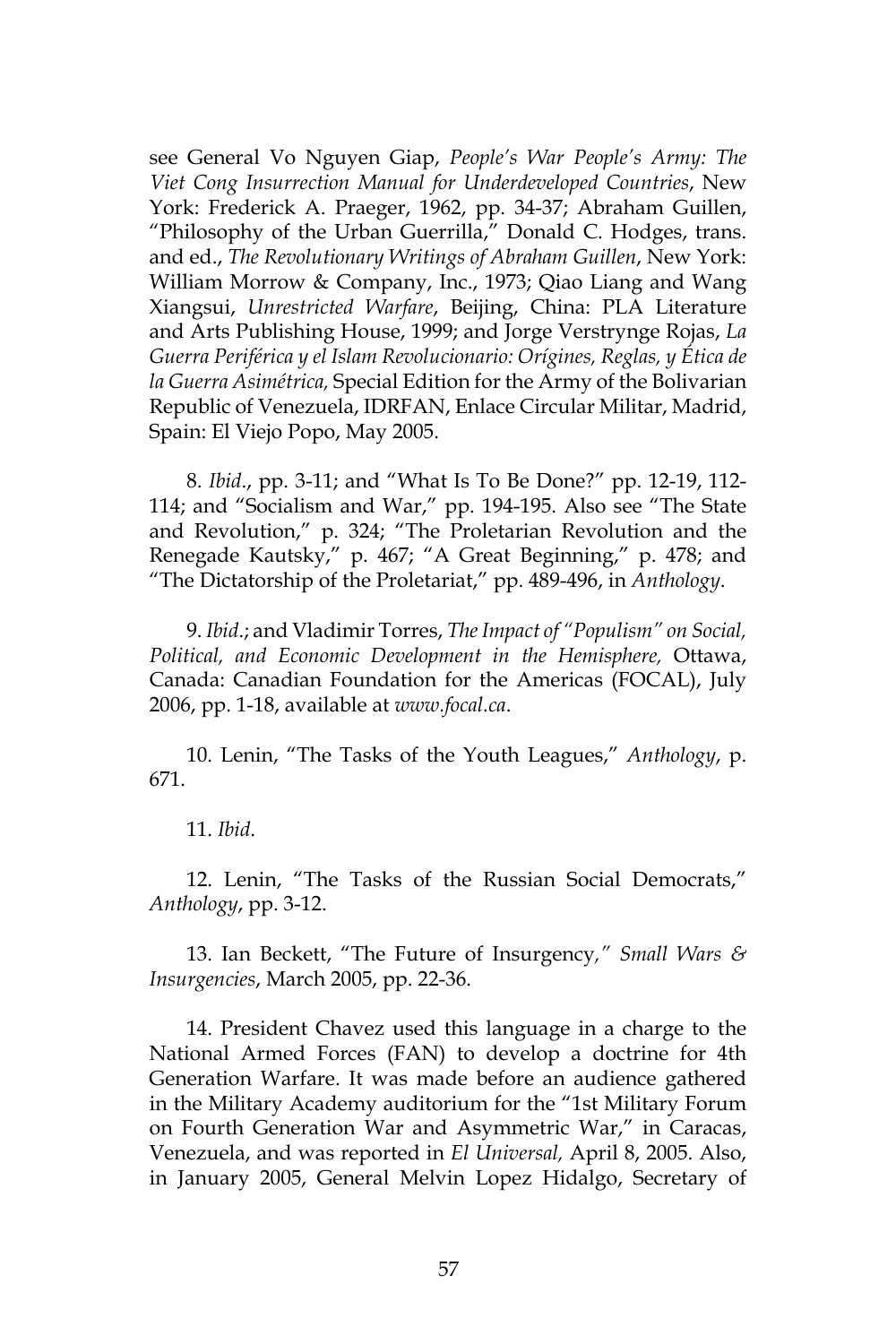the Venezuelan Defense Council, stated publicly that Venezuela was changing its security doctrine in order to better confront "la amenaza permanente de los Estados Unidos," (the permanent threat of the United States) and that a document entitled *Pueblo en Armas* (*The People in Arms*) had been published that confirmed the primary military principles of the President. Reported in *Panorama*, April 27, 2005.

15. "War of all the people," is a direct English translation of Chavez's words—"guerra de todo el pueblo." A more common translation from post-World War II national liberation movements is "People's War." Thus, we use interchangeably as does Chavez—4th Generation War, Asymmetric War, Super Insurgency, People's War, and War of All the People.

16. "Special Report: Hugo Chavez's Venezuela," *The Economist*, May 14-20, 2005, pp. 23-24; "The Chavez Machine Rolls On," *The Economist*, December 2, 2006, pp. 41-42; "Chavez Victorious," *The Economist*, December 9, 2006; Michael Shifter, "In Search of Hugo Chavez," *Foreign Affairs*, May/June 2006, p. 46; Michael Shifter, "Hugo Chavez: A Test for U.S. Policy," Washington, DC: *Inter-American Dialogue*, March 2007.

17. *Ibid*.

18. *Ibid*. Also see Steve Ellner, "Revolutionary and Non-Revolutionary Paths of Radical Populism: Directions of the Chavez Movement in Venezuela," *Science and Society*, April 2005, pp. 160-190; *Foreign Broadcast Information Service (FBIS),* "New Regional Voice," April 22, 2005; *FBIS*, "Expanded *Telesur* News Coverage Furthers Anti-US Line," December 22, 2005; and *FBIS*, "Perspective Audience," August 5, 2006.

19. Endnote #14 above; and Norberto Ceresole, *Caudillo, Ejército, Pueblo*, Caracas: Analítica Editora, 1999.

20. Endnote #14 above.

21. Neo-populism is defined as anti-system, and populism is defined as anti-democracy. See Torres.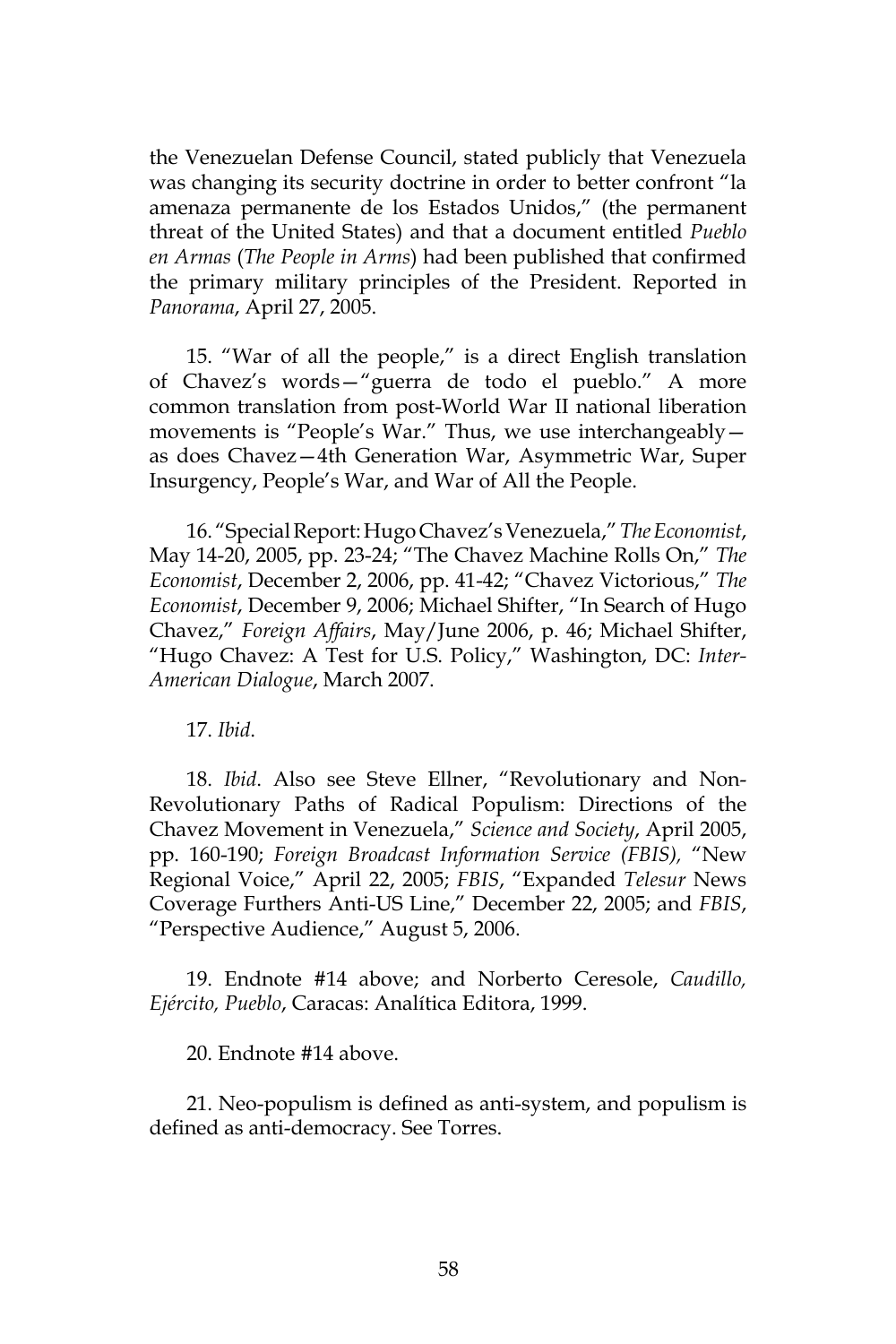22. Colonel Thomas X. Hammes, USMC (Ret.), *The Sling and the Stone: On War in the 21st Century*, New York: Zenith Press, 2006, pp. 207-215; Giap, pp. 34-37; and statements made by President Hugo Chavez and General Melvin Lopez Hidalgo, cited in Endnote #14 above.

23. Evidence of President Chavez's expanding horizons may be seen in a number of different activities. For example, see Fernando Baez, "On the Road with Bush and Chavez," *The New York Times*, March 11, 2007, *www.nytimes.com/2007/03/11/opinion/11Baez.hml?*; "Iran, Venezuela to Set Up HQ for Joint Cooperation," *www. iranmania.com*; Steven Dudley, "Chavez in Search of Leverage," *The Miami Herald*, April 28, 2007, p. 9A; Christopher Toothaker, "Venezuela Weapons Worry US, Colombia," May 17, 2008, at *news.yahoo.com/s/ap/20080516/ap\_on\_re\_la\_am\_ca/venezuela\_ chavez\_interpol&pre*...; and Simon Romero, "Venezuela," *The New York Times*, February 24, 2007, *www.nytimes.com/2007/02/14/world/ americas/14latin.html?*; also see Max G. Manwaring, *Latin America's New Security Reality: Irregular Asymmetric Conflict and Hugo Chavez*, Carlisle, PA: Strategic Studies Institute, U.S. Army War College, 2007, pp. 32-36.

24. Public address of General Briceno, July 18, 2007.

25. *Ibid*.; and Endnote #13 above.

26. *Ibid*; and for similar rhetoric, see *Radio Nacional de Venezuela*, September 27-28, 2005; *El Universal*, April 8, 2005; "Special Report on Hugo Chavez's Venezuela," *The Economist*, May 14-20, 2005, p. 25; Carlos Gueron, "Introduction," Joseph S. Tulchin, ed., *Venezuela in the Wake of Radical Reform*, Boulder, CO: Lynne Rienner Publishers, 1993, pp. 1-3; Steven Ellner, "Revolutionary and Non-Revolutionary Paths of Radical Populism: Directions of the Chavez Movement in Venezuela," *Science and Society*, April 2005, pp. 160-190; and Ian James, "Chavez insta al mundo a rebelarse contra EEUU, *Nuevo Herald* (Miami, FL), January 30, 2006.

27. Briceno.

28. Endnote #22 above. Also, evidence of Venezuelan agitator activities may be seen in Oscar Castella and Nelly Luna, "Acusan de Terrorismo a 24 vinculados con chavismo," March 14, 2008,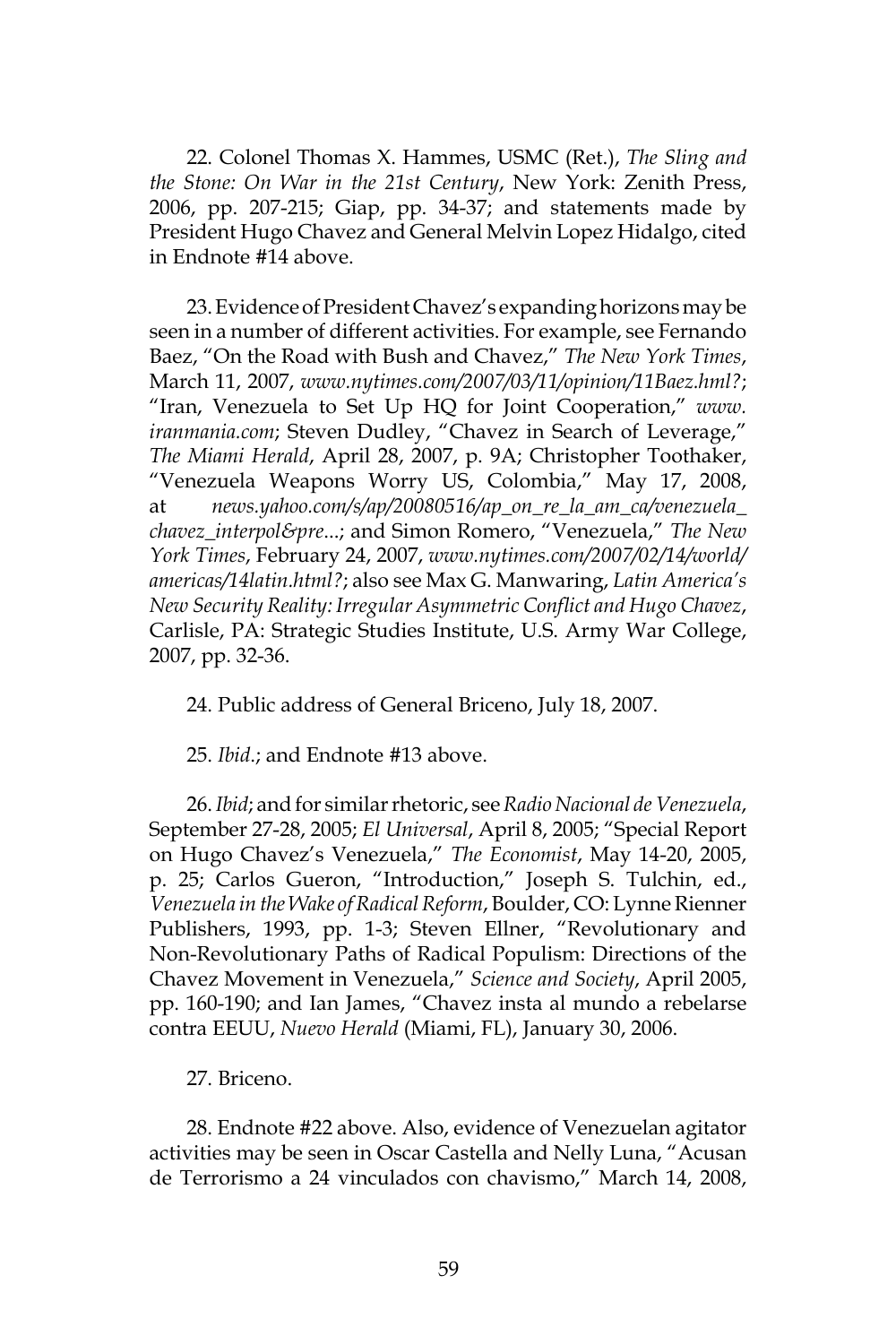available at *www.hacer.org/current/Peru/02.php*; Jose de Cordoba and Jay Solomon, "Chavez Aided Colombia Rebels, Captured Computer Files Show," *Wall Street Journal*, May 9, 2008, at *online. wsj.com/public/article\_print/SB121029900813279693.html*; and Simon Romero, "Files Tying Venezuela to Rebels Not Altered, Report Says," *The New York Times*, May 16, 2008, at *www.nytimes. com/2008/05/16/world/americas/16latin.html?*.

29. These and subsequent assertions are consensus statements based on a series of author interviews with more than 400 senior U.S. and Latin American civilian and military officials. These interviews were conducted from October 1989 through July 1994; September 1996; December 1998; November 2000; February 2001; and March 2003, 2004, 2005, 2006, and April through July 2007. These interviews are cited hereafter as Author Interviews.

30. *Ibid*.

31. This argument is strengthened as a result of a recent Colombian incursion into the "sovereign" territory of Ecuador. See Simon Romero, "Crisis at Colombia Border Spills into Diplomatic Realm," *New York Times*, March 4, 2008; and Simon Romero and James C. McKinley Jr., "Crisis Over Colombian Raid Ends in Handshakes," *New York Times*, March 8, 2008, available at *www. Nytimes.com/2008/03/04/world/Americas/04-venez.html?* and *www.nytimes.com/2008/03/08/world/americas/08colombia.html?*

32. Smith, p. 3.

33. Author Interviews.

34. *Colombia's New Armed Groups*, Bogota, Colombia/Brussels, Belgium: International Crisis Group Latin America Report No. 20, May 10, 2007, available at *www.crisgroup.org*. Also see Diana Cariboni, "New Breed of Paramilitaries Infiltrate Urban 'Refuges'," Inter-Press Service, June 27, 2006, available at *p.7.news.re2.yahoo. com/s/oneworld/20060626*; Mayer Nudell, "Ex-paramilitaries form crime gangs in Colombia," *The Washington Post*, July 31, 2006, *www.washingtonpost.com/wp-dym/content/article/2006/07/31/ AR2006073100508.html*; Caleb Harris, "Paramilitaries Re-emerge in Pockets of Colombia," *The Christian Science Monitor*, March 14, 2007, *www.usatoday.com/news/world/2007-03-12-colombia\_N. htm?cas=34*; Joshua Goodman, "Report: New Criminal Gangs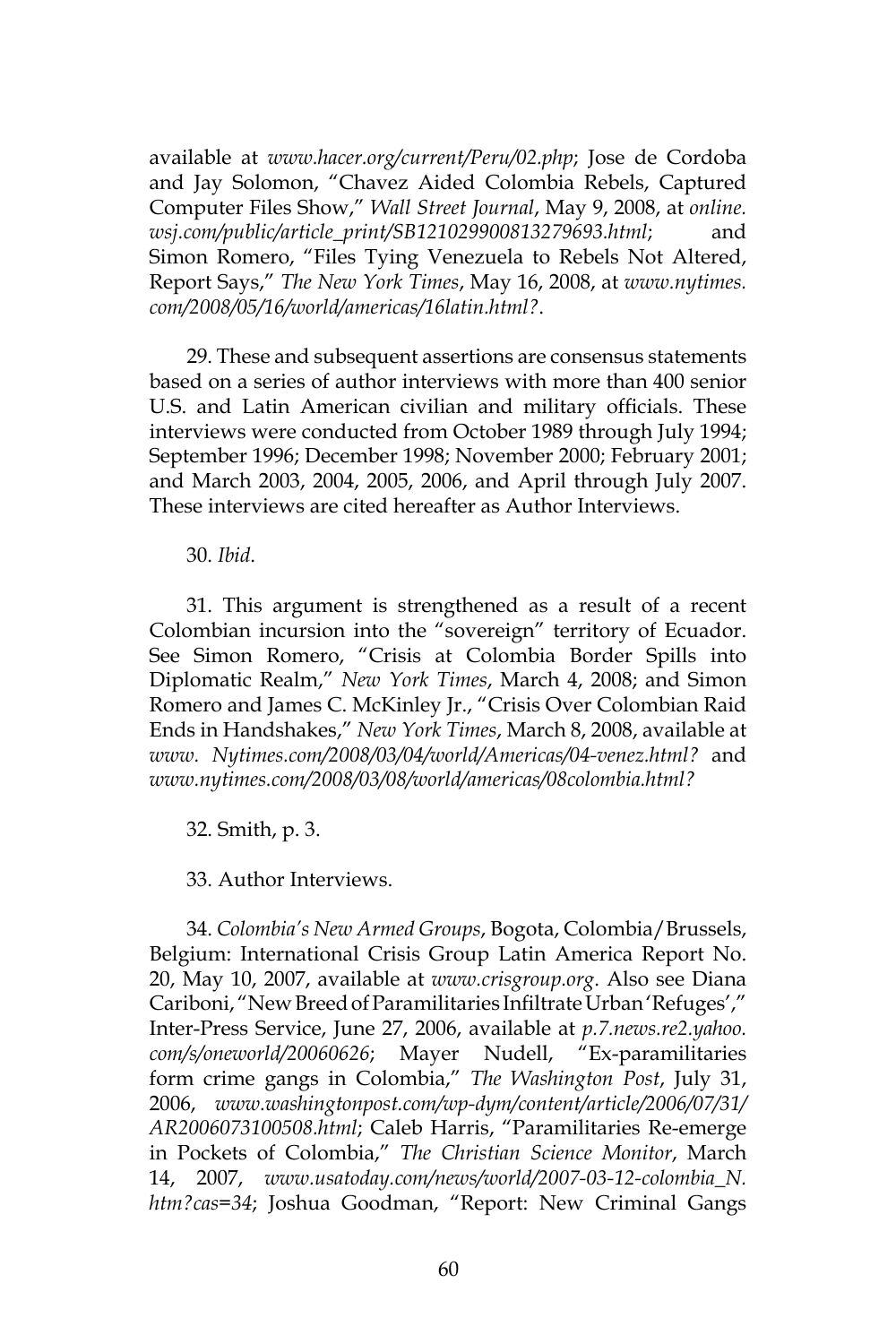in Colombia," *news.yahoo.com/s/ap/200c070816/ap\_on\_re\_la\_ am\_ca/colombia-criminal-gangs&pri*; and Sibylla Brodzinsky, "Is Colombia's FARC On the Ropes? May 21, 2008, at *news.yahoo.com/s/ csm/20080521/wl\_csm/oropes\_1&printer=;1\_ylt=Ahy4qaymdkk*.

35. Lenin, "The Tasks of the Russian Social-Democrats," *Anthology*, pp. 3-7; also see Chapter One, "Introduction," to this book.

36. Author Interviews. Also see the discussion of the Rhizematic Command System in Smith, pp. 332-334.

37. Author Interviews. Also, a good example of this kind of thinking and action is found in Anthony Vinci, "The Strategic Use of Fear by the Lord's Resistance Army," *Small Wars & Insurgencies*, December 2005, pp. 360-381.

38. Douglas Porch, *Uribe's Second Mandate, The War and the Implications for Civil-Military Relations in Colombia*, Monterey, CA: Naval Post Graduate School, February 2006, p. 3, available at *www.ccc.nps, navy.mil*; and "Colombia's New Armed Groups," p. 5.

39. *Ibid*. There are a number of additional citations that can be used here. They include Nudell, July 31, 2007; Cariboni, June 27, 2006; Harris, March 14, 2007; "Colombia: NDI Analysis Finds Parties Lack Credibility, Stability," in *FBIS* LAP 2005/2004003, November 22, 2005; "Pacto con el diablo," *Semana*, February 18, 2008; "The Truth about Triple-A," The National Security Archive, February 18, 2008; "Paramilitaries as Proxies," The National Security Archive, February 18, 2008; and "Unraveling the Paramilitary Web," The National Security Archive, February 18, 2008, available at *www.gwu,edu/nsarchiv/NSAEBB/NSAEBB223/ index.htm*.

40. This is a pattern that is well known in northern Mexico. There, the drug cartels and hired gangs are collaborating to control specified routes for drugs and other illegal commerce moving into the United States. Also see Manwaring, *A Contemporary Challenge to State Sovereignty*.

41. Cariboni, Forero, Harris, Goodman, McDermott, Nudell, and "Colombia's New Armed Groups."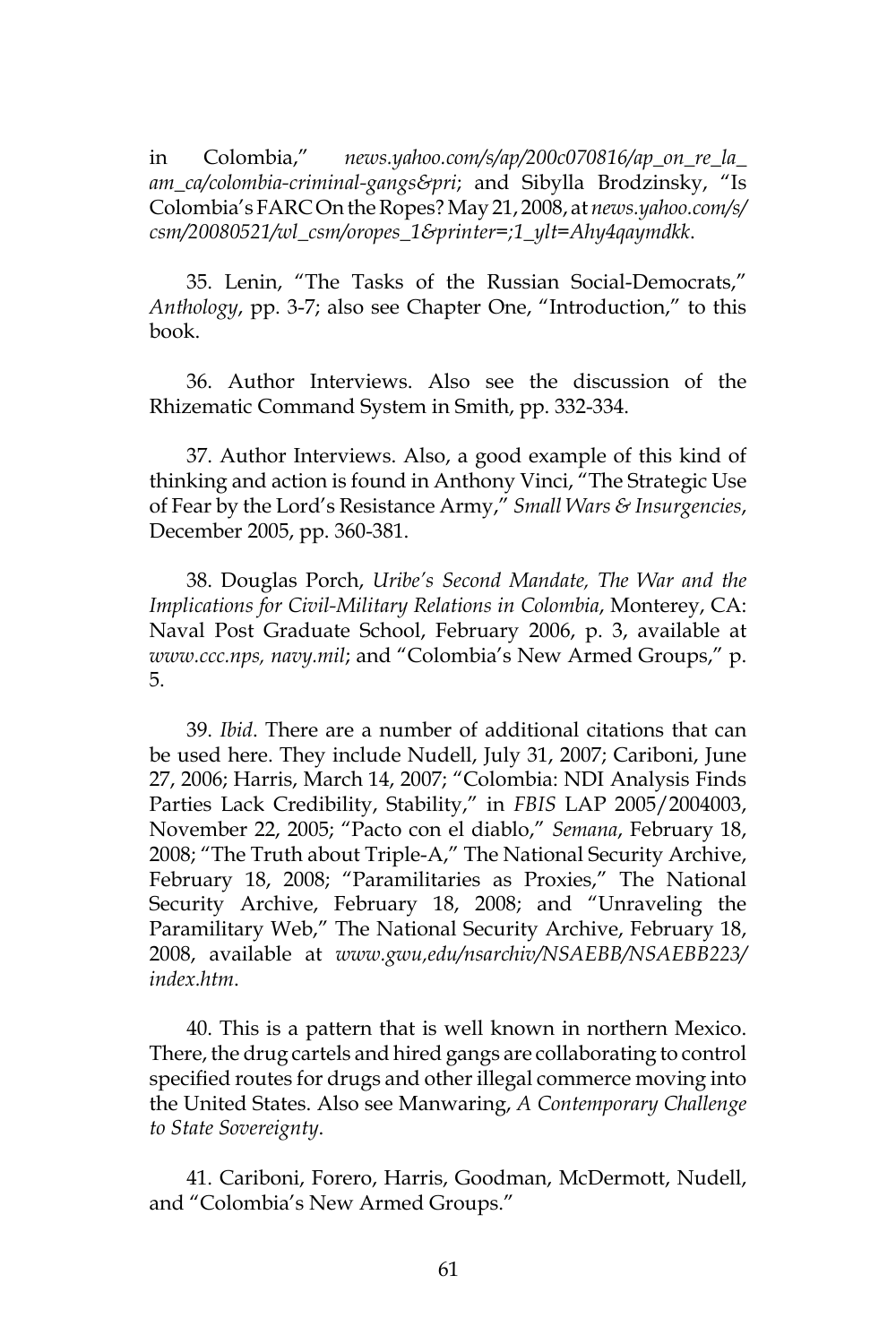42. *Ibid*.

43. *Colombia's New Armed Groups*, 2007.

44. *Ibid*.

45. *Ibid*.; and Author Interviews. Also see Ana Maria Bejarano and Eduardo Pizarro, "The Crisis of Democracy in Colombia: From 'Restricted' Democracy to 'Besieged' Democracy," unpublished manuscript, 2001; and "Colombia: A Failing State?" *ReVista: Harvard Review of Latin America*, Spring 2003, pp. 1-6.

46. *Ibid*.

47. David C. Jordan, *Drug Politics: Dirty Money and Democracies*, Norman: University of Oklahoma Press, 1999, pp. 158-170, 193- 194.

48. Author Interviews; *Annual Report 1999*, Washington, DC: Inter-American Development Bank, 2000, p. 141; and data taken from Mauricio Rubio, "La justicia en una sociedad violenta," in Maria Victoria Llorente and Malcom Deas, *Reconocer la Guerra para construir la paz,* Bogota, Colombia: Ediciones Uniandes CERED Editorial Norma, 1999, p. 215.

49. A recent example is that Colombia extradited Carlos Maria Jimenez, one of the country's most feared paramilitary leaders, to the United States on May 7, 2008, to face drug trafficking charges. See "Colombian warlord pleads not guilty to drug trafficking," available at *cnn.site.printthis.clickability.com/ pt/cpt?action=cpt&title=Colombian+warlord=plea*..., May 12, 2008. Also see Frank Bajak, "Colombia extradites 14 jailed warlords to US," available at *news.yahoo.com/s/ap/20080513/ap\_re\_la\_am\_ca/ colombia\_paramilitaries\_3&pri*...

50. Jordan, p. 161.

51. *Ibid*.; and Author Interviews.

52. Daniel C. Esty, Jack Goldstone, Ted Robert Gurr, Barbara Harff, and Pamela T. Surko, "The State Failure Project: Early Warning Research for U.S. Foreign Policy Planning," in John L.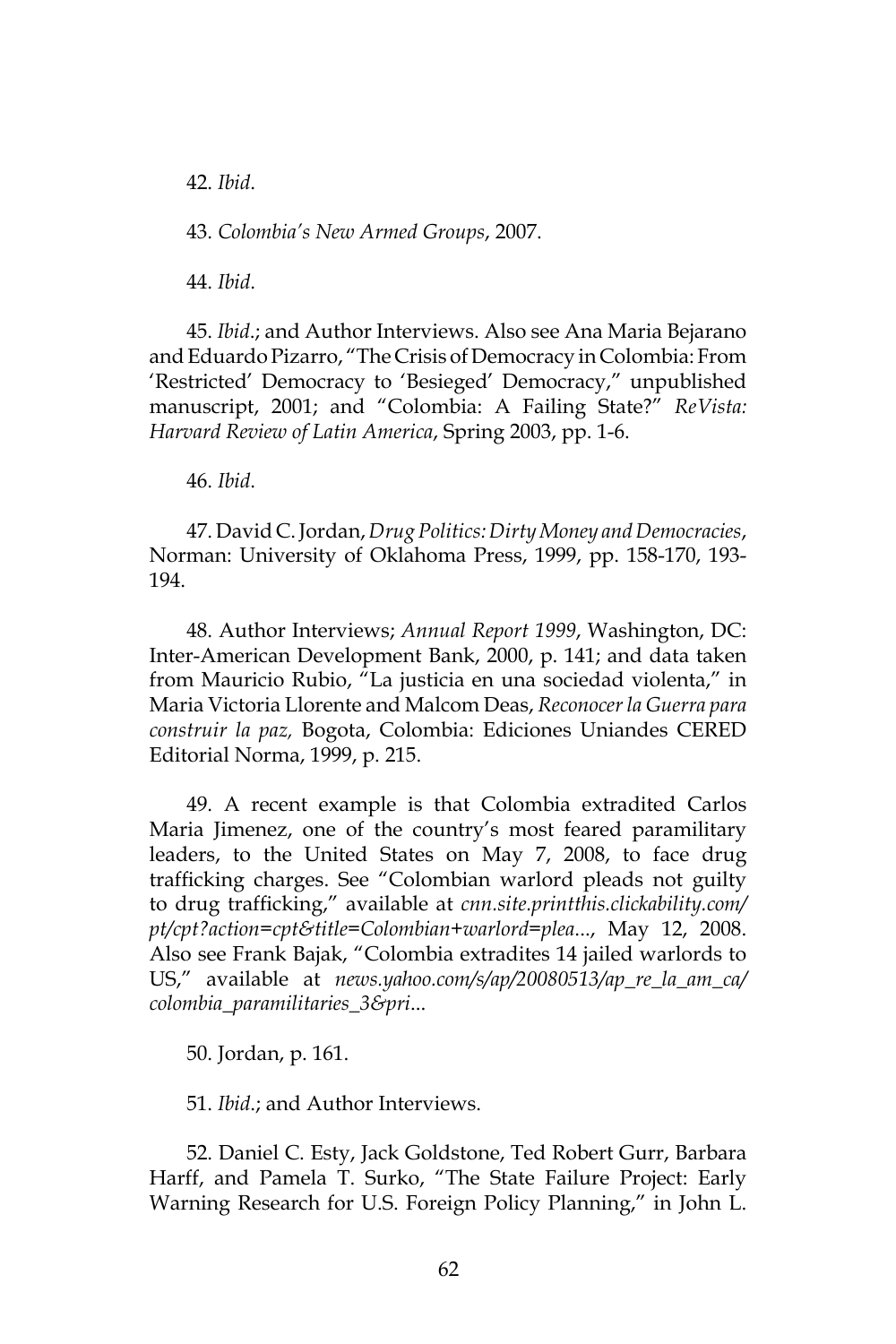Davies and Ted Robert Gurr, eds., *Preventive Measures: Building Risk Assessment and Crisis Early Warning Systems*, New York: Rowman & Littlefield, 1998.

53. Phil Williams, *From the New Middle Ages to a New Dark Age: The Decline of the State and U.S. Strategy*, Carlisle, PA: Strategic Studies Institute, U.S. Army War College, June 2008; and John Rapley, "The New Middle Ages," *Foreign Affairs*, May/June 2006, pp. 93-103.

54. *Ibid*.

55. Ambassador Myles R. R. Frechette, *In Search of the Endgame: A Long-Term Multilateral Strategy for Colombia,* Coral Gables, FL: The Dante B. Fascell North-South Center at the University of Miami, February 2003.

56. Ambassador Myles R. R. Frechette, "Colombia and the United States—The Partnership: But What Is the Endgame?" Carlisle, PA: Strategic Studies Institute, U.S. Army War College, 2006.

57. Author Interviews.

58. Simon Romero, "Colombian Guerrilla Leader Reported Dead," *The New York Times*, May 25, 2008, available at *www. nytimes.com/2008/05/25/world/americas/25colombia.html?\_ r=1&th=&oref=sl...* Also see Sibylla Brodzinsky, "Is Colombia's FARC on the Ropes?"

59. *Ibid*.

60. Sun Tzu, *The Art of War*, Samuel B. Griffith, trans., London, UK: Oxford University Press, [ca. 500 BC] [1782, 1910] 1971, p. 73.

61. *Ibid*.

62. For primary source material on statements made by al-Qai'da, see *usinfo.state.gov/topical/pol/teror/99129502.html*. Also see Raymond Ibrahim, *The Al-Qai'da Reader*, New York: Broadway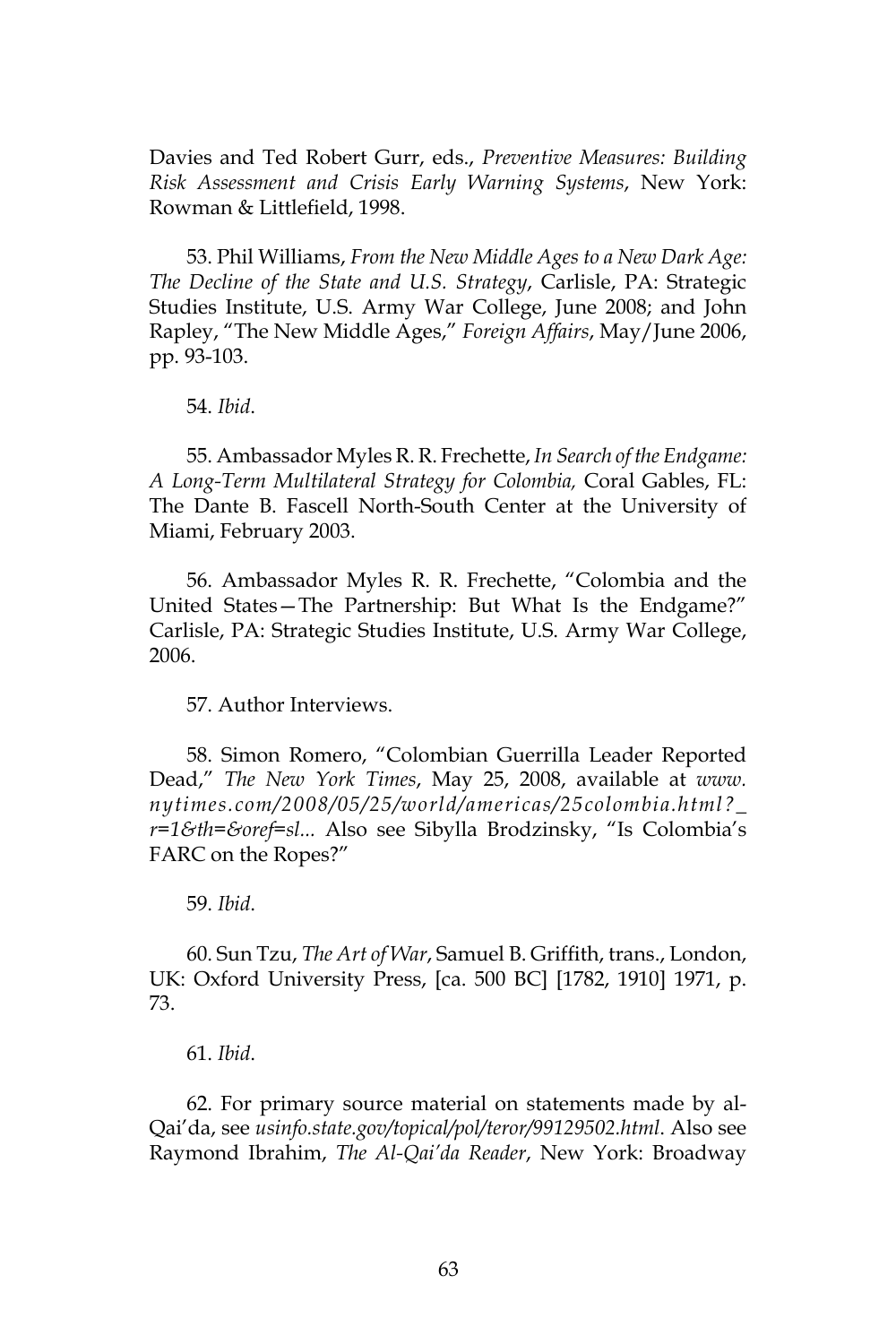Books, 2007; and Gustavo de Aristegui, *La Yihad en Espana: La obsession por reconquistar Al-Andalus,* Madrid, Spain: La Esfera de los Libros, S.L, 5th Edition, 2006. Also note Author Interviews.

63. Marc Sageman, *Leaderless Jihad: Terror Networks in the 21st Century*, Philadelphia, PA: University of Pennsylvania Press, 2007.

64. *Ibid*. Also see Smith, pp. 332-334; Author Interviews.

65. *Ibid*. Also, "compelling one to accede to one's will" is a classic definition of war. See Carl von Clausewitz, *On War,* Michael Howard and Peter Paret, trans. and eds., Princeton, NJ: Princeton University Press, [1832] 1976, p. 75.

66. Fishel; and Author Interviews.

67. Lenin, "The Revolutionary Party and Its Tactics," *Anthology,* p. 8.

68. It should be noted here that al-Qai'da doctrine and strategy, as it might be applied by diverse Islamic groups, is not well-understood, and there are many analysts that are not in agreement on what the organization is, what the war-fighting doctrine might be, or what any kind of response ought to be.

69. Lenin, "The Revolutionary Party and Its Tactics," *Anthology,* p. 8; and Author Interviews. Also see Walter Laqueur, "Postmodern Terrorism," *Foreign Affairs*, September/October 1996, pp. 24-36; Qiao and Wang; Frank Kitson, *Warfare as a Whole*, London, UK: Faber and Faber, 1987; and Max G. Manwaring and John T. Fishel, "Insurgency and Counterinsurgency: Toward a New Analytical Approach," *Small Wars & Insurgencies,* Winter, 1992, pp. 272-310. Hereafter cited as *SWORD Papers*.

70. Daniel C. Esty, Jack Goldstone, Ted Robert Gurr, Barbara Harff, Pamela T. Surko, Alan N. Unger, and Robert S. Chen, "The State Failure Project: Early Warning Research for U.S. Foreign Policy Planning," in John L. Davies and Ted Robert Gurr, eds., *Preventive Measures: Building Risk Assessment and Crisis Early Warning Systems*, New York: Rowman & Littlefield, 1998, pp. 27- 38; Thomas F. Homer-Dixon, "On the Threshold: Environmental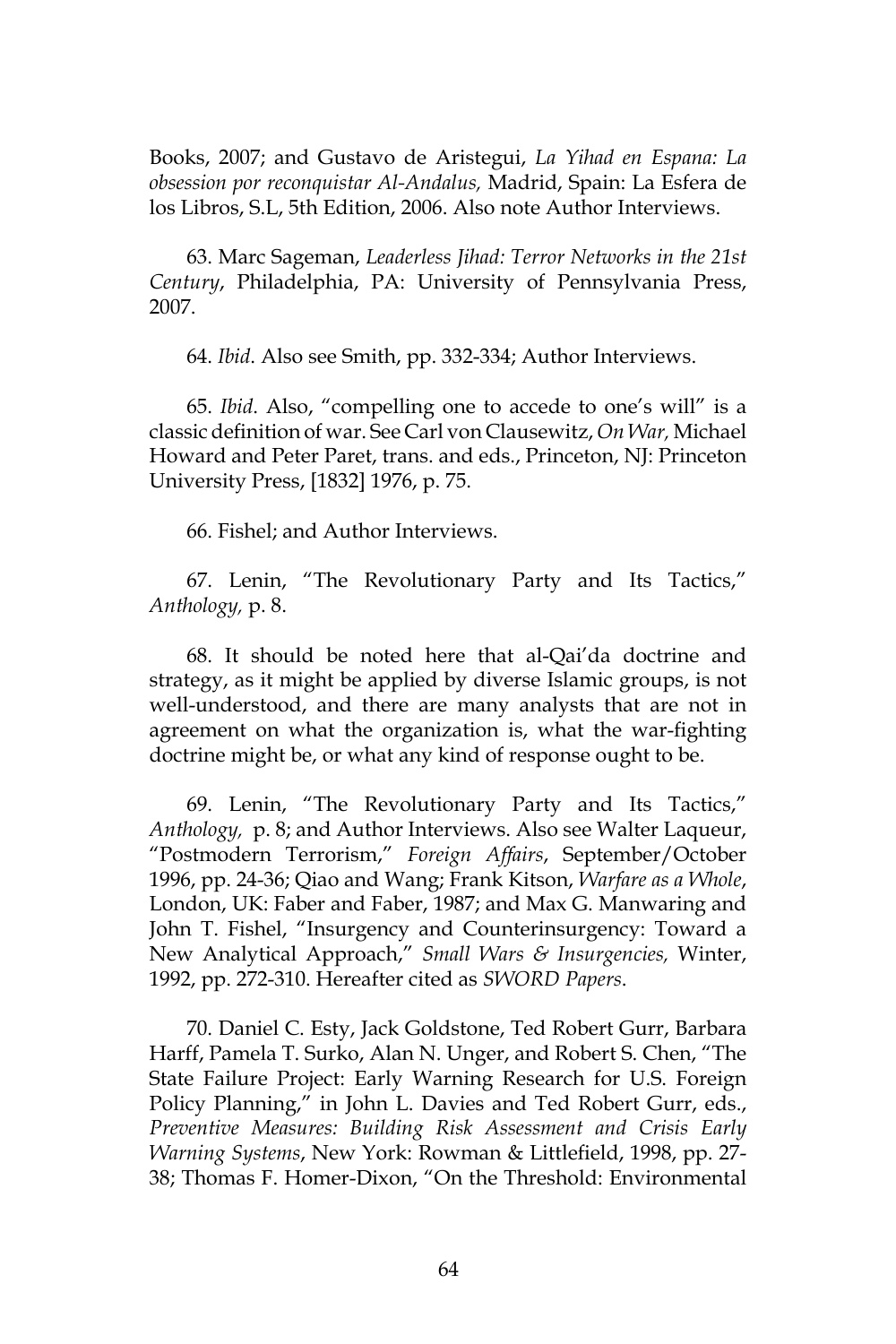Changes as Causes of Acute Conflict," *International Security*, Fall 1991, pp. 76-116; and Thomas F. Homer-Dixon, *Environment, Scarcity, and Violence*, Princeton, NJ: Princeton University Press, 1999, pp. 133-168. Also see Qiao and Wang; and *SWORD Papers*.

71. Robert M. Cassidy, "Feeding Bread to Luddites: The Radical Fundamentalist Islamic Revolution in Guerrilla Warfare," *Small Wars & Insurgencies*, December 2005, p. 348; Peter L. Bergen, *Holy War, Inc.: Inside the Secret World of Osama bin Laden,* New York: Free Press, 2001; Paul Rich, "Al-Qai'da and the Radical Islamic Challenge to Western Strategy," *Small Wars & Insurgencies*, Spring 2003, pp. 45-46; and Thomas A. Marks, "Ideology of Insurgency: New Ethnic Focus or Old Cold War Distortions," *Small Wars & Insurgencies*, Spring 2004, pp. 122-125. Also see Author Interviews.

72. *Ibid*.; and Rohan Gunaretna, *Inside the al-Qai'da Global Network of Terror*, London, UK: Hurst, 2002, p. 89.

73. Rich, p. 47.

74. This document is entitled "Pledge of Death in God's Path." For primary source material on statements made by al-Qai'da, see Endnote #62 above. Also see Stephen Ulph, "Mujahideen Pledge Allegiance on the Web," Washington, DC: The Jamestown Foundation, November 29, 2005.

75. Lenin, "Report on War and Peace," and "Symptoms of a Revolutionary Situation," *Anthology*, pp. 545, 275-276, respectively. Also see Mao Tse-Tung, Samuel B. Griffith II, trans.*, On Guerrilla Warfare*, Champaign: University of Illinois Press [1937] [1961], 2000.

76. Fishel, pp. 121. Also see Peter Bergen, "The Dense Web of al-Qai'da," *Washington Post*, December 25, 2003, A29. Bergen describes al-Qai'da and its supporters as a structure of concentric rings in which different kinds of operations may be conducted vertically and horizontally by different parts of different rings.

77. Michael Scheuer, "Al-Qai'da's New Generation: Less Visible and More Lethal," Washington, DC: Jamestown Foundation, October 3, 2005; Hammes, *The Sling and the Stone*, p. 135.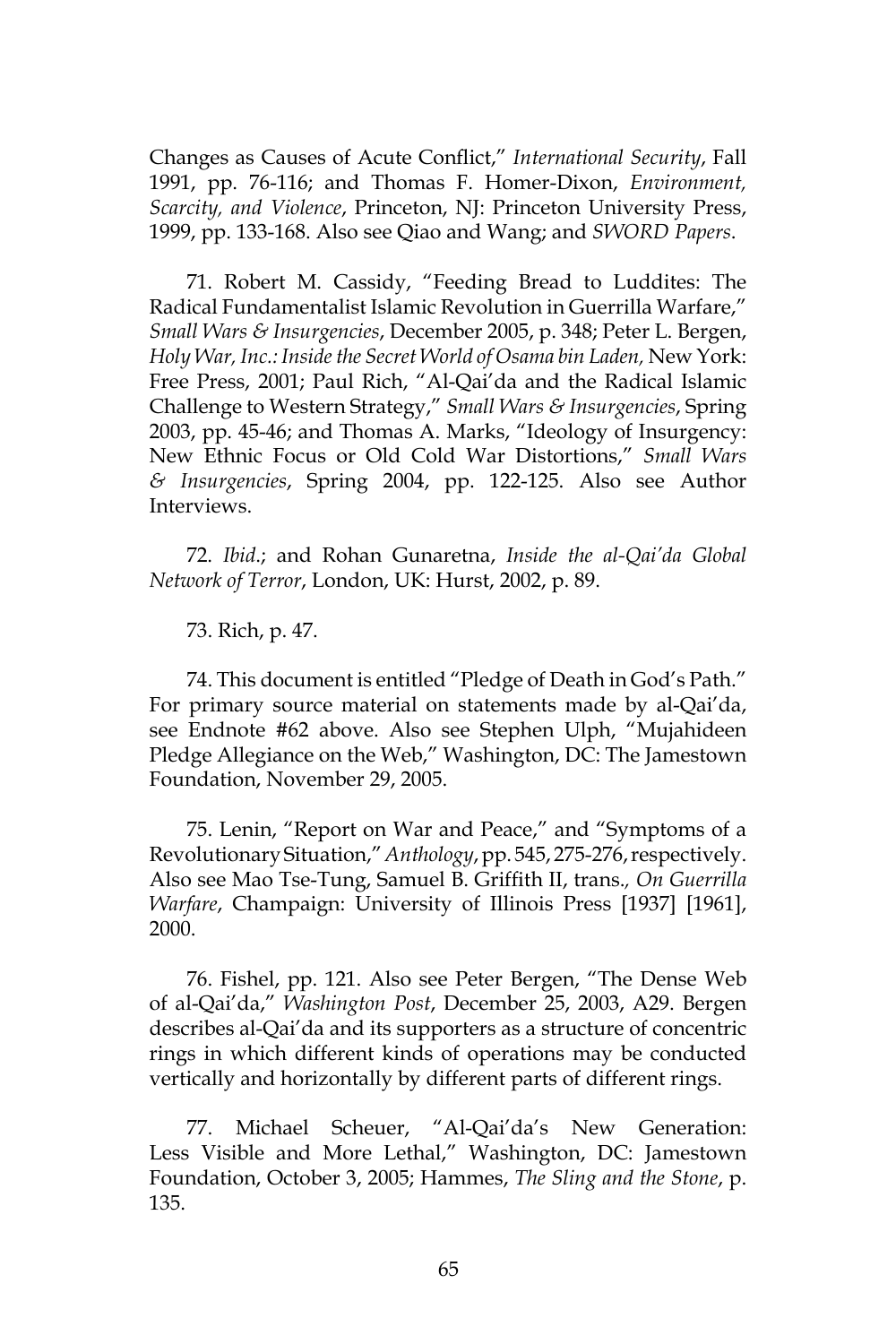78. *Ibid*.; also see Gunaretna, 2002, p. 54.

79. *Ibid*.; also see Cassidy, pp. 338-349; Fishel, pp. 121-125; Hammes, *The Sling and the Stone*, p. 350; and Chris Heffelfinger, "Al-Qai'da's Evolving Strategy Five Years after September 11," Washington, DC: Jamestown Foundation, September 12, 2006.

80. Scheuer, "Al-Qai'da's New Generation."

81. *Ibid*.; also see Michael Moss and Souad Mekhennet, "Rising Leader for Next Phase of Al-Qai'da's War," The *New York Times*, April 4, 2008, *www.nytimes.com/2008/04/04/world/asia/04qadea. html*.

82. *Ibid*.; also see Michael Scheuer, "Is Global Jihad a Fading Phenomenon?" Washington, DC: Jamestown Foundation, April 1, 2008.

83. Author Interviews.

84. See Endnote #62 above regarding primary source material; and Michael Scheuer, "Taking Stock of the Zionist-Crusader War," Washington, DC: Jamestown Foundation, April 25, 2006.

85. Walter Laquerer, "Post Modern Terrorism," *Foreign Affairs*, September/October 1996, pp. 24-25.

86. *Ibid*.; and Michael Scheuer, "Al-Qai'da Insurgency Doctrine: Aiming for a Long War," Washington, DC: Jamestown Foundation, February 28, 2006.

87. *Ibid*.

88. *Ibid*.; and Michael Scheuer, "Al-Zawahiri's September 11 Video Hits Main Themes of Al-Qai'da Doctrine," Washington, DC: Jamestown Foundation, September 19, 2006. Note: Ayman al-Zawahiri is the Deputy Chief of al-Qai'da.

89. See Endnote #62 above.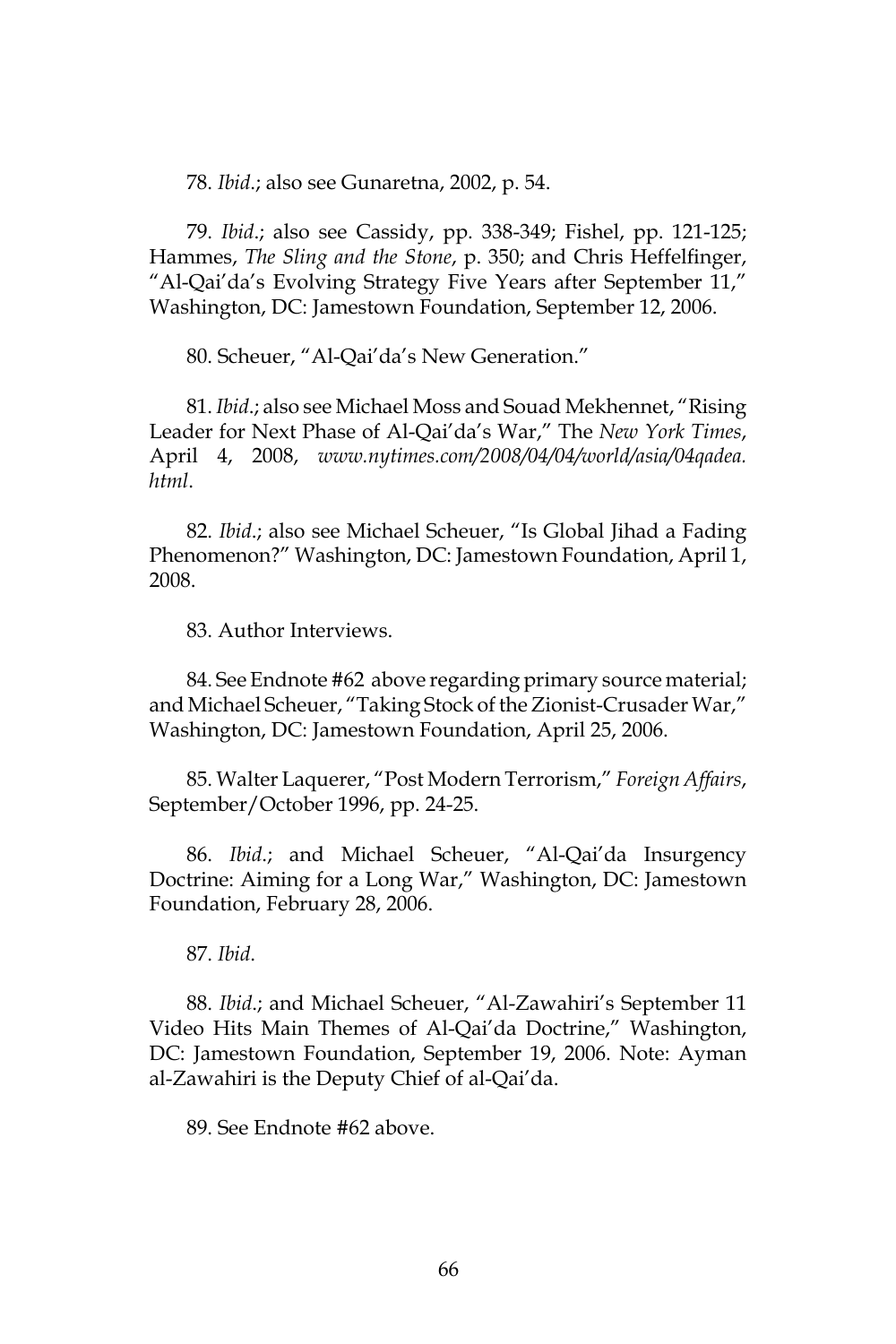90. Haahr, 2007; and Javier Jordan and Nicola Horsburg, "Mapping Jihadist Terrorism in Spain," *Studies in Conflict and Terrorism,* Vol. 28, 2005, pp. 174-179.

91. A copy of the proceedings and charges against the 29 accused can be found at: *www.elpais.es/static/especiales/2006/ auto11M/elpais\_auto.html?sumpag1*. See also *www.usatoday.com/ news/world/2007-02-15-madrid-terror-trial\_x.htm*.

92. *Ibid*. Also see Victoria Burnett, "Spain Arrests 16 North Africans Accused of Recruiting Militants," *The New York Times,* May 29, 2007 at *www.nytimes.com/2007/05/29/world/europe/29spain. html?*

93. Author Interviews. Also see "The Madrid Train Bombings," in Lorenzo Vidino, *Al-Qai'da in Europe*, Amherst, NY: Prometheus Books, 2006, pp. 291-335.

94. For details regarding first- second- and third-generation gangs in the Americas, see Max G. Manwaring, *Street Gangs: The New Urban Insurgency*, Carlisle, PA: Strategic Studies Institute, U.S. Army War College, March 2005.

95. See Endnotes #91, 92, and 93 above.

96. *Ibid*.

97. Investigations in the United Kingdom regarding the bombings in London in 2005 yielded the information that there was a close relationship between that attack and the one in Madrid, Spain, a year earlier and, in particular, that al-Qai'da had been more involved in the Madrid bombings than had been originally reported by Spanish authorities. See House of Commons, "Report of the Official Account of the Bombings in London on 7th July 2005," May 2006, *www.officialdocuments.co.uk/ hc0506/hc10/1087/1087.asp.59*. Also see Ludo Block, "Developing a New Counter-Terrorism Strategy in Europe," Washington, DC: Jamestown Foundation, November 21, 2006; and "From Afghanistan to Iraq through Europe," in Vidino, 2006, pp. 233- 262. The Dutch have also looked carefully into Jihadi activities in Europe. See Edwin Baker*, Jihadi Terrorists in Europe*, Den Haag: Netherlands Institute of International Relations, December 2006;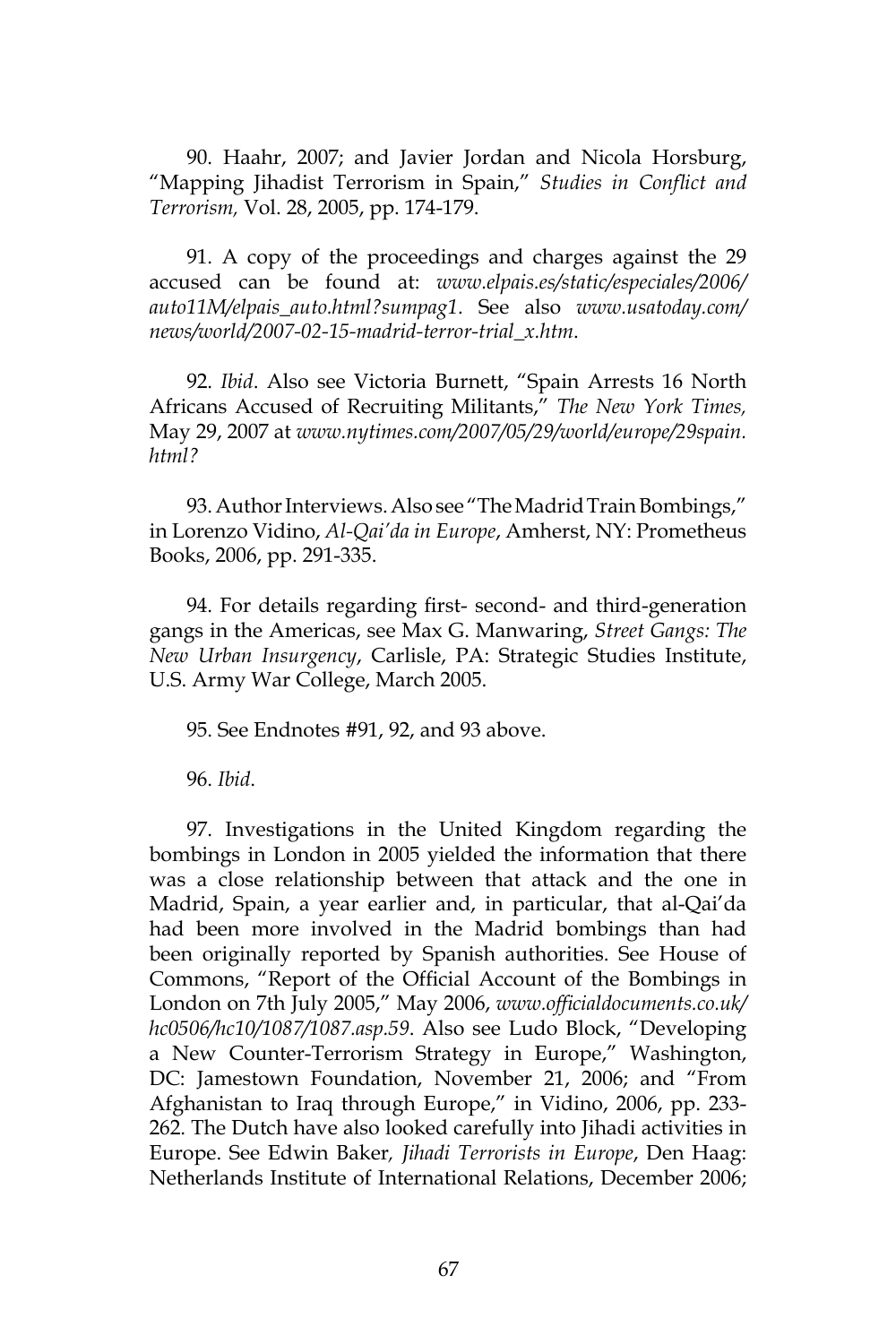and *Violent Jihad in the Netherlands: Current Trends in the Islamist Terrorist Threat*, Den Haag: Ministry of the Interior and Kingdom Relations, n.d.

98. *Ibid*.; also see "GSPC in Italy: The Forward Base of Jihad in Europe," Washington, DC: Jamestown Foundation, February 9, 2006.

99. "Britain's Nation Security Plans to Be Overhauled," *The International Herald Tribune*, March 19, 2008, at *www.iht.com/bin/ printfriendly.php?id=11235552*; "Terror Trial Exposes Network of Terror Camps in Picturesque Rural England," *The International Herald Tribune*, February 27, 2008, at *www.iht.com/bin/printfriendly. php?id=10450455*; "Intelligence Chief Says 'Several Hundred' Extremists Living in Germany," *The International Herald Tribune*, March 24, 2008, at *www.iht.com/articles/ap/2008/03/24/europe/ EU-GEN-Germany-Terror-Threat.php*; and "German Intelligence Describes a 'New Quality' in Jihadi Threats," Washington, DC: Jamestown Foundation, February 20, 2008; Javier Jordan and Robert Wesley, "After 3/11: The Evolution of Jihadist Networks in Spain," Washington, DC: Jamestown Foundation, January 12, 2006; "Terrorist Threat to UK—MI5 Chief's Full Speech," *Times Online*, November 11, 2006; and James Brandon, "The Pakistan Connection to the United Kingdom's Jihad Network," Washington, DC: The Jamestown Foundation, February 22, 2008.

100. Aristigui, 2006, pp. 85; 131-132; 136-142; and 187; and Author Interviews.

101. See "Terrorism: Al-Qai'da Leader Threatens France and Spain," *Adnkronos,* September 22, 2008 at *www.adnkronos.com/IGN/ ext/printNewsAki.php?lang=English*.

102. Author Interviews. Also see Jordan and Wesley; Burnett; and "Catalonia: Europe's New Center of Global Jihad," Washington, DC: Jamestown Foundation, June 7, 2007.

103. Author Interviews.

104. *Ibid*; and Steve Kingstone, "Spain's radical plan for migrants," *BBC News*, September 3, 2008, at *newesvote.bbc.co.uk/ mpapps/pagetools/print/news.bbc.co.uk/2/hi/europe/7568887.stm*.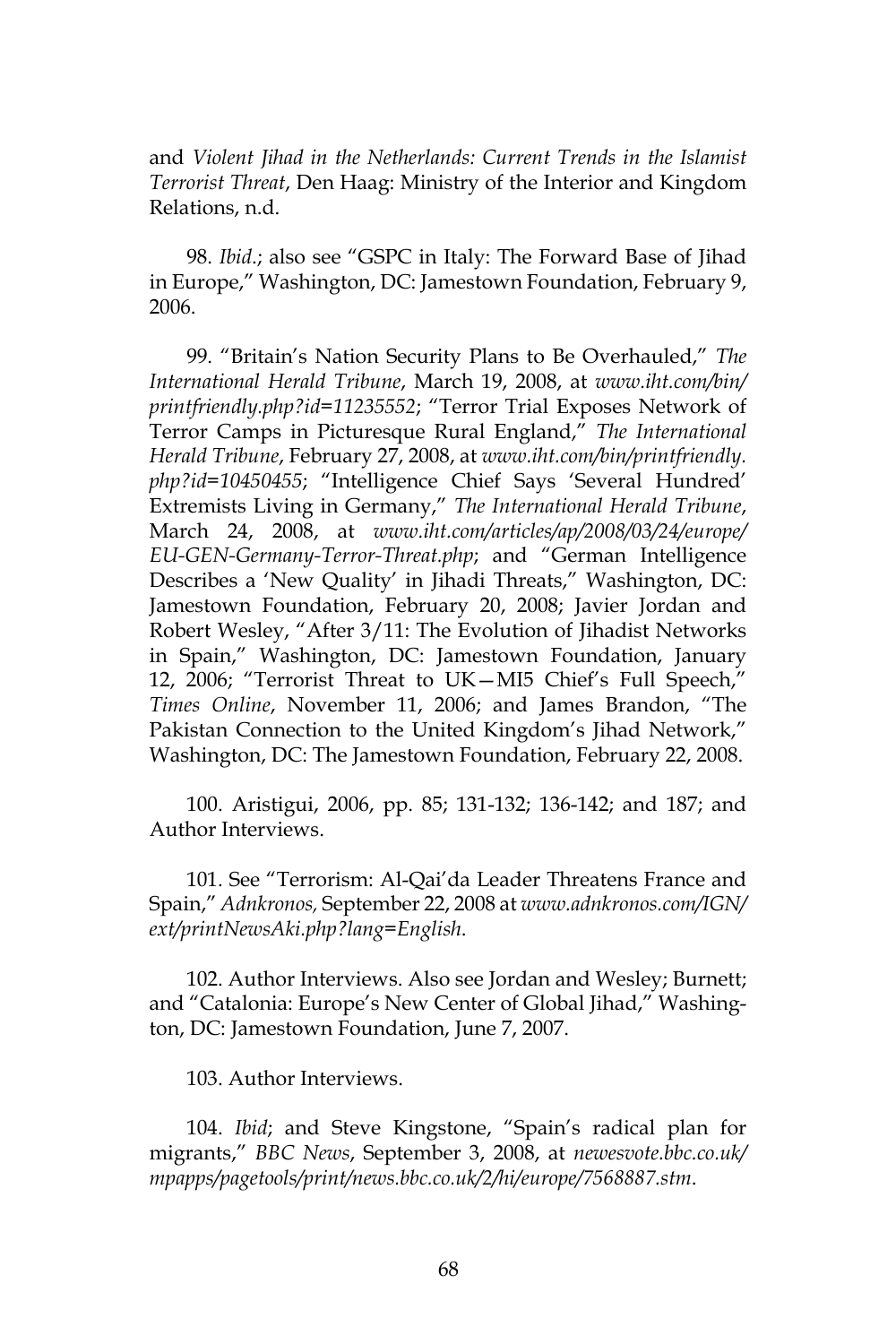105. "MI5 Chief's Full Speech."

106. "Britain's National Security Plans to Be Overhauled."

107. Aristigui; and Author Interviews.

108. Jane Barrett, "Court Finds 21 Guilty of Madrid Train Bombings," *Reuters,* May 27, 2008, at *www.reuters.com/articlePrin t?ArticleId=USL308491320071031*. Also see Jordan and Horsburg, pp. 174-179.

109. *Ibid*.; and Author Interviews.

110. Michael Scheuer, "Al-Qai'da Doctrine for International Political Warfare," Washington, DC: Jamestown Foundation, November 1, 2006; Michael Scheuer, "Al-Qai'da Insurgency Doctrine: Aiming for a Long War"; and "German Intelligence Describes a 'New Quality' in Jihadi Threats," Washington, DC: Jamestown Foundation, February 20, 2008.

111. Author Interviews.

112. *Ibid*.; also see Scheuer, "Al-Qai'da Doctrine for International Political Warfare."

113. Craig Whitlock, "Al-Qai'da Masters Terrorism on the Cheap," *Washington Post*, September 2, 2008, at *www. washingtonpost.com/wp-dyn/content/article/2008/08/23*.

114. Fishel, pp. 115-128.

115. Clausewitz, p. 596.

116. Gunaretna, pp. 54, 89; Bergen, *Holy War*.

117. Giandominico Picco, "The Challenge of Strategic Terrorism," *Terrorism and Political Violence*, Vol. 17, 2005, p. 13.

118. *Ibid*.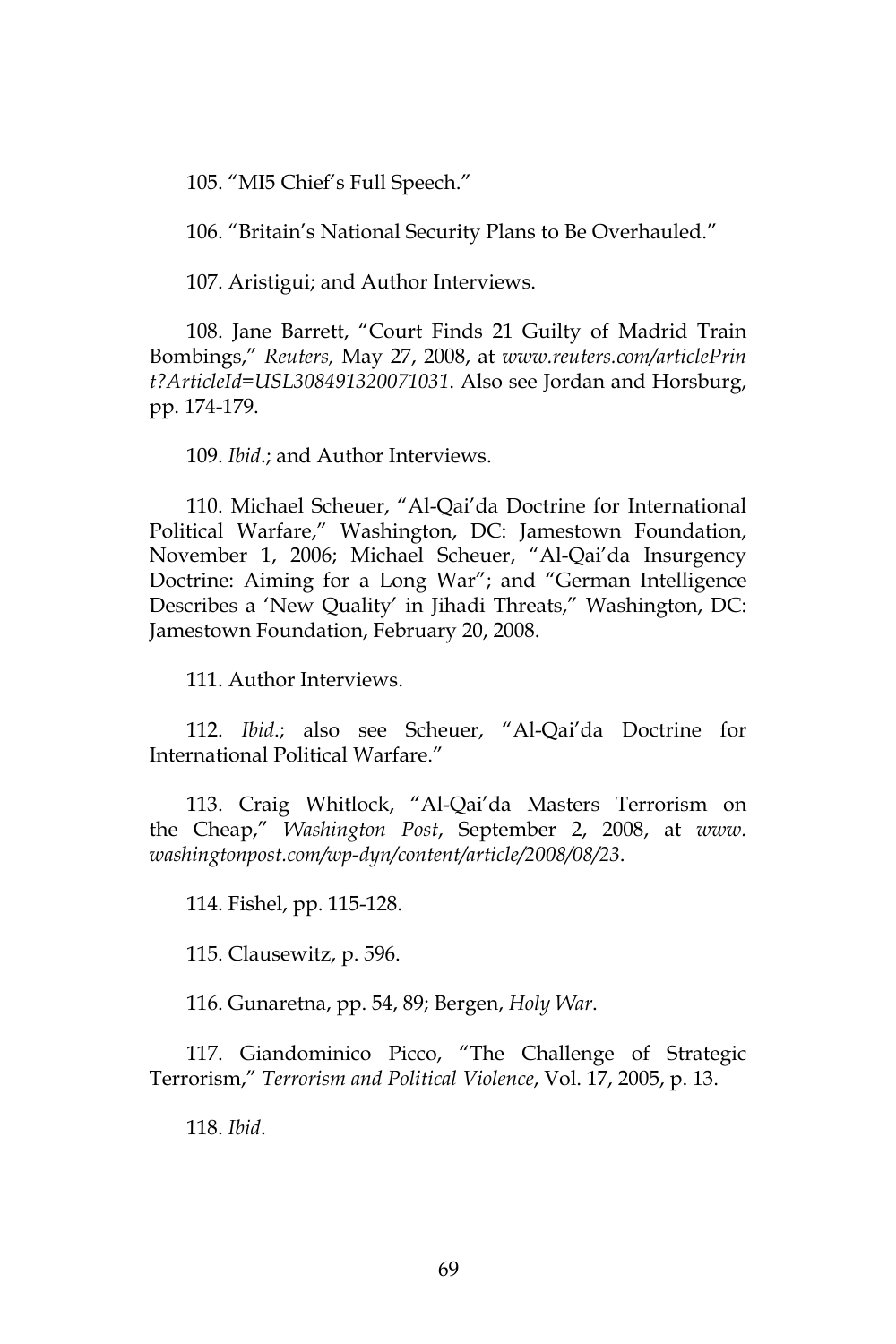119. For early discussions of these phenomena, see Samuel Huntington, *The Clash of Civilizations and the Remaking of World Order*, New York: Simon & Schuster, 1996; and Robert D. Kaplan, *The Coming Anarchy,* New York: Random House, 2000. Also see David Easton, *A Framework for Political Analysis*, Englewood Cliffs, NJ: Prentice-Hall 1965. Note: David Easton formulated and elaborated the concept of "authoritative allocation of values" as the accepted definition of politics.

120. Lenin, "Report on War and Peace," *Anthology*, p. 549.

121. Hammes, *The Sling and the Stone*, pp. 207-215. Also see Qiao and Wang, 1999, p. 108.

122. Stephen D. Krasner and Carlos Pascual, "Addressing State Failure," *Foreign Affairs*, July/August, 2005, p. 153.

123. *Ibid*., pp. 153-154.

124. *Ibid*., pp. 154-163.

125. *Ibid*., pp. 160-163.

126. These reports are authored by Clark A. Murdock, Michele A. Flournoy, Christine E. Wormuth, Christopher A. Williams, Kurt M. Campbell, Patrick T. Henry, Pierre A. Chao, Julianne Smith, and Anne A. Witkowsky, entitled "Beyond Goldwater-Nichols: Defense Reform for a New Strategic Era," Washington, DC: Center for Strategic International Studies (CSIS), March 2004, July 2005, and July 2006, available at *www.csis.org/isp/bgn/reports*.

127. See James R. Locher III, *Victory on the Potomac: The Goldwater-Nichols Act Unifies the Pentagon*, College Station: Texas A&M University Press, 2002. The *PSNR.org* website is restricted, but information may be obtained by writing to the Project on National Security Reform, The Center for the Study of the Presidency, 1020 19th St. NW, Suite 250, Washington, DC 20036.

128. See "TF Irregular Challenge CSA, Outbrief," Carlisle, PA: Strategic Studies Institute, U.S. Army War College, June 28, 2005; and "TF Irregular Challenge DAS, Decision Brief on Interagency